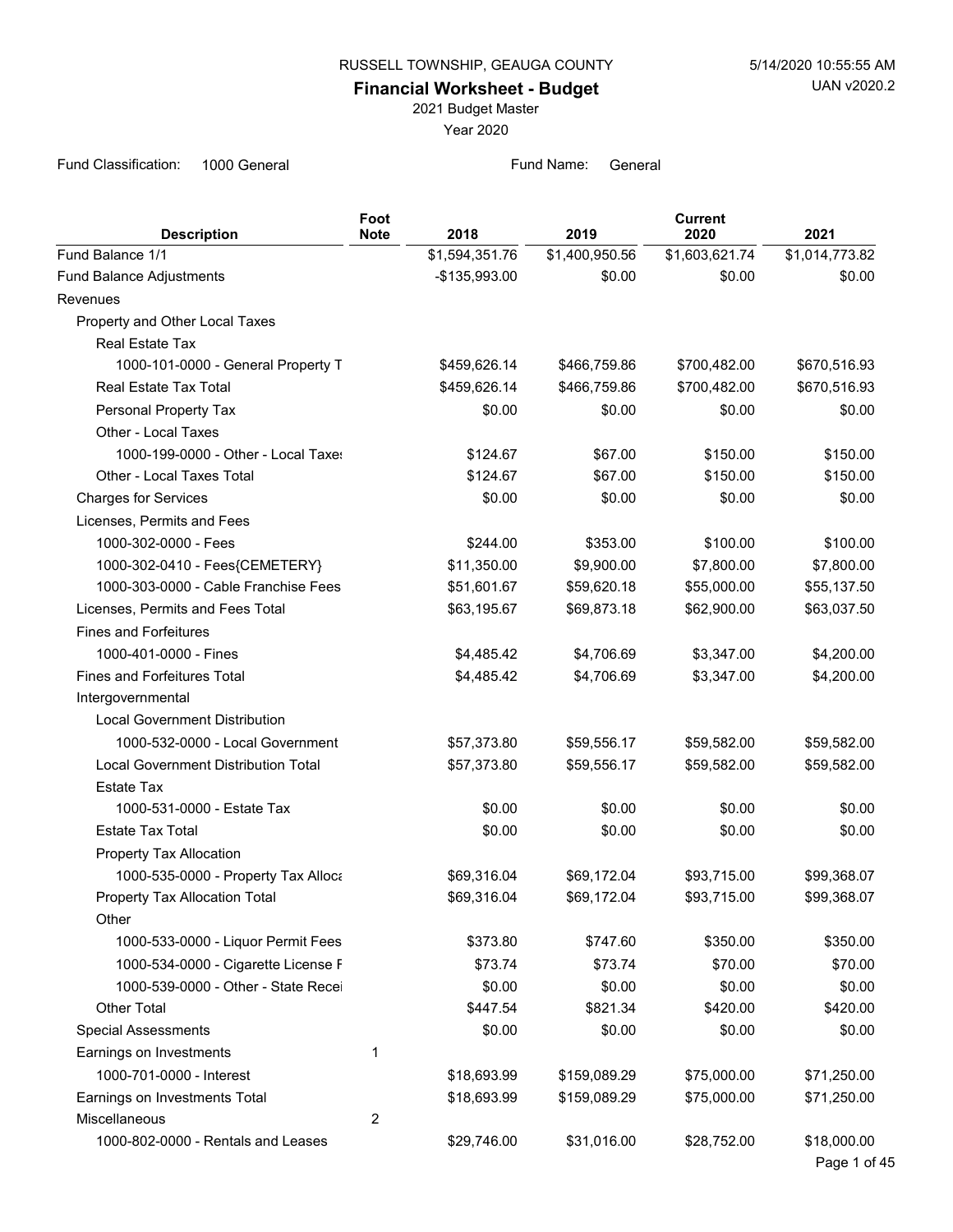**Financial Worksheet - Budget**

2021 Budget Master

Year 2020

| <b>Description</b>                       | Foot<br><b>Note</b> | 2018         | 2019         | <b>Current</b><br>2020 | 2021           |
|------------------------------------------|---------------------|--------------|--------------|------------------------|----------------|
| 1000-807-0000 - Payments in Lieu of Ti   |                     | \$2,466.50   | \$2,466.50   | \$2,466.50             | \$2,466.50     |
| 1000-892-0000 - Other - Miscellaneous    |                     | \$11,824.23  | \$8,466.82   | \$25,000.00            | \$10,000.00    |
| 1000-892-0004 - Other - Miscellaneous    |                     | \$7,113.75   | \$4,450.86   | \$8,000.00             | \$0.00         |
| 1000-892-0500 - Other - Miscellaneous    |                     | \$13,649.51  | \$14,986.01  | \$14,885.84            | \$16,533.53    |
| 1000-892-0700 - Other - Miscellaneous    |                     | \$0.00       | \$0.00       | \$0.00                 | \$0.00         |
| 1000-892-1220 - Other - Miscellaneous    |                     | \$0.00       | \$0.00       | \$0.00                 | \$0.00         |
| Miscellaneous Total                      |                     | \$64,799.99  | \$61,386.19  | \$79,104.34            | \$47,000.03    |
| <b>Total Revenue</b>                     |                     | \$738,063.26 | \$891,431.76 | \$1,074,700.34         | \$1,015,524.53 |
| Expenditures                             |                     |              |              |                        |                |
| Administrative - Salaries                |                     |              |              |                        |                |
| 1000-110-111-0000 - Salaries - Trustee   |                     | \$62,986.30  | \$65,328.84  | \$73,828.60            | \$69,239.45    |
| 1000-110-112-0000 - Salaries - Trustee   |                     | \$39,000.00  | \$36,609.35  | \$39,585.00            | \$43,543.50    |
| 1000-110-121-0000 - Salary - Township    |                     | \$28,911.62  | \$31,063.92  | \$32,161.00            | \$32,724.00    |
| 1000-110-122-0000 - Salaries - Townsh    |                     | \$99,278.87  | \$105,425.77 | \$103,530.00           | \$103,833.00   |
| 1000-110-141-0000 - Salary - Legal Cor   |                     | \$35,724.37  | \$3,968.63   | \$60,000.00            | \$50,000.00    |
| Administrative - Salaries Total          |                     | \$265,901.16 | \$242,396.51 | \$309,104.60           | \$299,339.95   |
| Administrative - Other                   |                     |              |              |                        |                |
| 1000-110-211-0000 - Ohio Public Emplo    |                     | \$42,143.51  | \$42,645.90  | \$61,739.25            | \$61,777.00    |
| 1000-110-212-0000 - Social Security      |                     | \$0.00       | \$0.00       | \$0.00                 | \$0.00         |
| 1000-110-213-0000 - Medicare             |                     | \$4,870.15   | \$4,323.80   | \$6,140.56             | \$6,440.00     |
| 1000-110-221-0000 - Medical/Hospitaliz   |                     | \$102,573.25 | \$111,709.54 | \$172,097.00           | \$185,000.00   |
| 1000-110-222-0000 - Life Insurance       |                     | \$481.31     | \$533.70     | \$600.00               | \$750.00       |
| 1000-110-223-0000 - Dental Insurance     |                     | \$4,368.21   | \$3,524.07   | \$6,000.00             | \$5,000.00     |
| 1000-110-224-0000 - Vision Insurance     |                     | \$1,030.61   | \$913.55     | \$1,400.00             | \$1,200.00     |
| 1000-110-228-0000 - Health Care Reim     |                     | \$0.00       | \$0.00       | \$0.00                 | \$0.00         |
| 1000-110-230-0000 - Workers' Compen      |                     | \$4,834.51   | \$4,846.79   | \$9,694.63             | \$9,701.00     |
| 1000-110-312-0000 - Auditing Services    |                     | \$5,904.00   | \$0.00       | \$8,000.00             | \$0.00         |
| 1000-110-314-0000 - Tax Collection Fe    |                     | \$7,300.95   | \$7,572.30   | \$8,250.00             | \$8,000.00     |
| 1000-110-315-0000 - Election Expense:    |                     | \$3,249.79   | \$570.99     | \$5,000.00             | \$3,500.00     |
| 1000-110-319-0000 - Other - Professio    |                     | \$14,485.74  | \$17,886.94  | \$6,996.42             | \$15,000.00    |
| 1000-110-330-0000 - Travel and Meetin    |                     | \$9,321.68   | \$9,525.92   | \$13,221.32            | \$11,000.00    |
| 1000-110-345-0000 - Advertising          |                     | \$257.55     | \$1,156.13   | \$1,500.00             | \$1,500.00     |
| 1000-110-381-0000 - Property Insuranc    |                     | \$1,812.00   | \$2,453.00   | \$2,750.00             | \$2,750.00     |
| 1000-110-382-0000 - Liability Insurance  |                     | \$3,000.00   | \$3,227.21   | \$3,500.00             | \$3,500.00     |
| 1000-110-383-0000 - Fidelity Bond Prer   |                     | \$0.00       | \$0.00       | \$1,000.00             | \$0.00         |
| 1000-110-389-0000 - Other - Insurance    |                     | \$354.81     | \$270.63     | \$1,530.00             | \$500.00       |
| 1000-110-410-0000 - Office Supplies      |                     | \$3,521.81   | \$1,994.04   | \$4,080.00             | \$3,500.00     |
| 1000-110-490-0000 - Other - Supplies ε   |                     | \$0.00       | \$0.00       | \$500.00               | \$0.00         |
| 1000-110-599-0000 - Other - Other Exp    |                     | \$47,363.39  | \$22,581.49  | \$54,357.97            | \$50,000.00    |
| Administrative - Other Total             |                     | \$256,873.27 | \$235,736.00 | \$368,357.15           | \$369,118.00   |
| Townhalls, Memorial Buildings and Ground |                     |              |              |                        |                |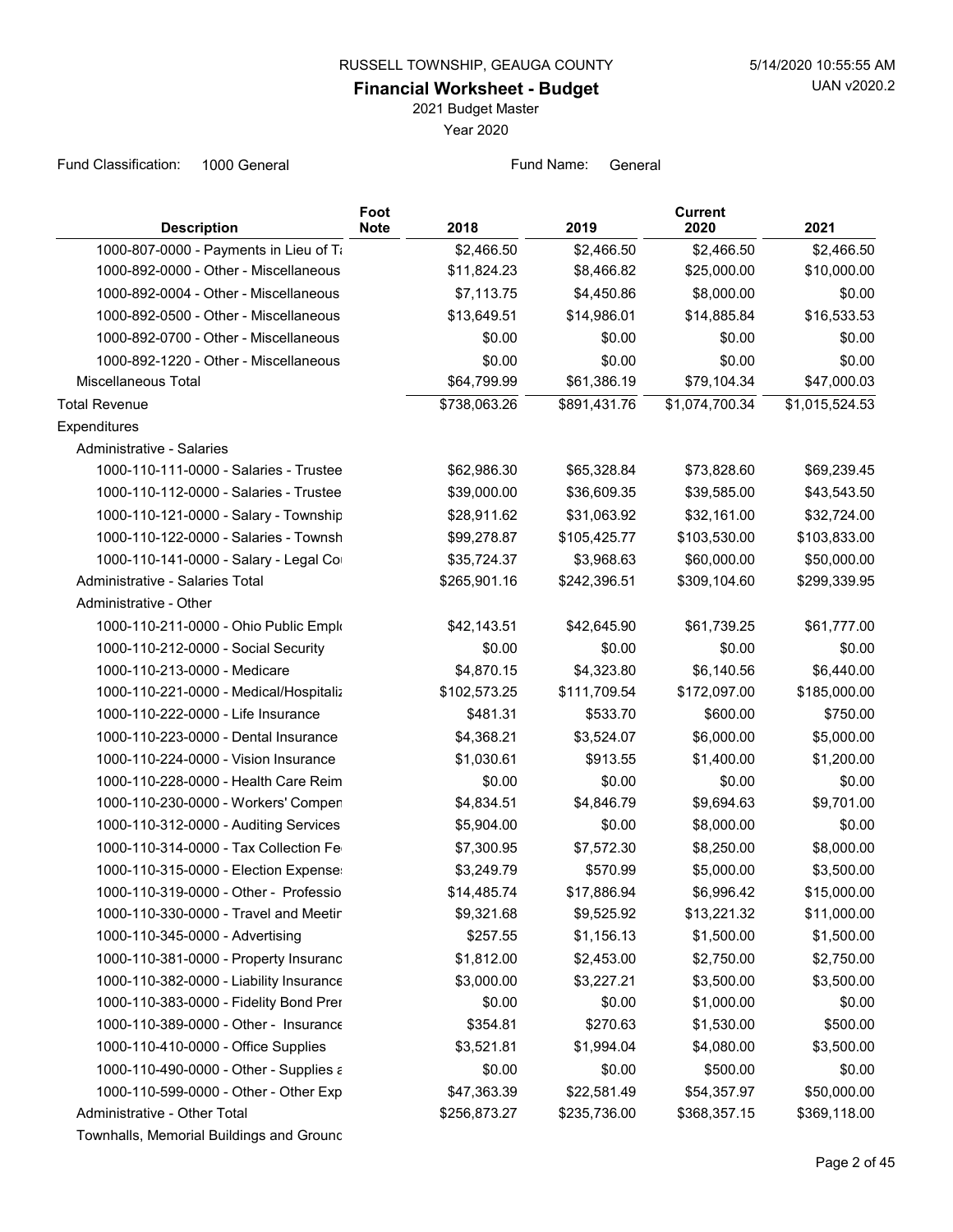**Financial Worksheet - Budget**

2021 Budget Master

Year 2020

| <b>Description</b>                       | Foot<br><b>Note</b><br>2018 | 2019        | <b>Current</b><br>2020 | 2021        |
|------------------------------------------|-----------------------------|-------------|------------------------|-------------|
| 1000-120-190-0000 - Other - Salaries     | \$1,144.77                  | \$0.00      | \$5,075.00             | \$5,075.00  |
| Townhalls, Memorial Buildings and Ground | \$1,144.77                  | \$0.00      | \$5,075.00             | \$5,075.00  |
| Townhalls, Memorial Buildings and Ground |                             |             |                        |             |
| 1000-120-251-0000 - Uniform, Tool and    | \$0.00                      | \$2,550.00  | \$5,200.00             | \$2,000.00  |
| 1000-120-322-0000 - Garbage and Tras     | \$942.84                    | \$1,084.31  | \$1,587.26             | \$1,100.00  |
| 1000-120-323-0000 - Repairs and Main     | \$0.00                      | \$0.00      | \$3,000.00             | \$1,000.00  |
| 1000-120-323-0001 - Repairs and Main     | \$105.17                    | \$13.75     | \$2,500.00             | \$500.00    |
| 1000-120-323-0002 - Repairs and Main     | \$49,443.51                 | \$45,880.73 | \$62,663.10            | \$50,000.00 |
| 1000-120-323-0006 - Repairs and Maint    | \$18,065.17                 | \$17,885.17 | \$126,211.09           | \$18,360.00 |
| 1000-120-341-0000 - Telephone            | \$4,599.51                  | \$4,342.78  | \$5,000.00             | \$5,000.00  |
| 1000-120-351-0000 - Electricity          | \$8,916.33                  | \$7,505.87  | \$12,697.86            | \$8,500.00  |
| 1000-120-353-0000 - Natural Gas          | \$3,769.58                  | \$3,577.11  | \$6,971.48             | \$3,700.00  |
| 1000-120-354-0000 - Heating Oil          | \$0.00                      | \$0.00      | \$0.00                 | \$0.00      |
| 1000-120-359-0000 - Other - Utilities    | \$3,874.24                  | \$4,306.87  | \$5,013.06             | \$4,000.00  |
| 1000-120-359-0007 - Other - Utilities{T  | \$0.00                      | \$0.00      | \$17,500.00            | \$0.00      |
| 1000-120-420-0000 - Operating Supplie    | \$0.00                      | \$0.00      | \$4,500.00             | \$0.00      |
| 1000-120-420-0010 - Operating Supplie    | \$480.26                    | \$594.10    | \$3,031.34             | \$550.00    |
| 1000-120-430-0000 - Small Tools and N    | \$0.00                      | \$0.00      | \$1,000.00             | \$0.00      |
| 1000-120-490-0000 - Other - Supplies ε   | \$0.00                      | \$335.43    | \$2,500.00             | \$500.00    |
| 1000-120-599-0000 - Other - Other Exp    | \$0.00                      | \$570.50    | \$2,500.00             | \$0.00      |
| 1000-120-599-0004 - Other - Other Exp    | \$0.00                      | \$0.00      | \$1,020.00             | \$0.00      |
| 1000-120-599-0005 - Other - Other Exp    | \$1,005.73                  | \$0.00      | \$1,500.00             | \$0.00      |
| Townhalls, Memorial Buildings and Ground | \$91,202.34                 | \$88,646.62 | \$264,395.19           | \$95,210.00 |
| Zoning - Salaries                        |                             |             |                        |             |
| 1000-130-190-0000 - Other - Salaries     | \$77,478.46                 | \$60,712.78 | \$82,824.00            | \$82,824.00 |
| Zoning - Salaries Total                  | \$77,478.46                 | \$60,712.78 | \$82,824.00            | \$82,824.00 |
| Zoning - Other                           |                             |             |                        |             |
| 1000-130-599-0000 - Other - Other Exp    | \$1,605.00                  | \$2,928.15  | \$6,500.00             | \$2,500.00  |
| Zoning - Other Total                     | \$1,605.00                  | \$2,928.15  | \$6,500.00             | \$2,500.00  |
| Police Protection - Salaries             |                             |             |                        |             |
| 1000-210-190-0000 - Other - Salaries     | \$0.00                      | \$0.00      | \$0.00                 | \$0.00      |
| Police Protection - Salaries Total       | \$0.00                      | \$0.00      | \$0.00                 | \$0.00      |
| Police Protection - Other                |                             |             |                        |             |
| 1000-210-599-0000 - Other - Other Exp    | \$735.19                    | \$609.41    | \$1,500.00             | \$1,500.00  |
| 1000-210-599-2000 - Other - Other Exp    | \$0.00                      | \$0.00      | \$0.00                 | \$0.00      |
| Police Protection - Other Total          | \$735.19                    | \$609.41    | \$1,500.00             | \$1,500.00  |
| Fire Protection - Other                  |                             |             |                        |             |
| 1000-220-599-0000 - Other - Other Exp    | \$1,760.00                  | \$2,152.80  | \$1,500.00             | \$1,500.00  |
| 1000-220-599-1220 - Other - Other Exp    | \$0.00                      | \$0.00      | \$0.00                 | \$0.00      |
| 1000-220-599-2000 - Other - Other Exp    | \$0.00                      | \$0.00      | \$0.00                 | \$0.00      |
| Fire Protection - Other Total            | \$1,760.00                  | \$2,152.80  | \$1,500.00             | \$1,500.00  |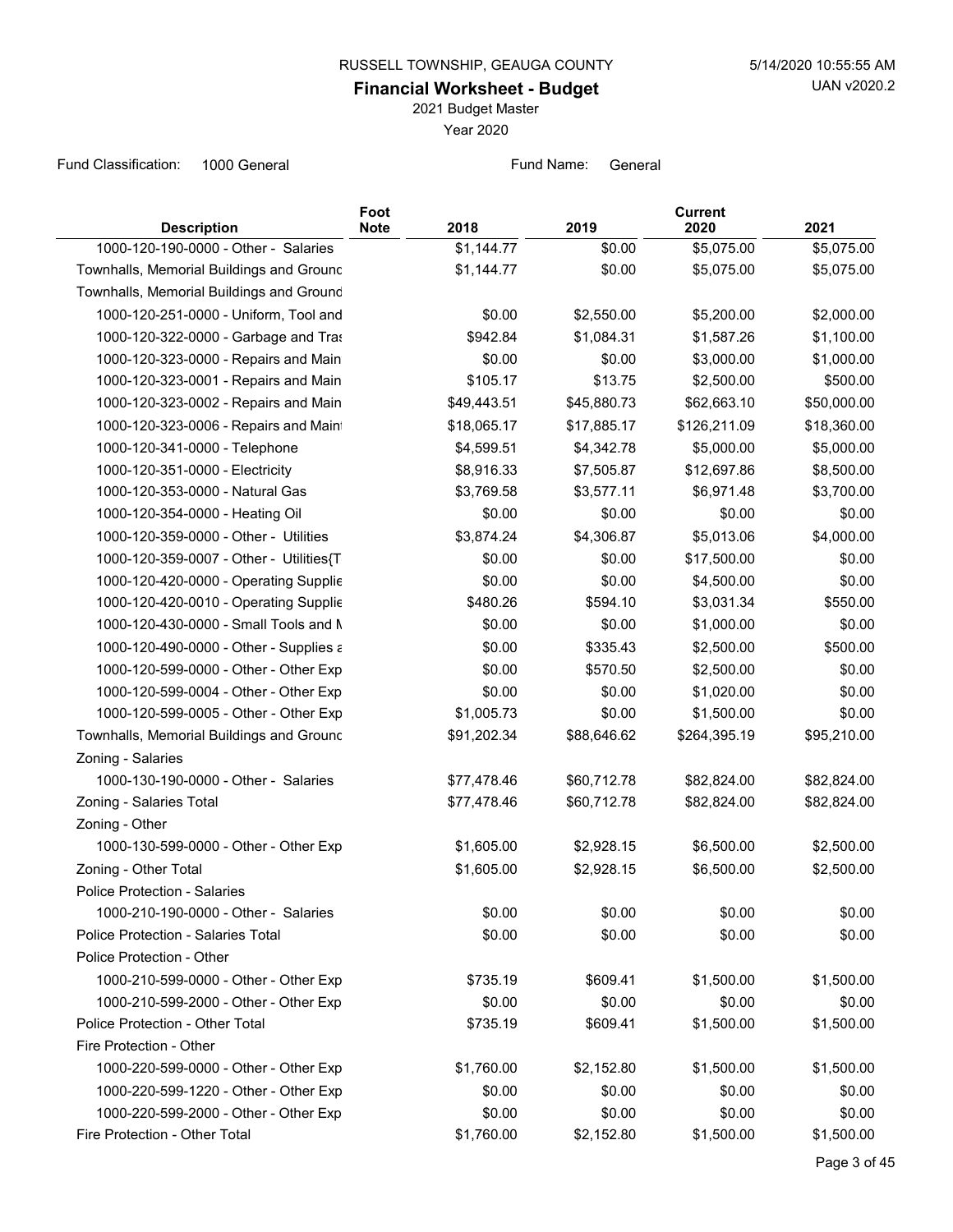**Financial Worksheet - Budget**

2021 Budget Master

Year 2020

| <b>Description</b>                     | Foot<br><b>Note</b> | 2018         | 2019         | <b>Current</b><br>2020 | 2021           |
|----------------------------------------|---------------------|--------------|--------------|------------------------|----------------|
| Lighting-Other                         |                     |              |              |                        |                |
| 1000-310-360-0000 - Contracted Servic  |                     | \$7,701.64   | \$7,715.42   | \$10,604.87            | \$8,000.00     |
| Lighting- Other Total                  |                     | \$7,701.64   | \$7,715.42   | \$10,604.87            | \$8,000.00     |
| Sanitary Dump - Other                  |                     |              |              |                        |                |
| 1000-320-599-0000 - Other - Other Exp  |                     | \$0.00       | \$6,479.50   | \$25,000.00            | \$5,000.00     |
| Sanitary Dump - Other Total            |                     | \$0.00       | \$6,479.50   | \$25,000.00            | \$5,000.00     |
| Highways - Other                       |                     |              |              |                        |                |
| 1000-330-360-0000 - Contracted Servic  |                     | \$0.00       | \$0.00       | \$1,500.00             | \$1,500.00     |
| 1000-330-599-0000 - Other - Other Exp  |                     | \$558.54     | \$788.03     | \$1,500.00             | \$1,500.00     |
| 1000-330-599-2000 - Other - Other Exp  |                     | \$0.00       | \$0.00       | \$0.00                 | \$0.00         |
| Highways - Other Total                 |                     | \$558.54     | \$788.03     | \$3,000.00             | \$3,000.00     |
| Cemeteries - Salaries                  |                     |              |              |                        |                |
| 1000-410-190-0000 - Other - Salaries   |                     | \$12,034.01  | \$638.18     | \$15,000.00            | \$15,000.00    |
| Cemeteries - Salaries Total            |                     | \$12,034.01  | \$638.18     | \$15,000.00            | \$15,000.00    |
| Cemeteries - Other                     |                     |              |              |                        |                |
| 1000-410-430-0000 - Small Tools and M  |                     | \$0.00       | \$0.00       | \$1,000.00             | \$0.00         |
| 1000-410-490-0000 - Other - Supplies ε |                     | \$0.00       | \$56.37      | \$1,000.00             | \$500.00       |
| 1000-410-599-0000 - Other - Other Exp  |                     | \$0.00       | \$0.00       | \$2,900.00             | \$0.00         |
| Cemeteries - Other Total               |                     | \$0.00       | \$56.37      | \$4,900.00             | \$500.00       |
| Capital Outlay - Other                 |                     |              |              |                        |                |
| 1000-760-720-0000 - Buildings          |                     | \$41,279.94  | \$18,860.80  | \$437,329.20           | \$43,000.00    |
| 1000-760-730-0000 - Improvement of S   |                     | \$10,524.00  | \$0.00       | \$50,000.00            | \$20,000.00    |
| 1000-760-730-0410 - Improvement of S   |                     | \$0.00       | \$0.00       | \$25,500.00            | \$8,500.00     |
| 1000-760-730-0610 - Improvement of S   |                     | \$10,156.31  | \$22,089.50  | \$16,258.25            | \$0.00         |
| 1000-760-740-0000 - Machinery, Equipi  |                     | \$6,139.00   | \$0.00       | \$11,700.00            | \$19,000.00    |
| 1000-760-740-0200 - Machinery, Equipr  |                     | \$0.00       | \$0.00       | \$0.00                 | \$0.00         |
| 1000-760-740-0900 - Machinery, Equipi  |                     | \$12,189.27  | \$0.00       | \$0.00                 | \$0.00         |
| 1000-760-740-1000 - Machinery, Equipi  |                     | \$0.00       | \$0.00       | \$0.00                 | \$0.00         |
| 1000-760-790-2015 - Other - Capital Ou |                     | \$0.00       | \$0.00       | \$25,000.00            | \$49,000.00    |
| Capital Outlay - Other Total           |                     | \$80,288.52  | \$40,950.30  | \$565,787.45           | \$139,500.00   |
| <b>Total Expenditures</b>              |                     | \$797,282.90 | \$689,810.07 | \$1,663,548.26         | \$1,028,066.95 |
| Other Financing Sources & Uses         |                     |              |              |                        |                |
| Sources                                |                     |              |              |                        |                |
| Sale of Bonds                          |                     | \$0.00       | \$0.00       | \$0.00                 | \$0.00         |
| Sale of Notes                          |                     | \$0.00       | \$0.00       | \$0.00                 | \$0.00         |
| <b>Other Debt Proceeds</b>             |                     | \$0.00       | \$0.00       | \$0.00                 | \$0.00         |
| Sale of Fixed Assets                   |                     | \$0.00       | \$0.00       | \$0.00                 | \$0.00         |
| Transfers - In                         |                     | \$0.00       | \$0.00       | \$0.00                 | \$0.00         |
| Advances - In                          |                     | \$0.00       | \$0.00       | \$0.00                 | \$0.00         |
| Special Items                          |                     | \$0.00       | \$0.00       | \$0.00                 | \$0.00         |
| Extraordinary Items                    |                     | \$0.00       | \$0.00       | \$0.00                 | \$0.00         |
|                                        |                     |              |              |                        |                |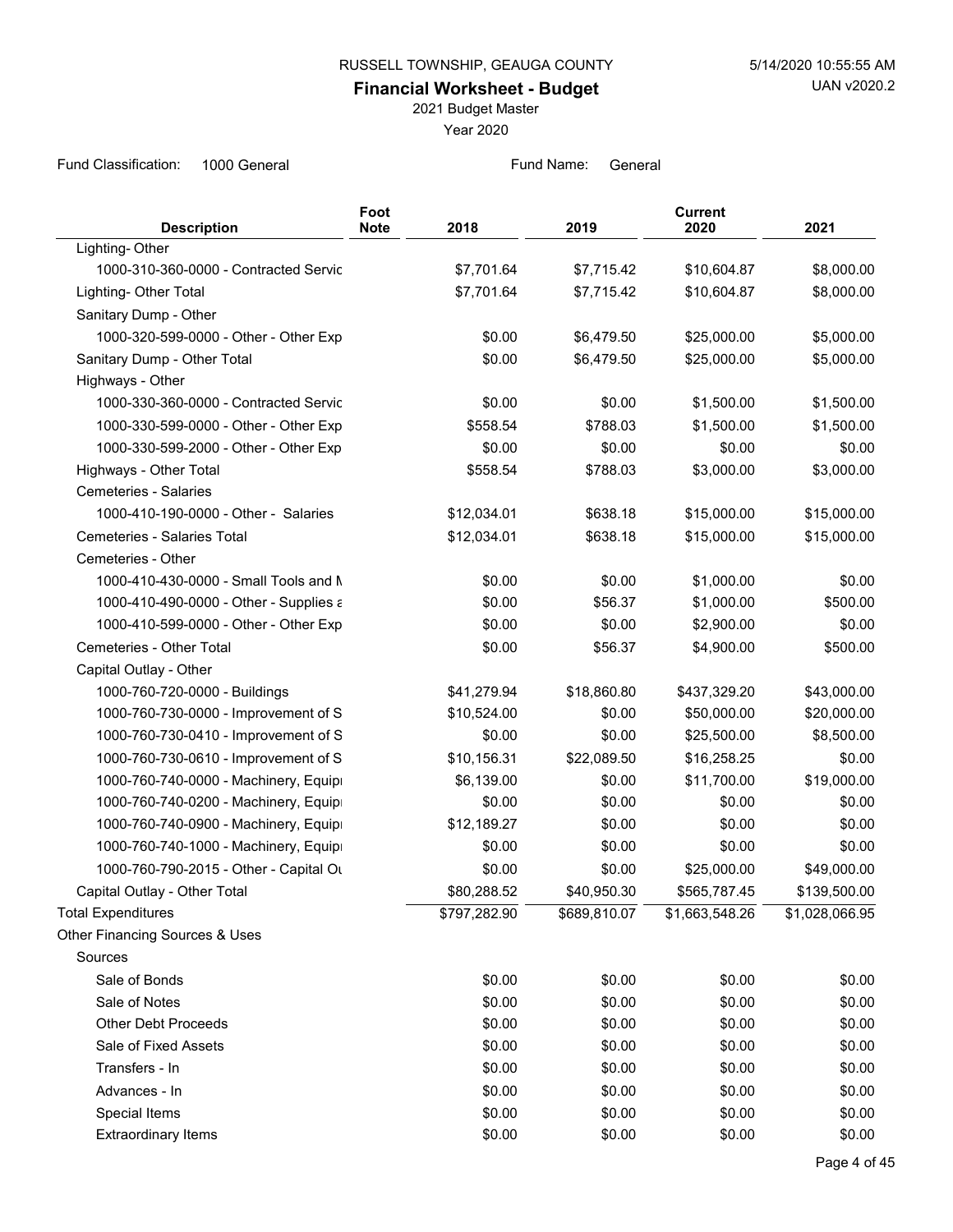#### **Financial Worksheet - Budget**

2021 Budget Master

Year 2020

Fund Classification: 1000 General Fund Name: General Fund Name: General

| Foot |                |                | <b>Current</b> |                |
|------|----------------|----------------|----------------|----------------|
|      |                |                |                | 2021           |
|      |                |                |                |                |
|      | \$890.77       | \$0.00         | \$0.00         | \$0.00         |
|      | \$920.67       | \$1,049.49     | \$0.00         | \$0.00         |
|      | \$1,811.44     | \$1,049.49     | \$0.00         | \$0.00         |
|      |                |                |                |                |
|      | \$0.00         | \$0.00         | \$0.00         | \$0.00         |
|      | \$0.00         | \$0.00         | \$0.00         | \$0.00         |
|      | \$0.00         | \$0.00         | \$0.00         | \$0.00         |
|      | \$0.00         | \$0.00         | \$0.00         | \$0.00         |
|      | \$1,811.44     | \$1,049.49     | \$0.00         | \$0.00         |
|      | \$1,400,950.56 | \$1,603,621.74 | \$1,014,773.82 | \$1,002,231.40 |
|      | \$170,506.12   | \$148,580.22   | \$0.00         | \$0.00         |
|      | \$0.00         | \$0.00         | \$0.00         | \$0.00         |
|      | \$1,230,444.44 | \$1,455,041.52 | \$1,014,773.82 | \$1,002,231.40 |
|      | <b>Note</b>    | 2018           | 2019           | 2020           |

#### **Footnote Description**

1 1000-701-0000: Reflects low interest rates

1000-802-0000: Assumes 1 Tenant (Craun) 2 1000-892-0004: No recycling revenue 1000-892-0500: @15% contribution; +12 mo COBRA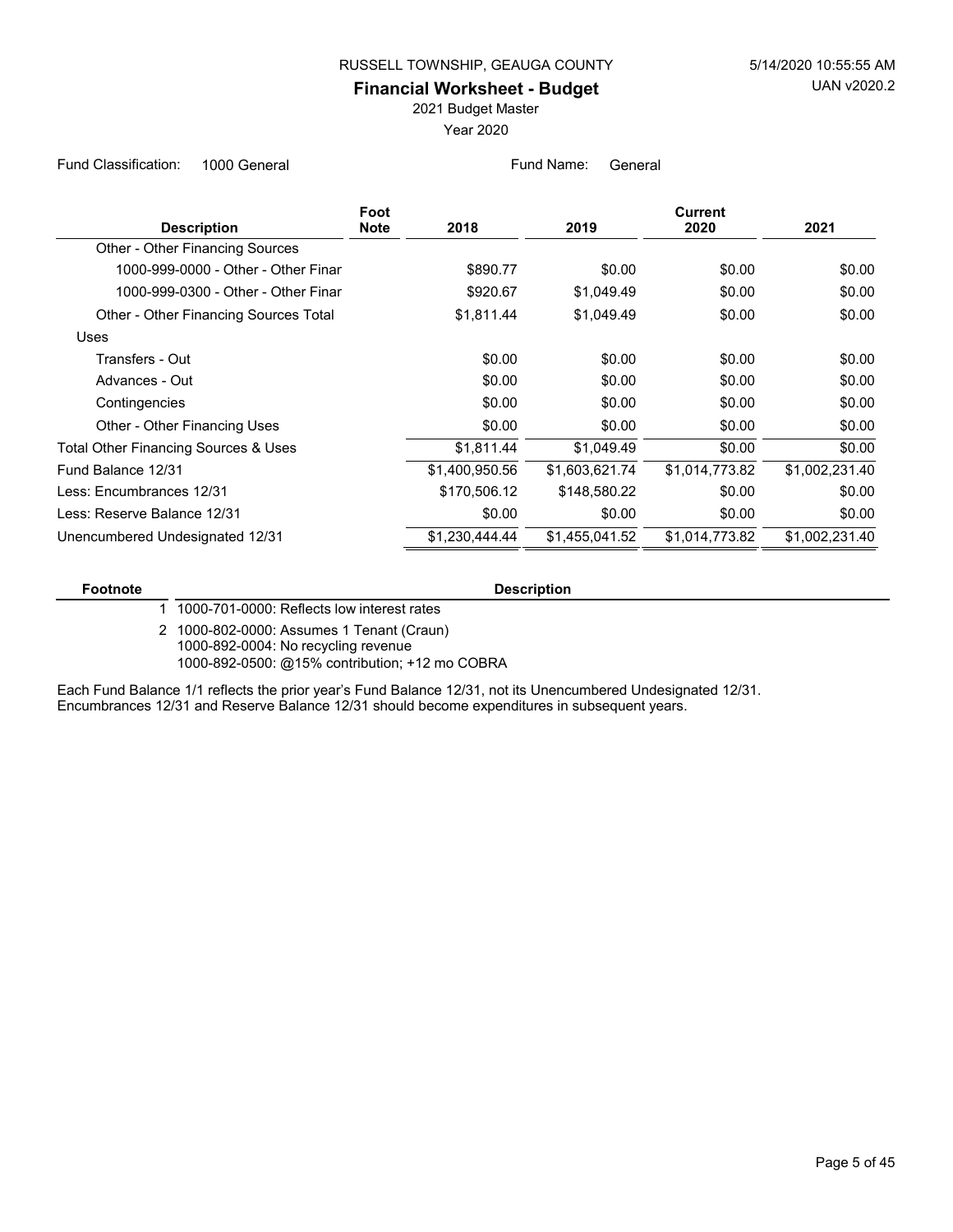2021 Budget Master

Year 2020

Fund Classification: 2011 Special Revenue Fund Name: Motor Vehicle License Tax

| <b>Description</b>                    | Foot<br><b>Note</b> | 2018        | 2019        | <b>Current</b><br>2020 | 2021        |
|---------------------------------------|---------------------|-------------|-------------|------------------------|-------------|
| Fund Balance 1/1                      |                     | \$48,297.98 | \$26,749.04 | \$24,471.09            | \$20,521.09 |
| <b>Fund Balance Adjustments</b>       |                     | \$0.00      | \$0.00      | \$0.00                 | \$0.00      |
| Revenues                              |                     |             |             |                        |             |
| Property and Other Local Taxes        |                     |             |             |                        |             |
| Real Estate Tax                       |                     | \$0.00      | \$0.00      | \$0.00                 | \$0.00      |
| Personal Property Tax                 |                     | \$0.00      | \$0.00      | \$0.00                 | \$0.00      |
| Other - Local Taxes                   |                     | \$0.00      | \$0.00      | \$0.00                 | \$0.00      |
| <b>Charges for Services</b>           |                     | \$0.00      | \$0.00      | \$0.00                 | \$0.00      |
| Licenses, Permits and Fees            |                     | \$0.00      | \$0.00      | \$0.00                 | \$0.00      |
| <b>Fines and Forfeitures</b>          |                     | \$0.00      | \$0.00      | \$0.00                 | \$0.00      |
| Intergovernmental                     |                     |             |             |                        |             |
| <b>Local Government Distribution</b>  |                     | \$0.00      | \$0.00      | \$0.00                 | \$0.00      |
| <b>Estate Tax</b>                     |                     | \$0.00      | \$0.00      | \$0.00                 | \$0.00      |
| Property Tax Allocation               |                     | \$0.00      | \$0.00      | \$0.00                 | \$0.00      |
| Other                                 |                     |             |             |                        |             |
| 2011-536-0000 - Motor Vehicle Licer   |                     | \$21,933.02 | \$22,109.75 | \$22,000.00            | \$22,000.00 |
| <b>Other Total</b>                    |                     | \$21,933.02 | \$22,109.75 | \$22,000.00            | \$22,000.00 |
| <b>Special Assessments</b>            |                     | \$0.00      | \$0.00      | \$0.00                 | \$0.00      |
| Earnings on Investments               |                     |             |             |                        |             |
| 2011-701-0000 - Interest              |                     | \$117.23    | \$612.30    | \$50.00                | \$200.00    |
| Earnings on Investments Total         |                     | \$117.23    | \$612.30    | \$50.00                | \$200.00    |
| Miscellaneous                         |                     | \$0.00      | \$0.00      | \$0.00                 | \$0.00      |
| <b>Total Revenue</b>                  |                     | \$22,050.25 | \$22,722.05 | \$22,050.00            | \$22,200.00 |
| Expenditures                          |                     |             |             |                        |             |
| Highways - Other                      | 1                   |             |             |                        |             |
| 2011-330-360-0000 - Contracted Servic |                     | \$0.00      | \$0.00      | \$1,000.00             | \$0.00      |
| 2011-330-420-0000 - Operating Supplie |                     | \$43,599.19 | \$25,000.00 | \$25,000.00            | \$22,000.00 |
| Highways - Other Total                |                     | \$43,599.19 | \$25,000.00 | \$26,000.00            | \$22,000.00 |
| <b>Total Expenditures</b>             |                     | \$43,599.19 | \$25,000.00 | \$26,000.00            | \$22,000.00 |
| Other Financing Sources & Uses        |                     |             |             |                        |             |
| Sources                               |                     |             |             |                        |             |
| Sale of Bonds                         |                     | \$0.00      | \$0.00      | \$0.00                 | \$0.00      |
| Sale of Notes                         |                     | \$0.00      | \$0.00      | \$0.00                 | \$0.00      |
| <b>Other Debt Proceeds</b>            |                     | \$0.00      | \$0.00      | \$0.00                 | \$0.00      |
| Sale of Fixed Assets                  |                     | \$0.00      | \$0.00      | \$0.00                 | \$0.00      |
| Transfers - In                        |                     | \$0.00      | \$0.00      | \$0.00                 | \$0.00      |
| Advances - In                         |                     | \$0.00      | \$0.00      | \$0.00                 | \$0.00      |
| Special Items                         |                     | \$0.00      | \$0.00      | \$0.00                 | \$0.00      |
| <b>Extraordinary Items</b>            |                     | \$0.00      | \$0.00      | \$0.00                 | \$0.00      |
| Other - Other Financing Sources       |                     | \$0.00      | \$0.00      | \$0.00                 | \$0.00      |
| Uses                                  |                     |             |             |                        |             |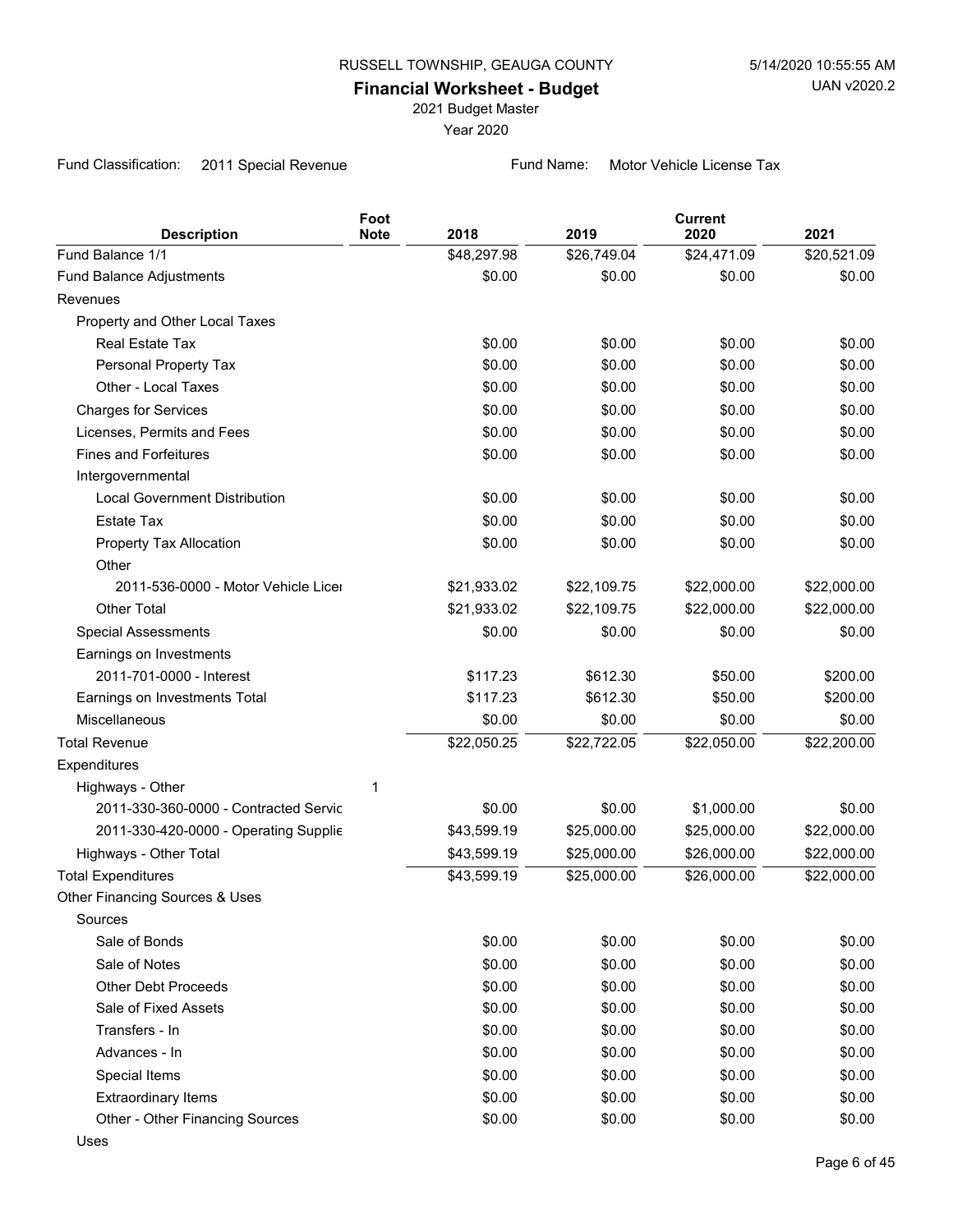2021 Budget Master

Year 2020

Fund Classification: 2011 Special Revenue Fund Name: Motor Vehicle License Tax

| <b>Description</b>                   | Foot<br><b>Note</b> | 2018        | 2019        | <b>Current</b><br>2020 | 2021        |
|--------------------------------------|---------------------|-------------|-------------|------------------------|-------------|
| Transfers - Out                      |                     | \$0.00      | \$0.00      | \$0.00                 | \$0.00      |
| Advances - Out                       |                     | \$0.00      | \$0.00      | \$0.00                 | \$0.00      |
| Contingencies                        |                     | \$0.00      | \$0.00      | \$0.00                 | \$0.00      |
| Other - Other Financing Uses         |                     | \$0.00      | \$0.00      | \$0.00                 | \$0.00      |
| Total Other Financing Sources & Uses |                     | \$0.00      | \$0.00      | \$0.00                 | \$0.00      |
| Fund Balance 12/31                   |                     | \$26,749.04 | \$24,471.09 | \$20,521.09            | \$20,721.09 |
| Less: Encumbrances 12/31             |                     | \$0.00      | \$0.00      | \$0.00                 | \$0.00      |
| Less: Reserve Balance 12/31          |                     | \$0.00      | \$0.00      | \$0.00                 | \$0.00      |
| Unencumbered Undesignated 12/31      |                     | \$26.749.04 | \$24.471.09 | \$20,521.09            | \$20,721.09 |
|                                      |                     |             |             |                        |             |

#### **Footnote Description**

1 330-420: Salt Contract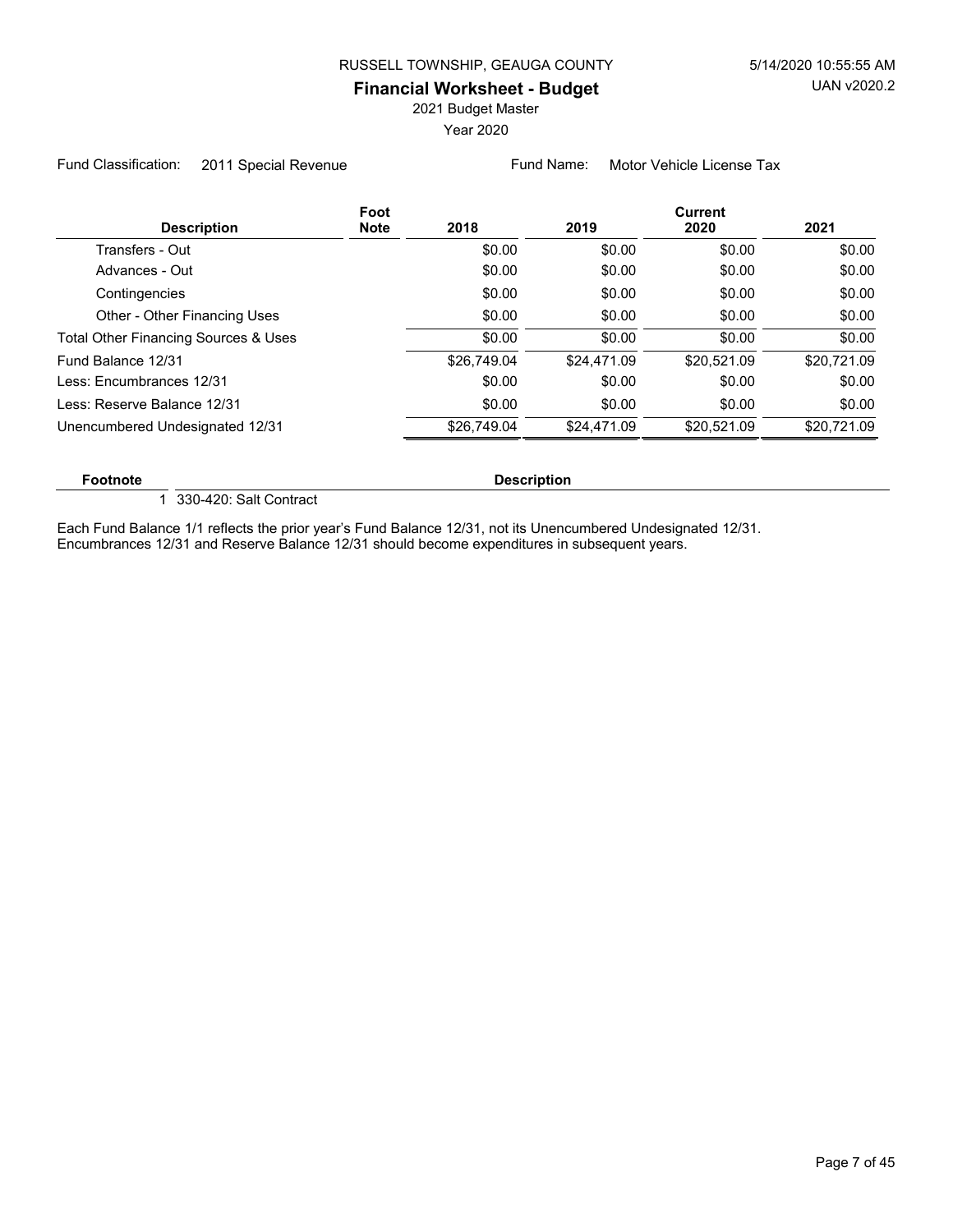2021 Budget Master

Year 2020

Fund Classification: 2021 Special Revenue Fund Name: Gasoline Tax

| <b>Description</b>                    | Foot<br><b>Note</b> | 2018         | 2019         | <b>Current</b><br>2020 | 2021         |
|---------------------------------------|---------------------|--------------|--------------|------------------------|--------------|
| Fund Balance 1/1                      |                     | \$268,426.29 | \$339,210.40 | \$396,810.20           | \$355,535.20 |
| Fund Balance Adjustments              |                     | \$0.00       | \$0.00       | \$0.00                 | \$0.00       |
| Revenues                              |                     |              |              |                        |              |
| Property and Other Local Taxes        |                     |              |              |                        |              |
| <b>Real Estate Tax</b>                |                     | \$0.00       | \$0.00       | \$0.00                 | \$0.00       |
| Personal Property Tax                 |                     | \$0.00       | \$0.00       | \$0.00                 | \$0.00       |
| Other - Local Taxes                   |                     | \$0.00       | \$0.00       | \$0.00                 | \$0.00       |
| <b>Charges for Services</b>           |                     | \$0.00       | \$0.00       | \$0.00                 | \$0.00       |
| Licenses, Permits and Fees            |                     | \$0.00       | \$0.00       | \$0.00                 | \$0.00       |
| <b>Fines and Forfeitures</b>          |                     | \$0.00       | \$0.00       | \$0.00                 | \$0.00       |
| Intergovernmental                     |                     |              |              |                        |              |
| <b>Local Government Distribution</b>  |                     | \$0.00       | \$0.00       | \$0.00                 | \$0.00       |
| <b>Estate Tax</b>                     |                     | \$0.00       | \$0.00       | \$0.00                 | \$0.00       |
| Property Tax Allocation               |                     | \$0.00       | \$0.00       | \$0.00                 | \$0.00       |
| Other                                 |                     |              |              |                        |              |
| 2021-537-0000 - Gasoline Tax          |                     | \$104,375.00 | \$122,247.60 | \$95,000.00            | \$80,000.00  |
| <b>Other Total</b>                    |                     | \$104,375.00 | \$122,247.60 | \$95,000.00            | \$80,000.00  |
| <b>Special Assessments</b>            |                     | \$0.00       | \$0.00       | \$0.00                 | \$0.00       |
| Earnings on Investments               |                     |              |              |                        |              |
| 2021-701-0000 - Interest              |                     | \$989.39     | \$6,930.33   | \$750.00               | \$1,000.00   |
| Earnings on Investments Total         |                     | \$989.39     | \$6,930.33   | \$750.00               | \$1,000.00   |
| <b>Miscellaneous</b>                  |                     | \$0.00       | \$0.00       | \$0.00                 | \$0.00       |
| <b>Total Revenue</b>                  |                     | \$105,364.39 | \$129,177.93 | \$95,750.00            | \$81,000.00  |
| Expenditures                          |                     |              |              |                        |              |
| Highways - Salaries                   |                     |              |              |                        |              |
| 2021-330-190-0000 - Other - Salaries  |                     | \$34,580.28  | \$65,098.13  | \$130,525.00           | \$130,525.00 |
| Highways - Salaries Total             |                     | \$34,580.28  | \$65,098.13  | \$130,525.00           | \$130,525.00 |
| Highways - Other                      |                     |              |              |                        |              |
| 2021-330-599-0000 - Other - Other Exp |                     | \$0.00       | \$6,480.00   | \$6,500.00             | \$7,500.00   |
| Highways - Other Total                |                     | \$0.00       | \$6,480.00   | \$6,500.00             | \$7,500.00   |
| <b>Total Expenditures</b>             |                     | \$34,580.28  | \$71,578.13  | \$137,025.00           | \$138,025.00 |
| Other Financing Sources & Uses        |                     |              |              |                        |              |
| Sources                               |                     |              |              |                        |              |
| Sale of Bonds                         |                     | \$0.00       | \$0.00       | \$0.00                 | \$0.00       |
| Sale of Notes                         |                     | \$0.00       | \$0.00       | \$0.00                 | \$0.00       |
| <b>Other Debt Proceeds</b>            |                     | \$0.00       | \$0.00       | \$0.00                 | \$0.00       |
| Sale of Fixed Assets                  |                     | \$0.00       | \$0.00       | \$0.00                 | \$0.00       |
| Transfers - In                        |                     | \$0.00       | \$0.00       | \$0.00                 | \$0.00       |
| Advances - In                         |                     | \$0.00       | \$0.00       | \$0.00                 | \$0.00       |
| Special Items                         |                     | \$0.00       | \$0.00       | \$0.00                 | \$0.00       |
| <b>Extraordinary Items</b>            |                     | \$0.00       | \$0.00       | \$0.00                 | \$0.00       |
|                                       |                     |              |              |                        | Page 8 of 45 |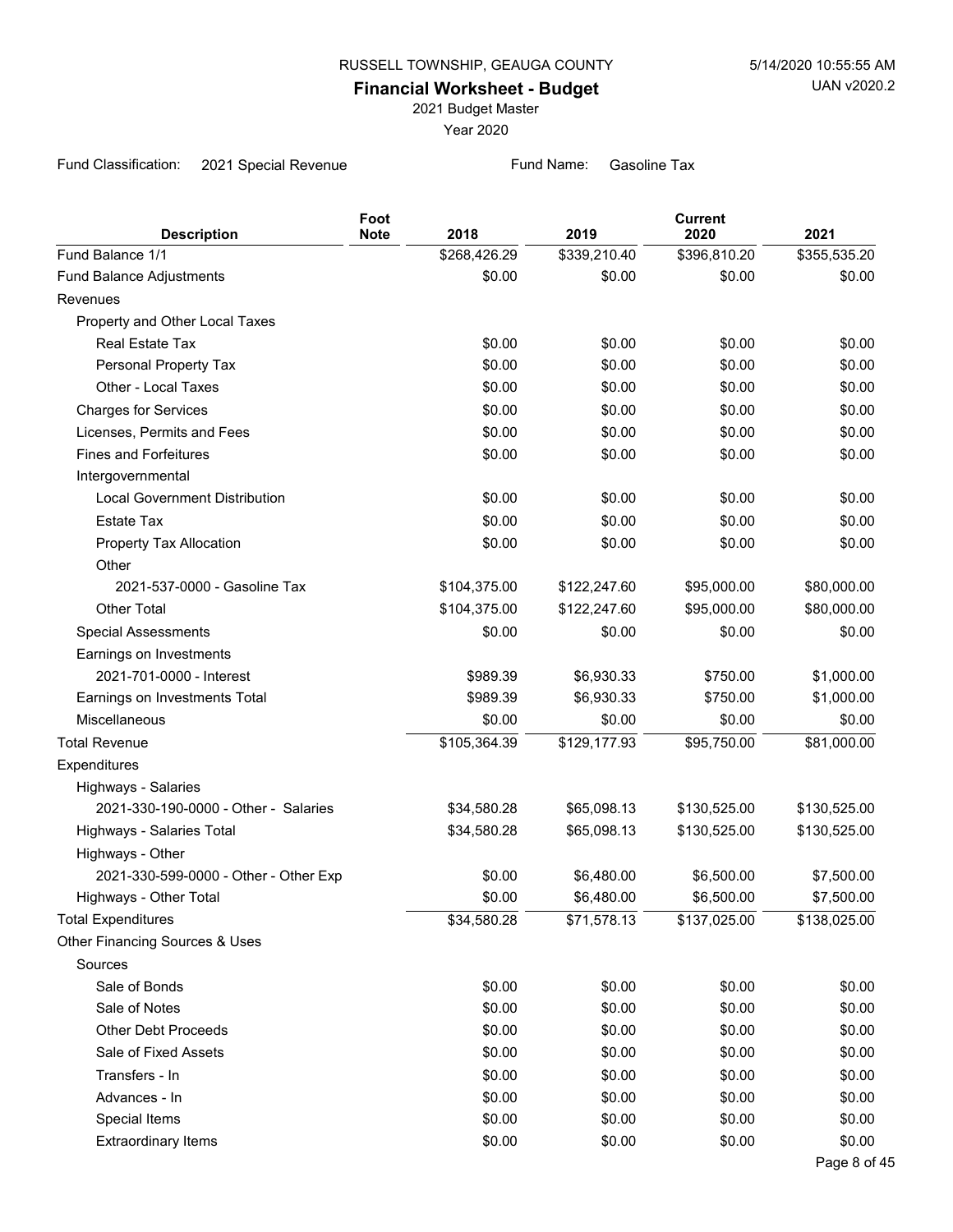2021 Budget Master

Year 2020

Fund Classification: 2021 Special Revenue Fund Name: Gasoline Tax

|                                        | Foot        |              |              | <b>Current</b> |              |  |
|----------------------------------------|-------------|--------------|--------------|----------------|--------------|--|
| <b>Description</b>                     | <b>Note</b> | 2018         | 2019         | 2020           | 2021         |  |
| <b>Other - Other Financing Sources</b> |             | \$0.00       | \$0.00       | \$0.00         | \$0.00       |  |
| <b>Uses</b>                            |             |              |              |                |              |  |
| Transfers - Out                        |             | \$0.00       | \$0.00       | \$0.00         | \$0.00       |  |
| Advances - Out                         |             | \$0.00       | \$0.00       | \$0.00         | \$0.00       |  |
| Contingencies                          |             | \$0.00       | \$0.00       | \$0.00         | \$0.00       |  |
| Other - Other Financing Uses           |             | \$0.00       | \$0.00       | \$0.00         | \$0.00       |  |
| Total Other Financing Sources & Uses   |             | \$0.00       | \$0.00       | \$0.00         | \$0.00       |  |
| Fund Balance 12/31                     |             | \$339,210.40 | \$396,810.20 | \$355,535.20   | \$298,510.20 |  |
| Less: Encumbrances 12/31               |             | \$0.00       | \$0.00       | \$0.00         | \$0.00       |  |
| Less: Reserve Balance 12/31            |             | \$0.00       | \$0.00       | \$0.00         | \$0.00       |  |
| Unencumbered Undesignated 12/31        |             | \$339,210.40 | \$396.810.20 | \$355.535.20   | \$298,510.20 |  |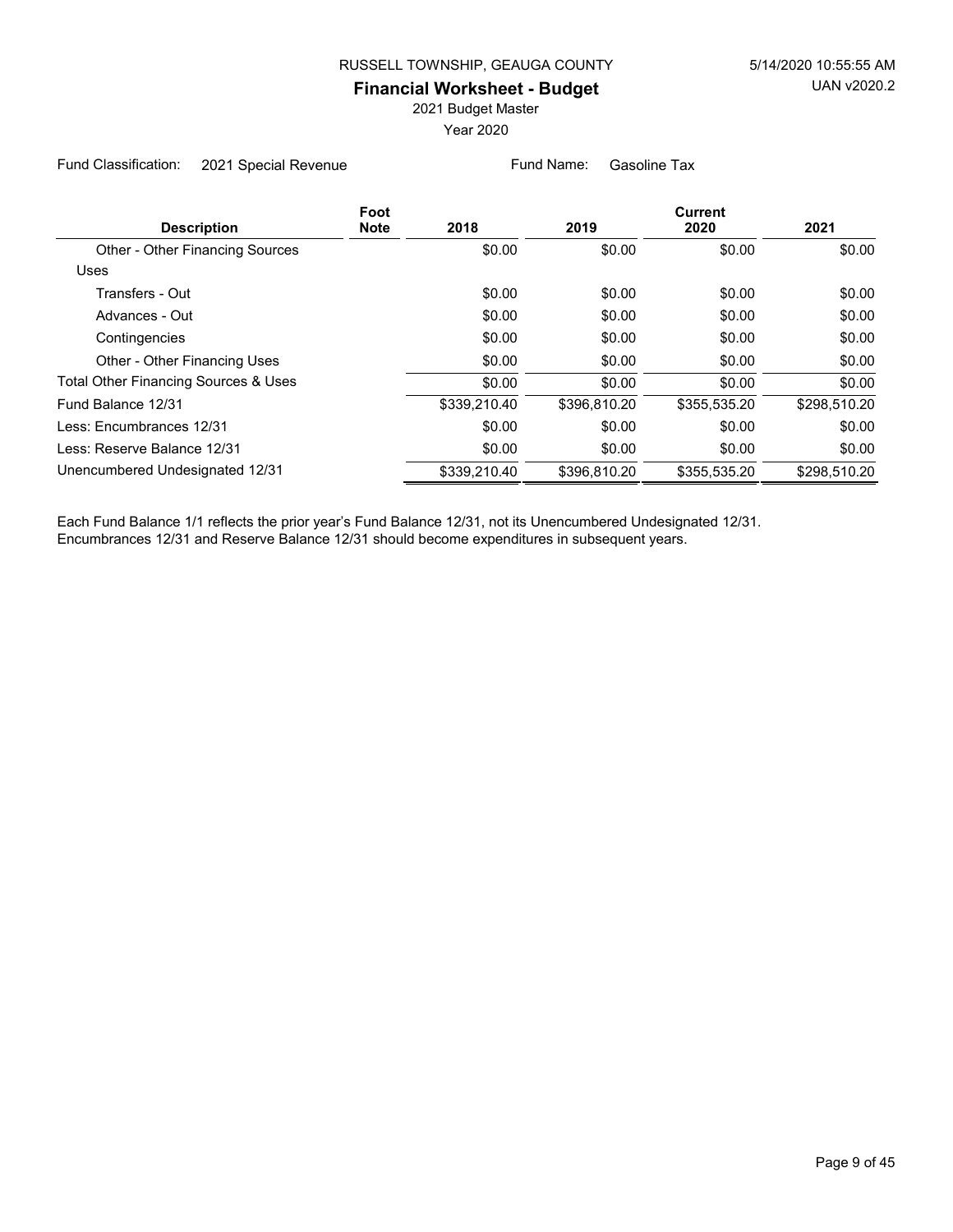2021 Budget Master

Year 2020

Fund Classification: 2031 Special Revenue Fund Name: Road and Bridge

| <b>Description</b>                     | Foot<br><b>Note</b> | 2018         | 2019           | <b>Current</b><br>2020 | 2021           |
|----------------------------------------|---------------------|--------------|----------------|------------------------|----------------|
| Fund Balance 1/1                       |                     | \$667,085.01 | \$1,166,065.24 | \$1,069,333.06         | \$399,216.54   |
| Fund Balance Adjustments               |                     | \$135,993.00 | \$0.00         | \$0.00                 | \$0.00         |
| Revenues                               |                     |              |                |                        |                |
| Property and Other Local Taxes         |                     |              |                |                        |                |
| Real Estate Tax                        |                     |              |                |                        |                |
| 2031-101-0000 - General Property T     |                     | \$864,888.48 | \$517,140.91   | \$634,756.00           | \$1,310,532.97 |
| Real Estate Tax Total                  |                     | \$864,888.48 | \$517,140.91   | \$634,756.00           | \$1,310,532.97 |
| Personal Property Tax                  |                     | \$0.00       | \$0.00         | \$0.00                 | \$0.00         |
| Other - Local Taxes                    |                     | \$0.00       | \$0.00         | \$0.00                 | \$0.00         |
| <b>Charges for Services</b>            |                     | \$0.00       | \$0.00         | \$0.00                 | \$0.00         |
| Licenses, Permits and Fees             |                     | \$0.00       | \$0.00         | \$0.00                 | \$0.00         |
| <b>Fines and Forfeitures</b>           |                     | \$0.00       | \$0.00         | \$0.00                 | \$0.00         |
| Intergovernmental                      |                     |              |                |                        |                |
| <b>Local Government Distribution</b>   |                     | \$0.00       | \$0.00         | \$0.00                 | \$0.00         |
| <b>Estate Tax</b>                      |                     | \$0.00       | \$0.00         | \$0.00                 | \$0.00         |
| Property Tax Allocation                |                     |              |                |                        |                |
| 2031-535-0000 - Property Tax Alloca    |                     | \$46,415.87  | \$42,649.51    | \$12,954.00            | \$128,134.03   |
| Property Tax Allocation Total          |                     | \$46,415.87  | \$42,649.51    | \$12,954.00            | \$128,134.03   |
| Other                                  |                     |              |                |                        |                |
| 2031-539-0000 - Other - State Recei    |                     | \$0.00       | \$0.00         | \$0.00                 | \$0.00         |
| <b>Other Total</b>                     |                     | \$0.00       | \$0.00         | \$0.00                 | \$0.00         |
| <b>Special Assessments</b>             |                     | \$0.00       | \$0.00         | \$0.00                 | \$0.00         |
| Earnings on Investments                |                     | \$0.00       | \$0.00         | \$0.00                 | \$0.00         |
| Miscellaneous                          | 1                   |              |                |                        |                |
| 2031-807-0000 - Payments in Lieu of Ti |                     | \$3,196.12   | \$3,196.12     | \$3,196.12             | \$7,388.55     |
| 2031-892-0000 - Other - Miscellaneous  |                     | \$41,633.77  | \$43,190.31    | \$35,000.00            | \$40,000.00    |
| 2031-892-0500 - Other - Miscellaneous  |                     | \$24,325.00  | \$37,840.02    | \$24,684.00            | \$28,958.14    |
| Miscellaneous Total                    |                     | \$69,154.89  | \$84,226.45    | \$62,880.12            | \$76,346.69    |
| <b>Total Revenue</b>                   |                     | \$980,459.24 | \$644,016.87   | \$710,590.12           | \$1,515,013.69 |
| Expenditures                           |                     |              |                |                        |                |
| Highways - Salaries                    | 2                   |              |                |                        |                |
| 2031-330-190-0000 - Other - Salaries   |                     | \$194,802.94 | \$197,925.00   | \$201,883.50           | \$472,414.50   |
| Highways - Salaries Total              |                     | \$194,802.94 | \$197,925.00   | \$201,883.50           | \$472,414.50   |
| Highways - Other                       | 3                   |              |                |                        |                |
| 2031-330-211-0000 - Ohio Public Emplo  |                     | \$52,145.63  | \$53,926.95    | \$53,517.77            | \$119,537.00   |
| 2031-330-213-0000 - Medicare           |                     | \$5,268.26   | \$5,585.29     | \$5,542.91             | \$12,381.00    |
| 2031-330-221-0000 - Medical/Hospitaliz |                     | \$194,486.09 | \$7.07         | \$257,000.00           | \$272,000.00   |
| 2031-330-222-0000 - Life Insurance     |                     | \$669.74     | \$704.35       | \$900.00               | \$900.00       |
| 2031-330-223-0000 - Dental Insurance   |                     | \$6,270.24   | \$5,011.09     | \$6,775.00             | \$7,000.00     |
| 2031-330-224-0000 - Vision Insurance   |                     | \$1,693.88   | \$1,458.10     | \$1,800.00             | \$1,600.00     |
| 2031-330-230-0000 - Workers' Compen    |                     | \$6,615.02   | \$5,548.95     | \$8,726.87             | \$19,492.00    |
|                                        |                     |              |                |                        | Page 10 of 45  |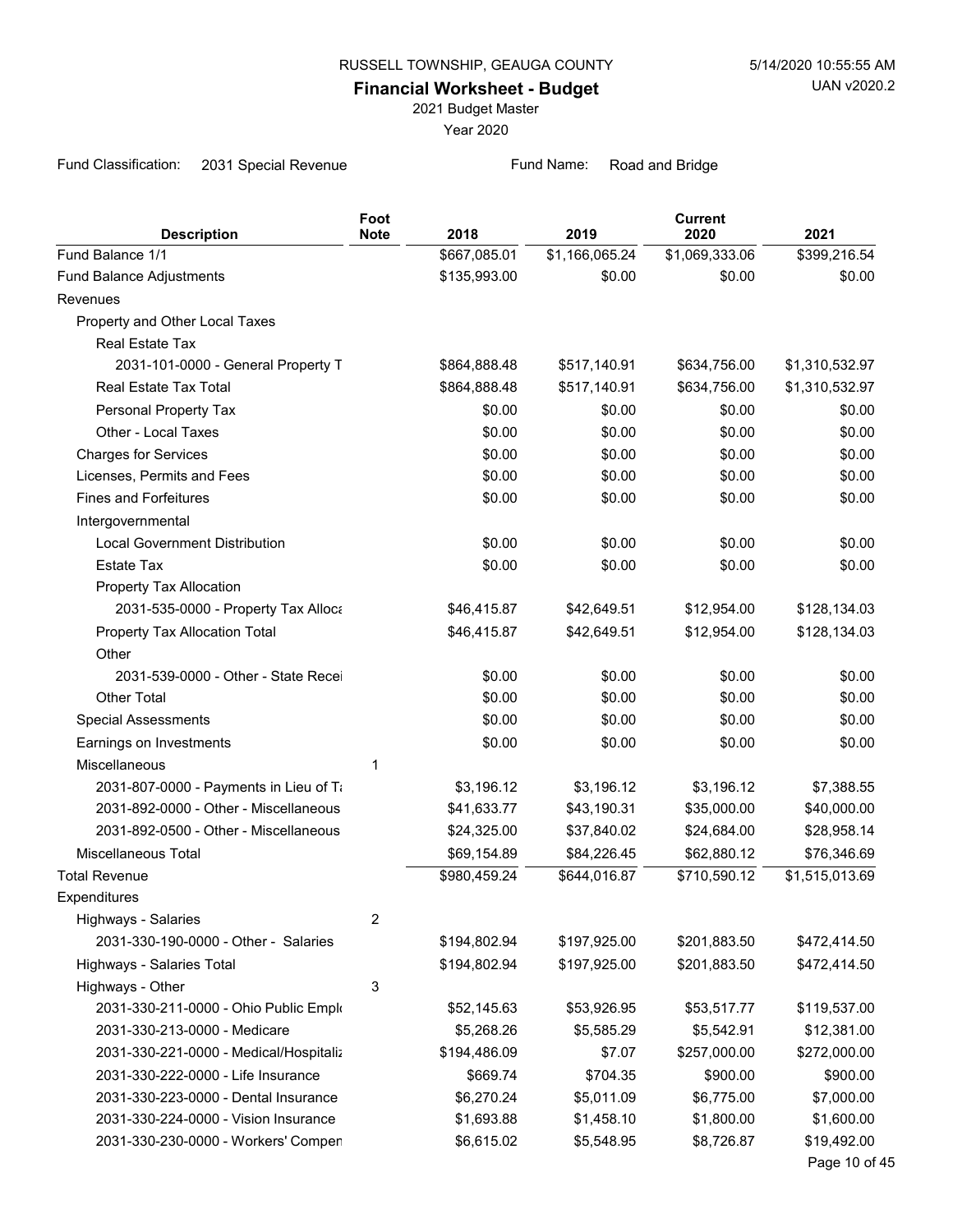2021 Budget Master

Year 2020

Fund Classification: 2031 Special Revenue Fund Name: Road and Bridge

| <b>Description</b>                      | Foot<br><b>Note</b> | 2018         | 2019         | <b>Current</b><br>2020 | 2021           |
|-----------------------------------------|---------------------|--------------|--------------|------------------------|----------------|
| 2031-330-240-0000 - Unemployment Co     |                     | \$0.00       | \$0.00       | \$5,000.00             | \$0.00         |
| 2031-330-251-0000 - Uniform, Tool and   |                     | \$0.00       | \$0.00       | \$0.00                 | \$0.00         |
| 2031-330-314-0000 - Tax Collection Fe   |                     | \$12,578.63  | \$10,622.19  | \$13,000.00            | \$28,000.00    |
| 2031-330-322-0000 - Garbage and Tras    |                     | \$1,475.40   | \$1,709.43   | \$2,136.55             | \$2,136.55     |
| 2031-330-323-0000 - Repairs and Main    |                     | \$349.97     | \$0.00       | \$500.00               | \$1,000.00     |
| 2031-330-323-0001 - Repairs and Main    |                     | \$18,447.48  | \$24,159.27  | \$25,000.00            | \$45,000.00    |
| 2031-330-323-0002 - Repairs and Main    |                     | \$10,736.78  | \$6,900.60   | \$15,457.02            | \$23,000.00    |
| 2031-330-341-0000 - Telephone           |                     | \$1,894.34   | \$1,865.57   | \$2,000.00             | \$2,000.00     |
| 2031-330-351-0000 - Electricity         |                     | \$3,689.89   | \$3,870.45   | \$5,309.80             | \$5,309.80     |
| 2031-330-353-0000 - Natural Gas         |                     | \$2,303.01   | \$2,221.37   | \$4,355.70             | \$4,355.70     |
| 2031-330-359-0000 - Other - Utilities   |                     | \$3,984.74   | \$3,313.11   | \$5,215.81             | \$5,215.81     |
| 2031-330-359-0007 - Other - Utilities{T |                     | \$0.00       | \$0.00       | \$1,250.00             | \$1,250.00     |
| 2031-330-360-0000 - Contracted Servic   |                     | \$0.00       | \$0.00       | \$432.00               | \$7,500.00     |
| 2031-330-360-0060 - Contracted Servic   |                     | \$0.00       | \$0.00       | \$0.00                 | \$3,000.00     |
| 2031-330-381-0000 - Property Insuranc   |                     | \$0.00       | \$0.00       | \$0.00                 | \$3,500.00     |
| 2031-330-382-0000 - Liability Insurance |                     | \$0.00       | \$0.00       | \$0.00                 | \$2,500.00     |
| 2031-330-389-0000 - Other - Insurance   |                     | \$4,959.63   | \$5,624.63   | \$6,000.00             | \$6,000.00     |
| 2031-330-410-0000 - Office Supplies     |                     | \$0.00       | \$0.00       | \$500.00               | \$500.00       |
| 2031-330-420-0000 - Operating Supplie   |                     | \$500.00     | \$500.00     | \$500.00               | \$2,500.00     |
| 2031-330-420-0010 - Operating Supplie   |                     | \$38,874.35  | \$27,279.69  | \$47,541.76            | \$32,500.00    |
| 2031-330-420-0011 - Operating Supplie   |                     | \$51,833.47  | \$58,748.10  | \$171,296.88           | \$95,000.00    |
| 2031-330-420-0012 - Operating Supplie   |                     | \$2,457.43   | \$2,206.08   | \$8,000.00             | \$8,000.00     |
| 2031-330-420-0013 - Operating Supplie   |                     | \$0.00       | \$0.00       | \$0.00                 | \$45,000.00    |
| 2031-330-430-0000 - Small Tools and N   |                     | \$0.00       | \$0.00       | \$0.00                 | \$1,500.00     |
| 2031-330-490-0000 - Other - Supplies a  |                     | \$786.87     | \$1,036.87   | \$1,500.00             | \$7,500.00     |
| 2031-330-599-0000 - Other - Other Exp   |                     | \$2,315.23   | \$3,578.60   | \$6,283.09             | \$0.00         |
| Highways - Other Total                  |                     | \$424,336.08 | \$225,877.76 | \$655,541.16           | \$765,177.86   |
| Capital Outlay - Other                  | 4                   |              |              |                        |                |
| 2031-760-720-0000 - Buildings           |                     | \$0.00       | \$0.00       | \$25,000.00            | \$0.00         |
| 2031-760-730-0000 - Improvement of S    |                     | \$0.00       | \$0.00       | \$0.00                 | \$0.00         |
| 2031-760-740-0000 - Machinery, Equipi   |                     | \$0.00       | \$0.00       | \$0.00                 | \$0.00         |
| 2031-760-750-0000 - Motor Vehicles      |                     | \$0.00       | \$0.00       | \$0.00                 | \$0.00         |
| 2031-760-750-0050 - Motor Vehicles{SI   |                     | \$0.00       | \$0.00       | \$0.00                 | \$0.00         |
| 2031-760-790-0000 - Other - Capital Ou  |                     | \$0.00       | \$316,946.29 | \$498,281.98           | \$0.00         |
| Capital Outlay - Other Total            |                     | \$0.00       | \$316,946.29 | \$523,281.98           | \$0.00         |
| <b>Total Expenditures</b>               |                     | \$619,139.02 | \$740,749.05 | \$1,380,706.64         | \$1,237,592.36 |
| Other Financing Sources & Uses          |                     |              |              |                        |                |
| Sources                                 |                     |              |              |                        |                |
| Sale of Bonds                           |                     | \$0.00       | \$0.00       | \$0.00                 | \$0.00         |
| Sale of Notes                           |                     | \$0.00       | \$0.00       | \$0.00                 | \$0.00         |
| <b>Other Debt Proceeds</b>              |                     | \$0.00       | \$0.00       | \$0.00                 | \$0.00         |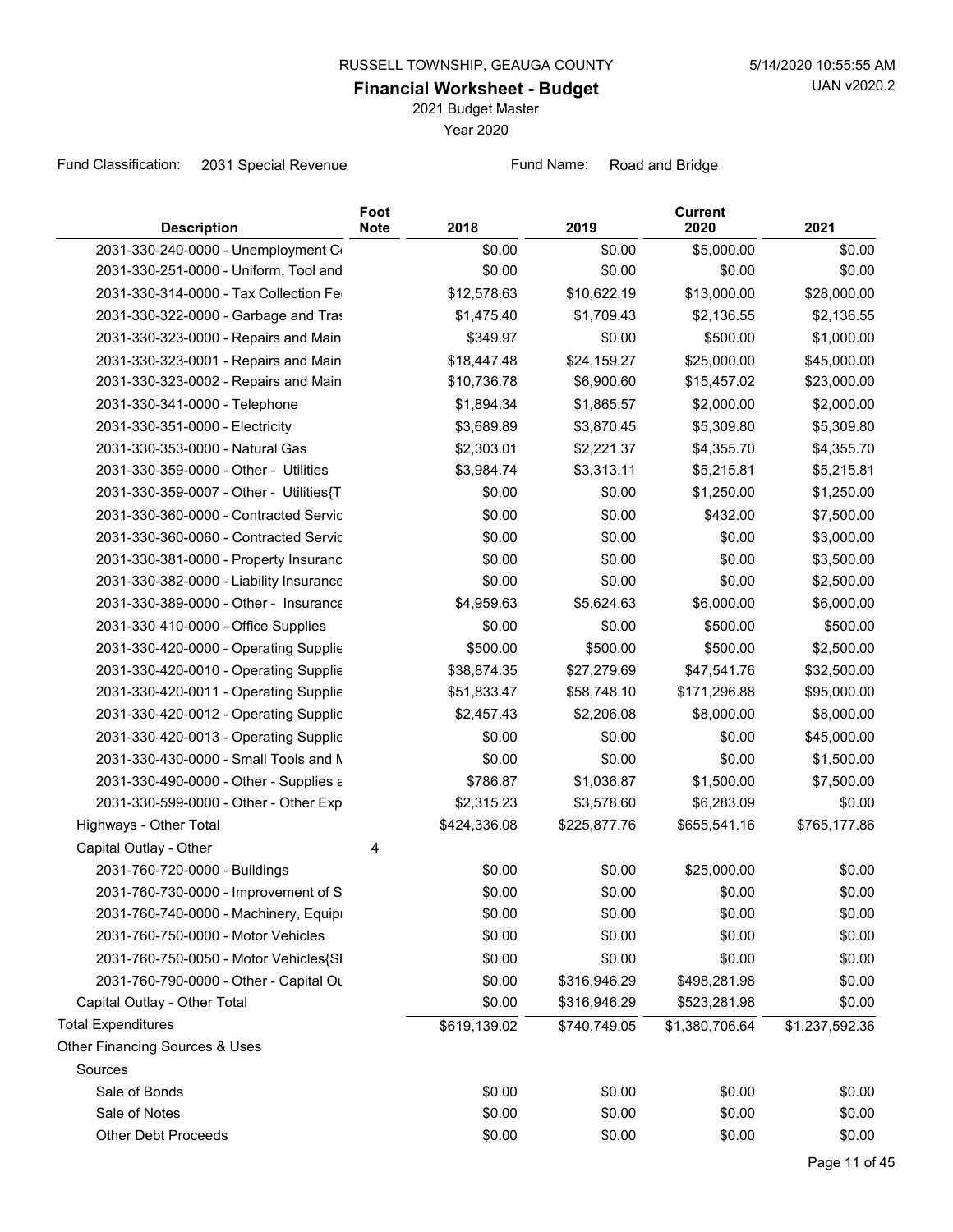2021 Budget Master

Year 2020

Fund Classification: 2031 Special Revenue Fund Name: Road and Bridge

| <b>Description</b>                              | Foot<br><b>Note</b> | 2018           | 2019           | <b>Current</b><br>2020 | 2021         |
|-------------------------------------------------|---------------------|----------------|----------------|------------------------|--------------|
| Sale of Fixed Assets                            |                     |                |                |                        |              |
|                                                 |                     |                |                |                        |              |
| 2031-951-0000 - Sale of Fixed Asset             |                     | \$0.00         | \$0.00         | \$0.00                 | \$3,000.00   |
| Sale of Fixed Assets Total                      |                     | \$0.00         | \$0.00         | \$0.00                 | \$3,000.00   |
| Transfers - In                                  |                     | \$0.00         | \$0.00         | \$0.00                 | \$0.00       |
| Advances - In                                   |                     | \$0.00         | \$0.00         | \$0.00                 | \$0.00       |
| Special Items                                   |                     | \$0.00         | \$0.00         | \$0.00                 | \$0.00       |
| <b>Extraordinary Items</b>                      |                     | \$0.00         | \$0.00         | \$0.00                 | \$0.00       |
| Other - Other Financing Sources                 |                     |                |                |                        |              |
| 2031-999-0000 - Other - Other Finar             |                     | \$1,667.01     | \$0.00         | \$0.00                 | \$0.00       |
| Other - Other Financing Sources Total           |                     | \$1,667.01     | \$0.00         | \$0.00                 | \$0.00       |
| Uses                                            |                     |                |                |                        |              |
| Transfers - Out                                 |                     | \$0.00         | \$0.00         | \$0.00                 | \$0.00       |
| Advances - Out                                  |                     | \$0.00         | \$0.00         | \$0.00                 | \$0.00       |
| Contingencies                                   |                     | \$0.00         | \$0.00         | \$0.00                 | \$0.00       |
| Other - Other Financing Uses                    |                     | \$0.00         | \$0.00         | \$0.00                 | \$0.00       |
| <b>Total Other Financing Sources &amp; Uses</b> |                     | \$1,667.01     | \$0.00         | \$0.00                 | \$3,000.00   |
| Fund Balance 12/31                              |                     | \$1,166,065.24 | \$1,069,333.06 | \$399,216.54           | \$679,637.87 |
| Less: Encumbrances 12/31                        |                     | \$61,154.45    | \$433,878.59   | \$0.00                 | \$0.00       |
| Less: Reserve Balance 12/31                     |                     | \$0.00         | \$0.00         | \$0.00                 | \$0.00       |
| Unencumbered Undesignated 12/31                 |                     | \$1,104,910.79 | \$635,454.47   | \$399,216.54           | \$679,637.87 |

#### **Footnote Description**

- 892-0000: County Snowplowing 1 2031-892-0500: @15% reimbursement
- 2 CONSOLIDATED with 2141
- 330-221: 10% increase; HRA (2021; Residual HRA (2019, 2020) 3 330-222: 6% increase; 330-223: 6% increase; 330-224: 6% increase; 330-420-0010: Assumes low fuel prices continue into 2021 330-420-0011: Per Contract
- 760-740: 10Yr Lease-Purchase for Gradall \$350k) est \$40k/yr 4 760-750-0000: Use 2141 for 2021 capital 760-790-0000: All Paving for 2021-2022 from 2141 until exhausted.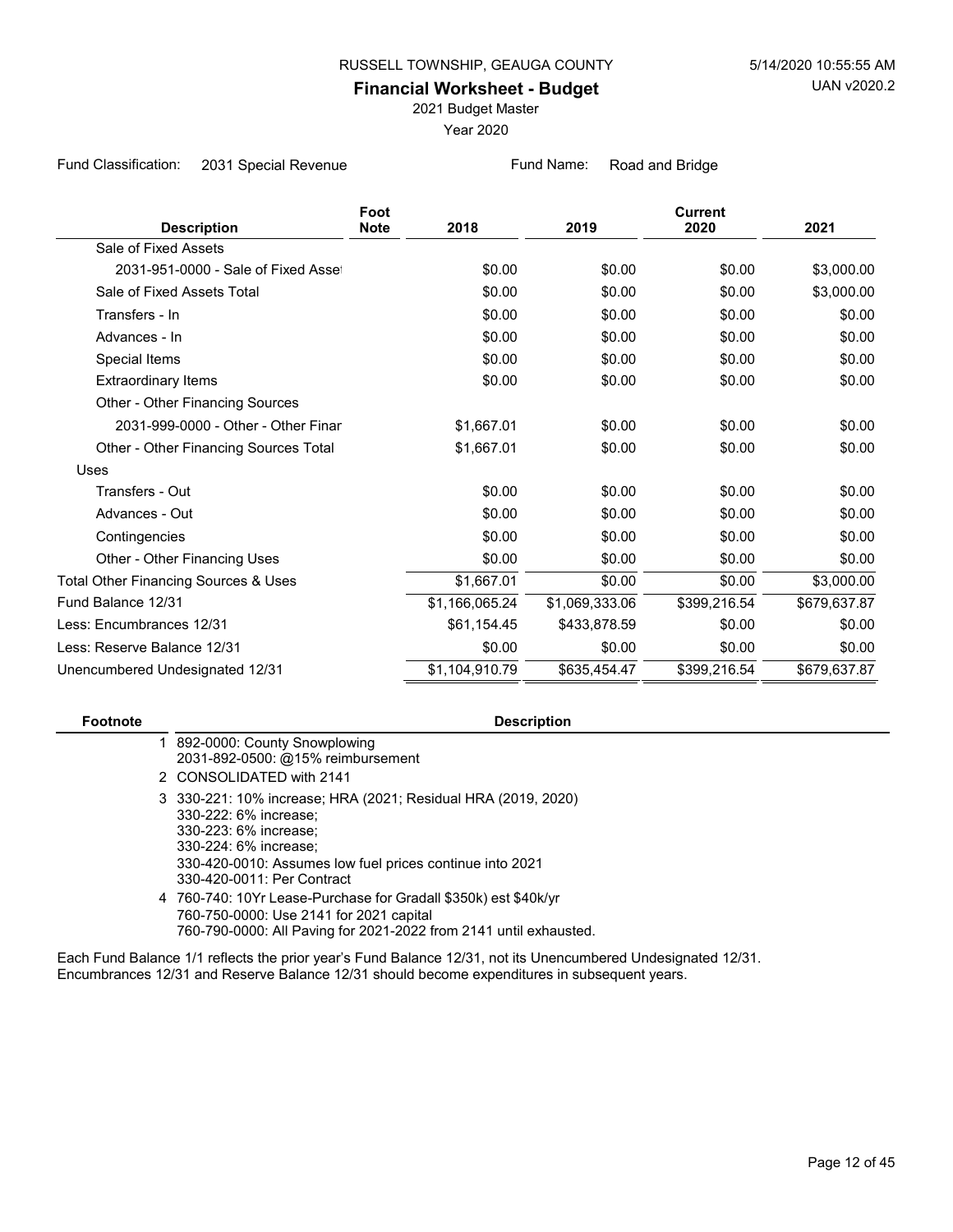2021 Budget Master

Year 2020

Fund Classification: 2041 Special Revenue Fund Name: Cemetery

| <b>Description</b>                    | Foot<br><b>Note</b> | 2018        | 2019        | <b>Current</b><br>2020 | 2021          |
|---------------------------------------|---------------------|-------------|-------------|------------------------|---------------|
| Fund Balance 1/1                      |                     | \$18,509.80 | \$14,488.86 | \$3,737.58             | \$237.58      |
| Fund Balance Adjustments              |                     | \$0.00      | \$0.00      | \$0.00                 | \$0.00        |
| Revenues                              |                     |             |             |                        |               |
| Property and Other Local Taxes        |                     |             |             |                        |               |
| Real Estate Tax                       |                     | \$0.00      | \$0.00      | \$0.00                 | \$0.00        |
| Personal Property Tax                 |                     | \$0.00      | \$0.00      | \$0.00                 | \$0.00        |
| Other - Local Taxes                   |                     | \$0.00      | \$0.00      | \$0.00                 | \$0.00        |
| <b>Charges for Services</b>           |                     | \$0.00      | \$0.00      | \$0.00                 | \$0.00        |
| Licenses, Permits and Fees            |                     |             |             |                        |               |
| 2041-302-0000 - Fees                  |                     | \$2,650.00  | \$0.00      | \$2,500.00             | \$2,500.00    |
| Licenses, Permits and Fees Total      |                     | \$2,650.00  | \$0.00      | \$2,500.00             | \$2,500.00    |
| <b>Fines and Forfeitures</b>          |                     | \$0.00      | \$0.00      | \$0.00                 | \$0.00        |
| Intergovernmental                     |                     |             |             |                        |               |
| <b>Local Government Distribution</b>  |                     | \$0.00      | \$0.00      | \$0.00                 | \$0.00        |
| Estate Tax                            |                     | \$0.00      | \$0.00      | \$0.00                 | \$0.00        |
| Property Tax Allocation               |                     | \$0.00      | \$0.00      | \$0.00                 | \$0.00        |
| Other                                 |                     | \$0.00      | \$0.00      | \$0.00                 | \$0.00        |
| <b>Special Assessments</b>            |                     | \$0.00      | \$0.00      | \$0.00                 | \$0.00        |
| Earnings on Investments               |                     | \$0.00      | \$0.00      | \$0.00                 | \$0.00        |
| Miscellaneous                         |                     |             |             |                        |               |
| 2041-804-0000 - Sale of Cemetery Lots |                     | \$3,975.00  | \$1,950.00  | \$9,000.00             | \$9,000.00    |
| 2041-892-0000 - Other - Miscellaneous |                     | \$0.00      | \$100.00    | \$0.00                 | \$0.00        |
| <b>Miscellaneous Total</b>            |                     | \$3,975.00  | \$2,050.00  | \$9,000.00             | \$9,000.00    |
| <b>Total Revenue</b>                  |                     | \$6,625.00  | \$2,050.00  | \$11,500.00            | \$11,500.00   |
| Expenditures                          |                     |             |             |                        |               |
| Cemeteries - Salaries                 |                     |             |             |                        |               |
| 2041-410-190-0000 - Other - Salaries  |                     | \$9,869.87  | \$10,301.28 | \$12,500.00            | \$8,000.00    |
| Cemeteries - Salaries Total           |                     | \$9,869.87  | \$10,301.28 | \$12,500.00            | \$8,000.00    |
| Cemeteries - Other                    |                     |             |             |                        |               |
| 2041-410-599-0000 - Other - Other Exp |                     | \$776.07    | \$2,500.00  | \$2,500.00             | \$1,000.00    |
| Cemeteries - Other Total              |                     | \$776.07    | \$2,500.00  | \$2,500.00             | \$1,000.00    |
| <b>Total Expenditures</b>             |                     | \$10,645.94 | \$12,801.28 | \$15,000.00            | \$9,000.00    |
| Other Financing Sources & Uses        |                     |             |             |                        |               |
| Sources                               |                     |             |             |                        |               |
| Sale of Bonds                         |                     | \$0.00      | \$0.00      | \$0.00                 | \$0.00        |
| Sale of Notes                         |                     | \$0.00      | \$0.00      | \$0.00                 | \$0.00        |
| <b>Other Debt Proceeds</b>            |                     | \$0.00      | \$0.00      | \$0.00                 | \$0.00        |
| Sale of Fixed Assets                  |                     | \$0.00      | \$0.00      | \$0.00                 | \$0.00        |
| Transfers - In                        |                     | \$0.00      | \$0.00      | \$0.00                 | \$0.00        |
| Advances - In                         |                     | \$0.00      | \$0.00      | \$0.00                 | \$0.00        |
| Special Items                         |                     | \$0.00      | \$0.00      | \$0.00                 | \$0.00        |
|                                       |                     |             |             |                        | Page 13 of 45 |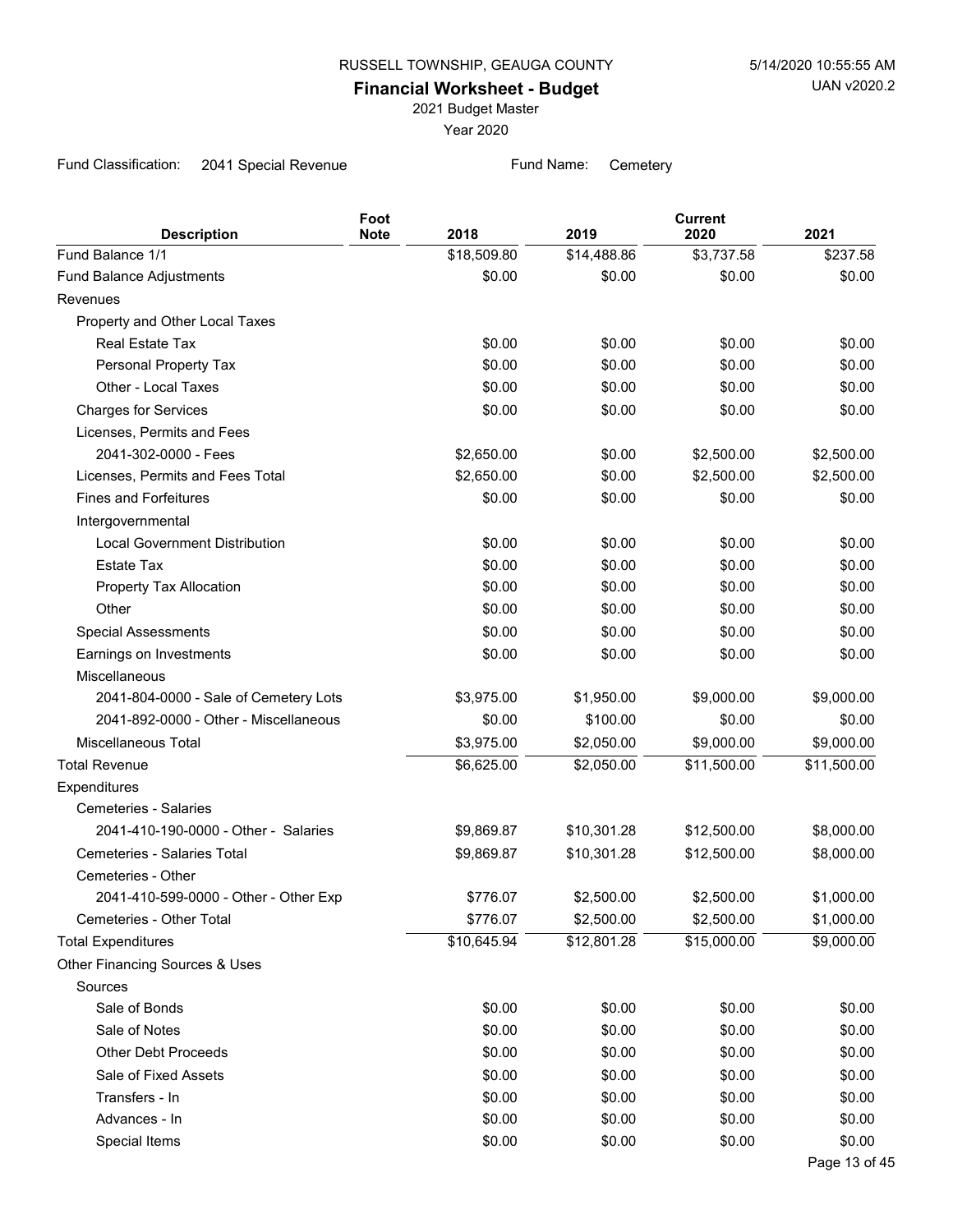2021 Budget Master

Year 2020

Fund Classification: 2041 Special Revenue Fund Name: Cemetery

|             |            | <b>Current</b> |            |  |
|-------------|------------|----------------|------------|--|
| 2018        | 2019       | 2020           | 2021       |  |
| \$0.00      | \$0.00     | \$0.00         | \$0.00     |  |
| \$0.00      | \$0.00     | \$0.00         | \$0.00     |  |
|             |            |                |            |  |
| \$0.00      | \$0.00     | \$0.00         | \$0.00     |  |
| \$0.00      | \$0.00     | \$0.00         | \$0.00     |  |
| \$0.00      | \$0.00     | \$0.00         | \$0.00     |  |
| \$0.00      | \$0.00     | \$0.00         | \$0.00     |  |
| \$0.00      | \$0.00     | \$0.00         | \$0.00     |  |
| \$14,488.86 | \$3,737.58 | \$237.58       | \$2,737.58 |  |
| \$0.00      | \$0.00     | \$0.00         | \$0.00     |  |
| \$0.00      | \$0.00     | \$0.00         | \$0.00     |  |
| \$14,488.86 | \$3.737.58 | \$237.58       | \$2.737.58 |  |
|             |            |                |            |  |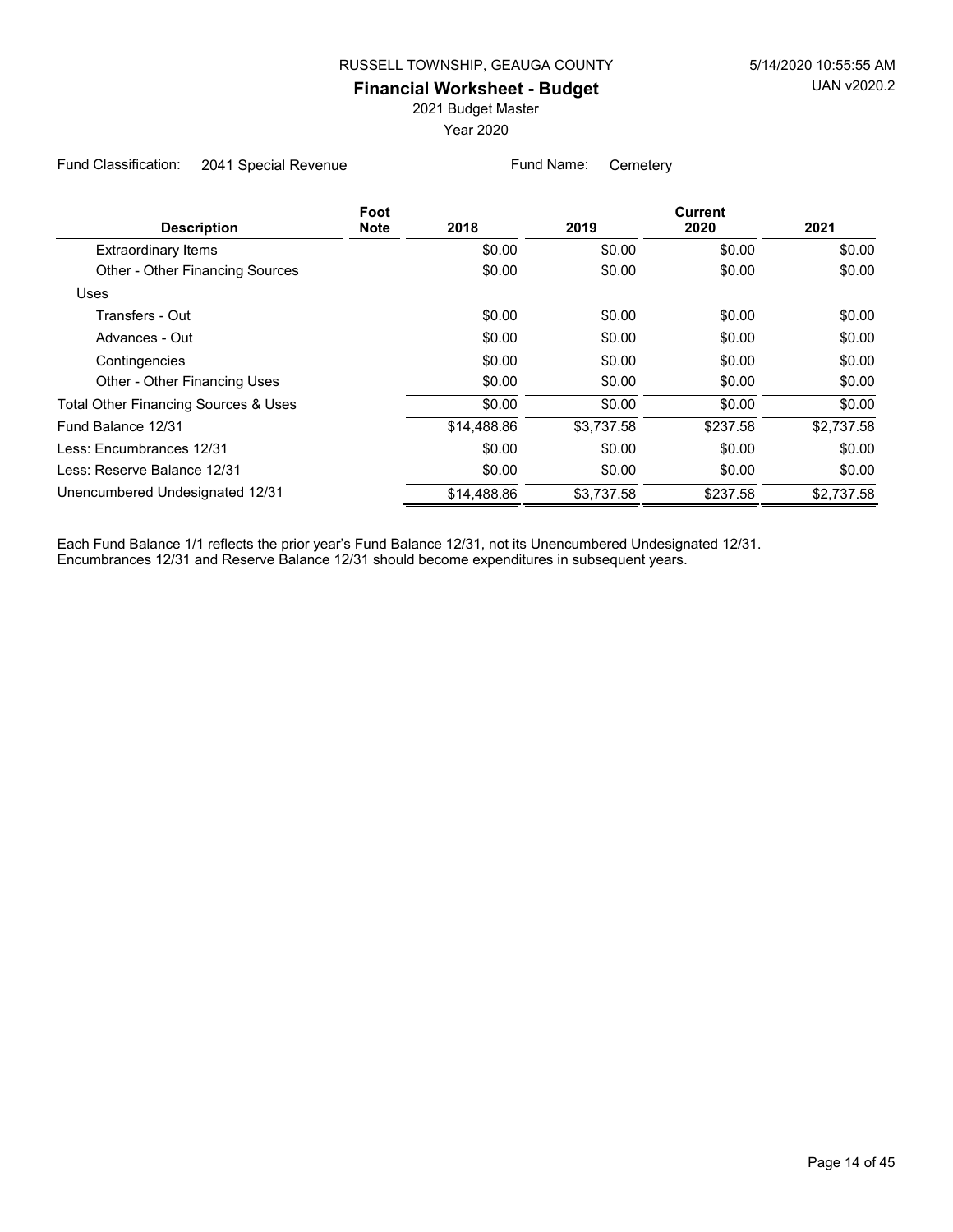2021 Budget Master

Year 2020

Fund Classification: 2081 Special Revenue Fund Name: Police District

| <b>Description</b>                     | Foot<br><b>Note</b> | 2018           | 2019           | <b>Current</b><br>2020 | 2021           |
|----------------------------------------|---------------------|----------------|----------------|------------------------|----------------|
| Fund Balance 1/1                       |                     | \$869,338.97   | \$1,072,742.68 | \$1,315,910.81         | \$863,457.84   |
| Fund Balance Adjustments               |                     | \$0.00         | \$0.00         | \$0.00                 | \$0.00         |
| Revenues                               |                     |                |                |                        |                |
| Property and Other Local Taxes         |                     |                |                |                        |                |
| Real Estate Tax                        | 1                   |                |                |                        |                |
| 2081-101-0000 - General Property T     |                     | \$1,618,108.51 | \$1,644,943.98 | \$1,639,872.00         | \$1,575,335.33 |
| Real Estate Tax Total                  |                     | \$1,618,108.51 | \$1,644,943.98 | \$1,639,872.00         | \$1,575,335.33 |
| Personal Property Tax                  |                     | \$0.00         | \$0.00         | \$0.00                 | \$0.00         |
| Other - Local Taxes                    |                     | \$0.00         | \$0.00         | \$0.00                 | \$0.00         |
| <b>Charges for Services</b>            |                     | \$0.00         | \$0.00         | \$0.00                 | \$0.00         |
| Licenses, Permits and Fees             |                     |                |                |                        |                |
| 2081-302-0000 - Fees                   |                     | \$0.00         | \$0.00         | \$0.00                 | \$0.00         |
| Licenses, Permits and Fees Total       |                     | \$0.00         | \$0.00         | \$0.00                 | \$0.00         |
| <b>Fines and Forfeitures</b>           |                     | \$0.00         | \$0.00         | \$0.00                 | \$0.00         |
| Intergovernmental                      |                     |                |                |                        |                |
| <b>Local Government Distribution</b>   |                     | \$0.00         | \$0.00         | \$0.00                 | \$0.00         |
| <b>Estate Tax</b>                      |                     | \$0.00         | \$0.00         | \$0.00                 | \$0.00         |
| Property Tax Allocation                |                     |                |                |                        |                |
| 2081-535-0000 - Property Tax Alloca    |                     | \$155,925.07   | \$155,280.64   | \$138,614.00           | \$148,709.67   |
| Property Tax Allocation Total          |                     | \$155,925.07   | \$155,280.64   | \$138,614.00           | \$148,709.67   |
| Other                                  |                     |                |                |                        |                |
| 2081-539-0000 - Other - State Recei    |                     | \$0.00         | \$0.00         | \$0.00                 | \$0.00         |
| 2081-539-0318 - Other - State Recei    |                     | \$0.00         | \$0.00         | \$0.00                 | \$0.00         |
| <b>Other Total</b>                     |                     | \$0.00         | \$0.00         | \$0.00                 | \$0.00         |
| <b>Special Assessments</b>             |                     | \$0.00         | \$0.00         | \$0.00                 | \$0.00         |
| Earnings on Investments                |                     | \$0.00         | \$0.00         | \$0.00                 | \$0.00         |
| Miscellaneous                          |                     |                |                |                        |                |
| 2081-807-0000 - Payments in Lieu of Ti |                     | \$6,200.47     | \$6,200.47     | \$6,200.47             | \$6,200.47     |
| 2081-892-0000 - Other - Miscellaneous  |                     | \$19,448.05    | \$12,588.65    | \$12,363.77            | \$12,394.68    |
| 2081-892-0500 - Other - Miscellaneous  |                     | \$35,600.59    | \$36,871.56    | \$25,325.78            | \$42,385.80    |
| Miscellaneous Total                    |                     | \$61,249.11    | \$55,660.68    | \$43,890.02            | \$60,980.95    |
| <b>Total Revenue</b>                   |                     | \$1,835,282.69 | \$1,855,885.30 | \$1,822,376.02         | \$1,785,025.95 |
| Expenditures                           |                     |                |                |                        |                |
| <b>Police Protection - Salaries</b>    |                     |                |                |                        |                |
| 2081-210-190-0000 - Other - Salaries   |                     | \$913,834.78   | \$907,607.64   | \$1,244,264.00         | \$1,094,264.70 |
| Police Protection - Salaries Total     |                     | \$913,834.78   | \$907,607.64   | \$1,244,264.00         | \$1,094,264.70 |
| Police Protection - Other              | 2                   |                |                |                        |                |
| 2081-210-211-0000 - Ohio Public Emplo  |                     | \$154,319.12   | \$151,773.94   | \$258,993.55           | \$227,771.00   |
| 2081-210-213-0000 - Medicare           |                     | \$12,733.49    | \$12,779.56    | \$20,748.10            | \$18,247.00    |
| 2081-210-221-0000 - Medical/Hospitaliz |                     | \$282,936.96   | \$285,822.38   | \$336,477.04           | \$385,000.00   |
| 2081-210-222-0000 - Life Insurance     |                     | \$914.61       | \$990.48       | \$1,500.00             | \$1,200.00     |
|                                        |                     |                |                |                        | Page 15 of 45  |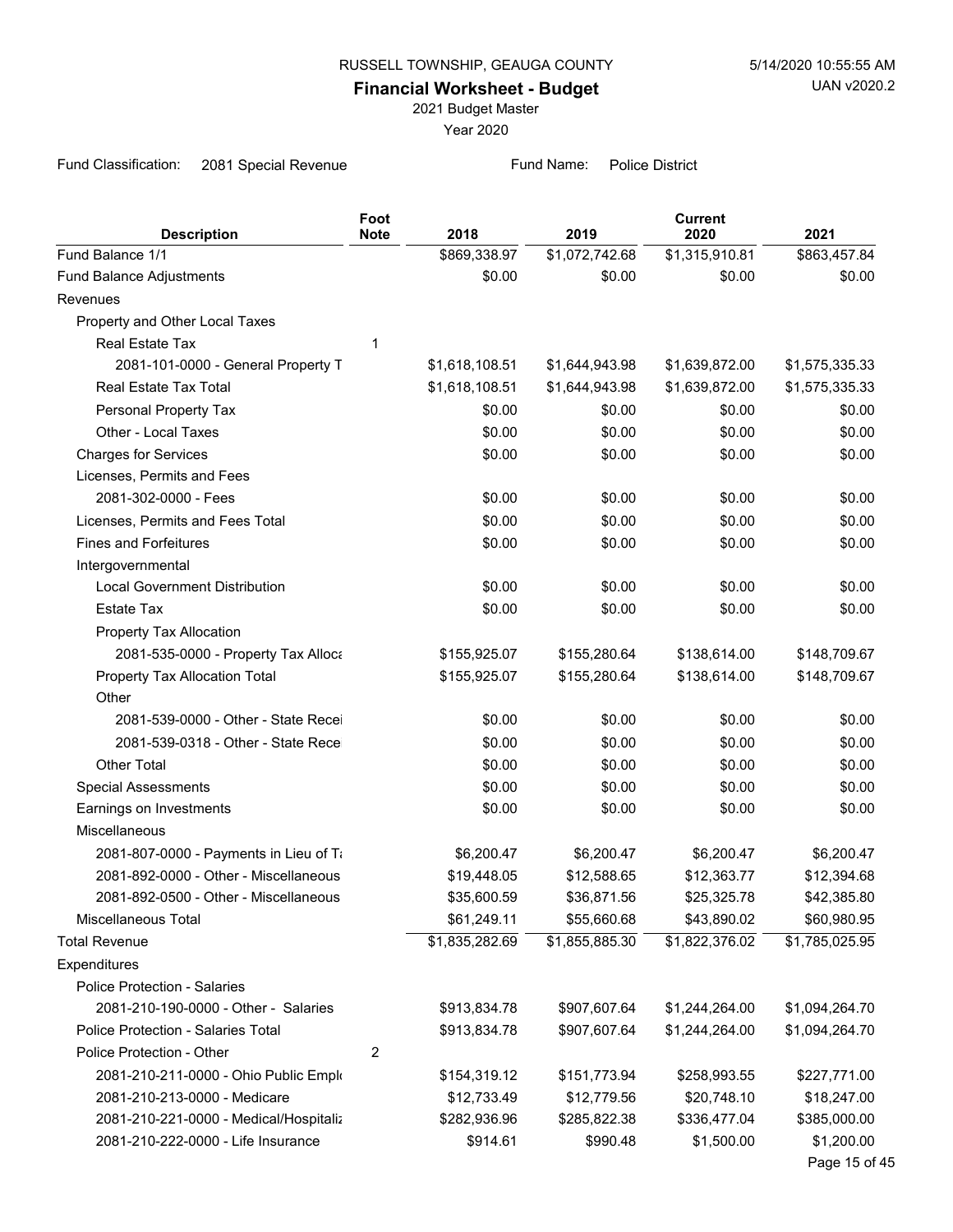2021 Budget Master

Year 2020

Fund Classification: 2081 Special Revenue Fund Name: Police District

| <b>Description</b>                      | Foot<br><b>Note</b> | 2018           | 2019           | <b>Current</b><br>2020 | 2021           |
|-----------------------------------------|---------------------|----------------|----------------|------------------------|----------------|
| 2081-210-223-0000 - Dental Insurance    |                     | \$8,958.81     | \$6,707.03     | \$9,500.00             | \$9,000.00     |
| 2081-210-224-0000 - Vision Insurance    |                     | \$2,359.03     | \$2,038.85     | \$3,000.00             | \$2,200.00     |
| 2081-210-230-0000 - Workers' Compen     |                     | \$12,839.99    | \$12,428.91    | \$36,295.80            | \$31,920.00    |
| 2081-210-251-0000 - Uniform, Tool and   |                     | \$0.00         | \$9,700.00     | \$11,200.00            | \$11,200.00    |
| 2081-210-251-0020 - Uniform, Tool and   |                     | \$0.00         | \$786.00       | \$6,000.00             | \$6,000.00     |
| 2081-210-314-0000 - Tax Collection Fe   |                     | \$24,512.13    | \$25,405.59    | \$28,000.00            | \$28,560.00    |
| 2081-210-318-0000 - Training Services   |                     | \$3,902.50     | \$5,986.91     | \$12,300.00            | \$6,000.00     |
| 2081-210-318-0318 - Training Services   |                     | \$0.00         | \$0.00         | \$2,500.00             | \$0.00         |
| 2081-210-322-0000 - Garbage and Tras    |                     | \$1,412.16     | \$1,388.97     | \$2,130.69             | \$1,500.00     |
| 2081-210-323-0000 - Repairs and Main    |                     | \$1,502.67     | \$580.78       | \$3,500.00             | \$1,500.00     |
| 2081-210-323-0001 - Repairs and Main    |                     | \$12,705.56    | \$10,461.73    | \$21,956.82            | \$14,000.00    |
| 2081-210-323-0002 - Repairs and Main    |                     | \$19,789.71    | \$19,904.57    | \$36,281.67            | \$22,000.00    |
| 2081-210-341-0000 - Telephone           |                     | \$8,869.56     | \$9,038.97     | \$9,756.37             | \$9,200.00     |
| 2081-210-351-0000 - Electricity         |                     | \$9,906.68     | \$9,102.67     | \$13,500.00            | \$9,500.00     |
| 2081-210-353-0000 - Natural Gas         |                     | \$1,531.76     | \$1,537.61     | \$3,226.02             | \$1,600.00     |
| 2081-210-359-0000 - Other - Utilities   |                     | \$3,230.59     | \$4,932.63     | \$9,343.40             | \$8,500.00     |
| 2081-210-359-0007 - Other - Utilities{T |                     | \$8,471.53     | \$8,336.72     | \$12,500.00            | \$9,500.00     |
| 2081-210-370-0000 - Payment to Anoth    |                     | \$8,000.00     | \$8,000.00     | \$10,000.00            | \$10,000.00    |
| 2081-210-381-0000 - Property Insuranc   |                     | \$2,901.00     | \$3,314.00     | \$3,500.00             | \$3,500.00     |
| 2081-210-382-0000 - Liability Insurance |                     | \$3,727.88     | \$3,636.88     | \$4,000.00             | \$4,000.00     |
| 2081-210-389-0000 - Other - Insurance   |                     | \$1,495.63     | \$1,372.63     | \$2,500.00             | \$2,000.00     |
| 2081-210-410-0000 - Office Supplies     |                     | \$3,646.97     | \$3,662.73     | \$5,000.00             | \$4,000.00     |
| 2081-210-420-0000 - Operating Supplie   |                     | \$2,500.00     | \$1,255.54     | \$10,500.00            | \$2,500.00     |
| 2081-210-420-0010 - Operating Supplie   |                     | \$21,095.60    | \$19,423.93    | \$26,537.56            | \$20,000.00    |
| 2081-210-430-0000 - Small Tools and N   |                     | \$1,563.97     | \$1,619.04     | \$3,000.00             | \$2,000.00     |
| 2081-210-490-0000 - Other - Supplies a  |                     | \$2,835.26     | \$3,596.46     | \$5,000.00             | \$4,000.00     |
| 2081-210-599-0000 - Other - Other Exp   |                     | \$18,896.67    | \$14,890.82    | \$34,627.97            | \$25,000.00    |
| Police Protection - Other Total         |                     | \$637,559.84   | \$640,476.33   | \$943,374.99           | \$881,398.00   |
| Capital Outlay - Other                  | 3                   |                |                |                        |                |
| 2081-760-720-0000 - Buildings           |                     | \$0.00         | \$0.00         | \$0.00                 | \$0.00         |
| 2081-760-730-0000 - Improvement of S    |                     | \$7,058.00     | \$0.00         | \$0.00                 | \$0.00         |
| 2081-760-740-0000 - Machinery, Equipi   |                     | \$48,837.99    | \$39,957.83    | \$42,190.00            | \$20,000.00    |
| 2081-760-750-0000 - Motor Vehicles      |                     | \$26,000.00    | \$25,320.62    | \$45,000.00            | \$43,000.00    |
| Capital Outlay - Other Total            |                     | \$81,895.99    | \$65,278.45    | \$87,190.00            | \$63,000.00    |
| <b>Total Expenditures</b>               |                     | \$1,633,290.61 | \$1,613,362.42 | \$2,274,828.99         | \$2,038,662.70 |
| Other Financing Sources & Uses          |                     |                |                |                        |                |
| Sources                                 |                     |                |                |                        |                |
| Sale of Bonds                           |                     | \$0.00         | \$0.00         | \$0.00                 | \$0.00         |
| Sale of Notes                           |                     | \$0.00         | \$0.00         | \$0.00                 | \$0.00         |
| <b>Other Debt Proceeds</b>              |                     | \$0.00         | \$0.00         | \$0.00                 | \$0.00         |
| Sale of Fixed Assets                    |                     | \$0.00         | \$0.00         | \$0.00                 | \$0.00         |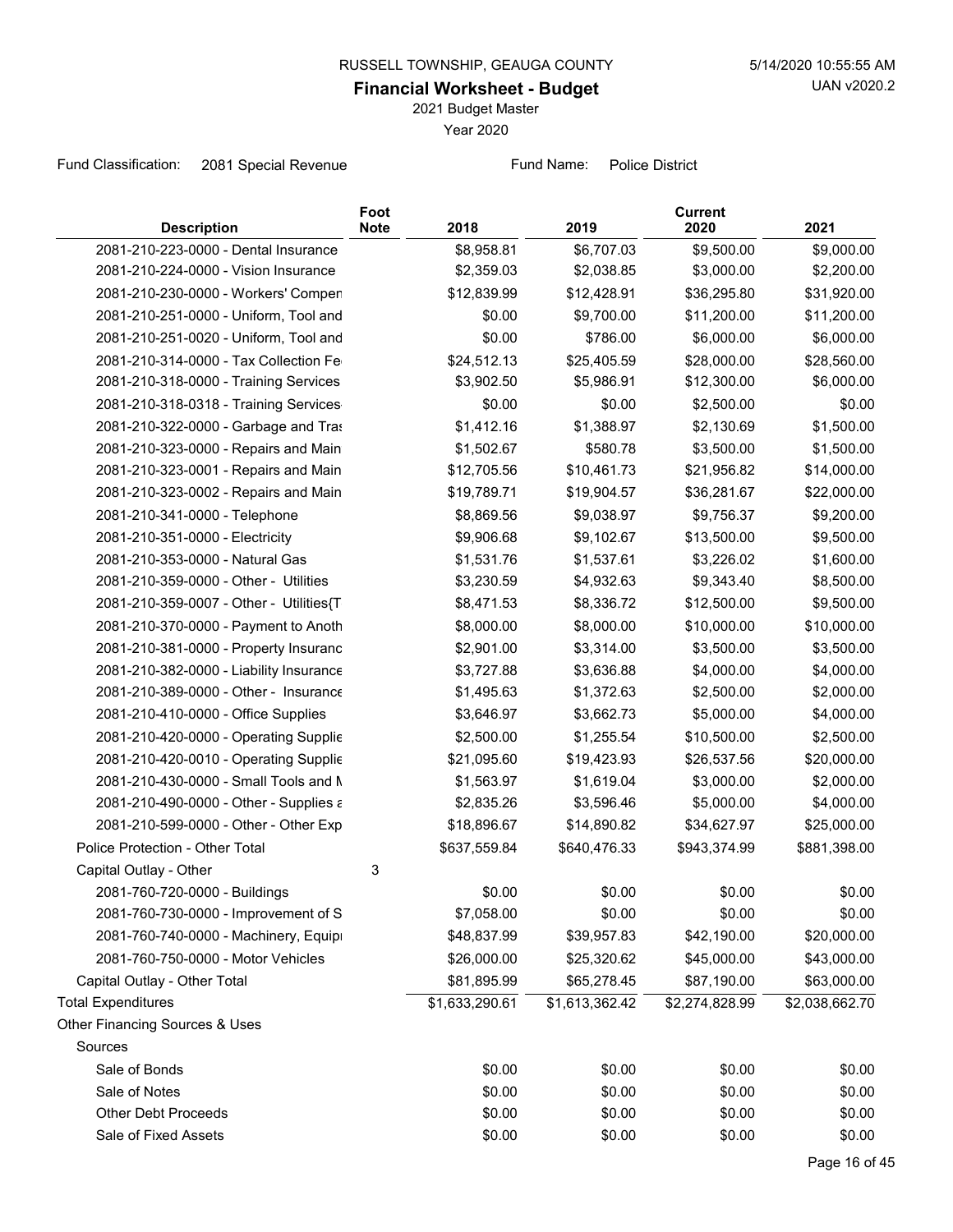2021 Budget Master

Year 2020

Fund Classification: 2081 Special Revenue Fund Name: Police District

|                                       | Foot        |                |                | <b>Current</b> |              |  |
|---------------------------------------|-------------|----------------|----------------|----------------|--------------|--|
| <b>Description</b>                    | <b>Note</b> | 2018           | 2019           | 2020           | 2021         |  |
| Transfers - In                        |             | \$0.00         | \$0.00         | \$0.00         | \$0.00       |  |
| Advances - In                         |             | \$0.00         | \$0.00         | \$0.00         | \$0.00       |  |
| Special Items                         |             | \$0.00         | \$0.00         | \$0.00         | \$0.00       |  |
| Extraordinary Items                   |             | \$0.00         | \$0.00         | \$0.00         | \$0.00       |  |
| Other - Other Financing Sources       |             |                |                |                |              |  |
| 2081-999-0000 - Other - Other Finar   |             | \$1,411.63     | \$0.00         | \$0.00         | \$0.00       |  |
| 2081-999-0300 - Other - Other Finar   |             | \$0.00         | \$645.25       | \$0.00         | \$0.00       |  |
| Other - Other Financing Sources Total |             | \$1,411.63     | \$645.25       | \$0.00         | \$0.00       |  |
| Uses                                  |             |                |                |                |              |  |
| Transfers - Out                       |             | \$0.00         | \$0.00         | \$0.00         | \$0.00       |  |
| Advances - Out                        |             | \$0.00         | \$0.00         | \$0.00         | \$0.00       |  |
| Contingencies                         |             | \$0.00         | \$0.00         | \$0.00         | \$0.00       |  |
| Other - Other Financing Uses          |             | \$0.00         | \$0.00         | \$0.00         | \$0.00       |  |
| Total Other Financing Sources & Uses  |             | \$1,411.63     | \$645.25       | \$0.00         | \$0.00       |  |
| Fund Balance 12/31                    |             | \$1,072,742.68 | \$1,315,910.81 | \$863,457.84   | \$609,821.09 |  |
| Less: Encumbrances 12/31              |             | \$22,919.07    | \$5,887.54     | \$0.00         | \$0.00       |  |
| Less: Reserve Balance 12/31           |             | \$0.00         | \$0.00         | \$0.00         | \$0.00       |  |
| Unencumbered Undesignated 12/31       |             | \$1,049,823.61 | \$1,310,023.27 | \$863,457.84   | \$609,821.09 |  |

#### **Footnote Description**

1 2018-101: @95% Collection

210-221: 10% increase; HRA (2021); Residual HRA (2019, 2020) 2 210-222: 6% Increase 210-223: 6% Increase 210-224: 6% Increase 210-359: Add \$3,500 for Air Card Data Plan 210-420-0010: Assumes low gas prices continue 3 760-750: New cruiser each year w/ trade in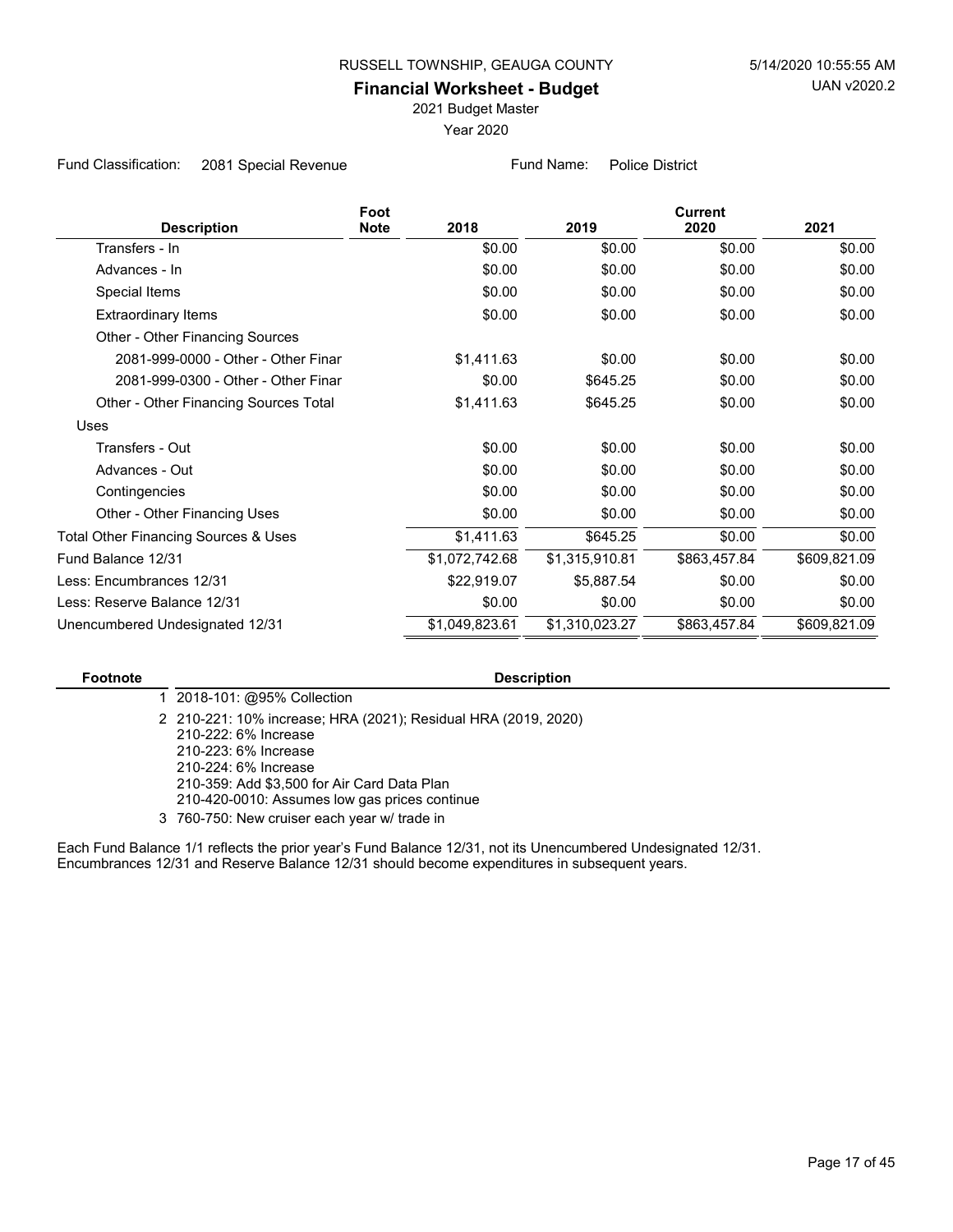2021 Budget Master

Year 2020

Fund Classification: 2111 Special Revenue Fund Name: Fire District

| <b>Description</b>                     | Foot<br><b>Note</b> | 2018           | 2019           | <b>Current</b><br>2020 | 2021           |
|----------------------------------------|---------------------|----------------|----------------|------------------------|----------------|
| Fund Balance 1/1                       |                     | \$475,092.53   | \$776,355.87   | \$981,452.25           | \$954,581.75   |
| Fund Balance Adjustments               |                     | \$0.00         | \$0.00         | \$0.00                 | \$0.00         |
| Revenues                               |                     |                |                |                        |                |
| Property and Other Local Taxes         |                     |                |                |                        |                |
| Real Estate Tax                        |                     |                |                |                        |                |
| 2111-101-0000 - General Property T     |                     | \$1,151,018.55 | \$1,170,113.53 | \$1,160,993.00         | \$1,120,650.67 |
| Real Estate Tax Total                  |                     | \$1,151,018.55 | \$1,170,113.53 | \$1,160,993.00         | \$1,120,650.67 |
| Personal Property Tax                  |                     | \$0.00         | \$0.00         | \$0.00                 | \$0.00         |
| Other - Local Taxes                    |                     | \$0.00         | \$0.00         | \$0.00                 | \$0.00         |
| <b>Charges for Services</b>            |                     | \$0.00         | \$0.00         | \$0.00                 | \$0.00         |
| Licenses, Permits and Fees             |                     | \$0.00         | \$0.00         | \$0.00                 | \$0.00         |
| <b>Fines and Forfeitures</b>           |                     | \$0.00         | \$0.00         | \$0.00                 | \$0.00         |
| Intergovernmental                      |                     |                |                |                        |                |
| <b>Local Government Distribution</b>   |                     | \$0.00         | \$0.00         | \$0.00                 | \$0.00         |
| <b>Estate Tax</b>                      |                     | \$0.00         | \$0.00         | \$0.00                 | \$0.00         |
| Property Tax Allocation                |                     |                |                |                        |                |
| 2111-535-0000 - Property Tax Alloca    |                     | \$111,693.13   | \$111,241.72   | \$104,948.00           | \$106,539.33   |
| Property Tax Allocation Total          |                     | \$111,693.13   | \$111,241.72   | \$104,948.00           | \$106,539.33   |
| Other                                  |                     |                |                |                        |                |
| 2111-519-0300 - Other - Federal Red    |                     | \$0.00         | \$0.00         | \$0.00                 | \$0.00         |
| 2111-539-0000 - Other - State Recei    |                     | \$0.00         | \$0.00         | \$0.00                 | \$0.00         |
| Other Total                            |                     | \$0.00         | \$0.00         | \$0.00                 | \$0.00         |
| <b>Special Assessments</b>             |                     | \$0.00         | \$0.00         | \$0.00                 | \$0.00         |
| Earnings on Investments                |                     | \$0.00         | \$0.00         | \$0.00                 | \$0.00         |
| Miscellaneous                          |                     |                |                |                        |                |
| 2111-807-0000 - Payments in Lieu of Ti |                     | \$4,553.92     | \$4,553.92     | \$4,553.92             | \$5,986.67     |
| 2111-892-0000 - Other - Miscellaneous  |                     | \$13,420.08    | \$12,193.77    | \$7,550.00             | \$12,500.00    |
| 2111-892-0035 - Other - Miscellaneous  |                     | \$310.00       | \$670.00       | \$0.00                 | \$0.00         |
| 2111-892-0500 - Other - Miscellaneous  |                     | \$756.83       | \$0.00         | \$0.00                 | \$0.00         |
| Miscellaneous Total                    |                     | \$19,040.83    | \$17,417.69    | \$12,103.92            | \$18,486.67    |
| <b>Total Revenue</b>                   |                     | \$1,281,752.51 | \$1,298,772.94 | \$1,278,044.92         | \$1,245,676.67 |
| Expenditures                           |                     |                |                |                        |                |
| Fire Protection - Salaries             |                     |                |                |                        |                |
| 2111-220-190-0000 - Other - Salaries   |                     | \$599,301.33   | \$612,045.52   | \$684,675.00           | \$684,675.00   |
| Fire Protection - Salaries Total       |                     | \$599,301.33   | \$612,045.52   | \$684,675.00           | \$684,675.00   |
| Fire Protection - Other                |                     |                |                |                        |                |
| 2111-220-211-0000 - Ohio Public Emplo  |                     | \$19,576.59    | \$13,912.40    | \$28,560.00            | \$28,560.00    |
| 2111-220-212-0000 - Social Security    |                     | \$31,253.97    | \$31,405.40    | \$32,640.00            | \$32,640.00    |
| 2111-220-213-0000 - Medicare           |                     | \$9,207.23     | \$8,137.09     | \$12,688.00            | \$12,001.00    |
| 2111-220-221-0000 - Medical/Hospitaliz |                     | \$12,963.05    | \$73,496.97    | \$2,100.00             | \$0.00         |
| 2111-220-222-0000 - Life Insurance     |                     | \$10.76        | \$0.00         | \$0.00                 | \$0.00         |
|                                        |                     |                |                |                        | Page 18 of 45  |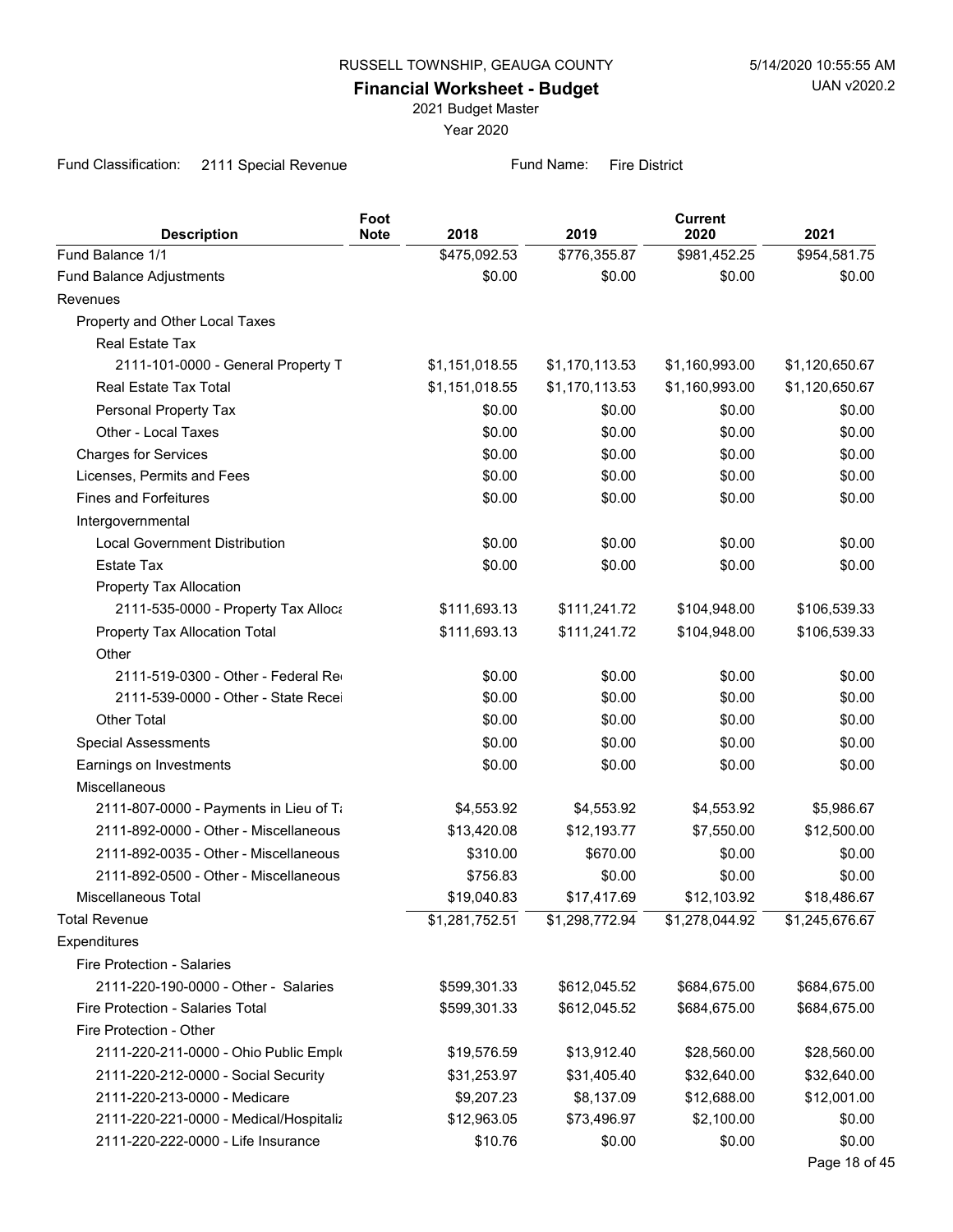2021 Budget Master

Year 2020

Fund Classification: 2111 Special Revenue Fund Name: Fire District

| <b>Description</b>                      | Foot<br><b>Note</b><br>2018 | 2019           | <b>Current</b><br>2020 | 2021           |
|-----------------------------------------|-----------------------------|----------------|------------------------|----------------|
| 2111-220-223-0000 - Dental Insurance    | \$375.28                    | \$0.00         | \$0.00                 | \$0.00         |
| 2111-220-224-0000 - Vision Insurance    | \$70.62                     | \$0.00         | \$0.00                 | \$0.00         |
| 2111-220-230-0000 - Workers' Compen     | \$10,485.48                 | \$9,249.01     | \$26,116.00            | \$20,993.00    |
| 2111-220-251-0000 - Uniform, Tool and   | \$0.00                      | \$0.00         | \$0.00                 | \$0.00         |
| 2111-220-251-0020 - Uniform, Tool and   | \$13,188.47                 | \$11,077.99    | \$13,000.00            | \$13,000.00    |
| 2111-220-314-0000 - Tax Collection Fe   | \$17,416.40                 | \$18,082.11    | \$19,000.00            | \$19,380.00    |
| 2111-220-318-0000 - Training Services   | \$18,235.94                 | \$25,881.65    | \$29,730.00            | \$27,200.00    |
| 2111-220-318-0030 - Training Services   | \$5,000.00                  | \$5,320.00     | \$7,770.00             | \$7,770.00     |
| 2111-220-322-0000 - Garbage and Tras    | \$1,433.16                  | \$1,537.80     | \$1,932.64             | \$1,750.00     |
| 2111-220-323-0000 - Repairs and Main    | \$18,996.33                 | \$17,803.25    | \$20,000.00            | \$18,900.00    |
| 2111-220-323-0001 - Repairs and Main    | \$55,322.04                 | \$57,049.03    | \$69,628.80            | \$60,500.00    |
| 2111-220-323-0002 - Repairs and Main    | \$22,383.69                 | \$39,124.77    | \$34,360.00            | \$34,360.00    |
| 2111-220-341-0000 - Telephone           | \$6,102.68                  | \$7,657.18     | \$9,545.46             | \$7,800.00     |
| 2111-220-351-0000 - Electricity         | \$16,803.27                 | \$14,961.06    | \$17,000.00            | \$15,500.00    |
| 2111-220-353-0000 - Natural Gas         | \$4,257.36                  | \$4,023.84     | \$8,413.82             | \$4,200.00     |
| 2111-220-359-0000 - Other - Utilities   | \$3,716.07                  | \$2,904.03     | \$4,132.29             | \$15,000.00    |
| 2111-220-359-0007 - Other - Utilities{T | \$10,432.11                 | \$9,437.40     | \$11,835.60            | \$9,500.00     |
| 2111-220-370-0000 - Payment to Anoth    | \$3,500.00                  | \$3,500.00     | \$3,600.00             | \$3,600.00     |
| 2111-220-381-0000 - Property Insuranc   | \$4,468.00                  | \$4,875.00     | \$5,000.00             | \$5,375.00     |
| 2111-220-382-0000 - Liability Insurance | \$1,977.21                  | \$2,002.20     | \$2,250.00             | \$2,250.00     |
| 2111-220-389-0000 - Other - Insurance   | \$9,374.63                  | \$9,433.61     | \$9,750.00             | \$9,750.00     |
| 2111-220-410-0000 - Office Supplies     | \$1,787.79                  | \$1,166.99     | \$2,000.00             | \$1,500.00     |
| 2111-220-420-0000 - Operating Supplie   | \$6,784.01                  | \$8,872.13     | \$8,500.00             | \$8,000.00     |
| 2111-220-420-0010 - Operating Supplie   | \$5,299.18                  | \$12,046.19    | \$17,101.71            | \$12,000.00    |
| 2111-220-430-0000 - Small Tools and N   | \$3,681.21                  | \$3,209.39     | \$3,500.00             | \$3,500.00     |
| 2111-220-490-0000 - Other - Supplies a  | \$4,932.41                  | \$2,821.64     | \$5,506.00             | \$3,750.00     |
| 2111-220-599-0000 - Other - Other Exp   | \$19,971.37                 | \$23,435.25    | \$29,650.10            | \$25,000.00    |
| 2111-220-599-0040 - Other - Other Exp   | \$1,524.93                  | \$550.00       | \$500.00               | \$500.00       |
| Fire Protection - Other Total           | \$340,531.24                | \$422,973.38   | \$435,810.42           | \$404,279.00   |
| Capital Outlay - Other                  |                             |                |                        |                |
| 2111-760-720-0000 - Buildings           | \$0.00                      | \$13,076.44    | \$27,325.00            | \$0.00         |
| 2111-760-740-0000 - Machinery, Equipi   | \$45,650.14                 | \$48,536.22    | \$15,400.00            | \$0.00         |
| 2111-760-740-1070 - Machinery, Equipr   | \$1,319.94                  | \$0.00         | \$61,705.00            | \$230,633.00   |
| 2111-760-750-0000 - Motor Vehicles      | \$0.00                      | \$0.00         | \$80,000.00            | \$75,647.00    |
| 2111-760-750-0050 - Motor Vehicles{SI   | \$0.00                      | \$0.00         | \$0.00                 | \$24,500.00    |
| Capital Outlay - Other Total            | \$46,970.08                 | \$61,612.66    | \$184,430.00           | \$330,780.00   |
| <b>Total Expenditures</b>               | \$986,802.65                | \$1,096,631.56 | \$1,304,915.42         | \$1,419,734.00 |
| Other Financing Sources & Uses          |                             |                |                        |                |
| Sources                                 |                             |                |                        |                |
| Sale of Bonds                           | \$0.00                      | \$0.00         | \$0.00                 | \$0.00         |
| Sale of Notes                           | \$0.00                      | \$0.00         | \$0.00                 | \$0.00         |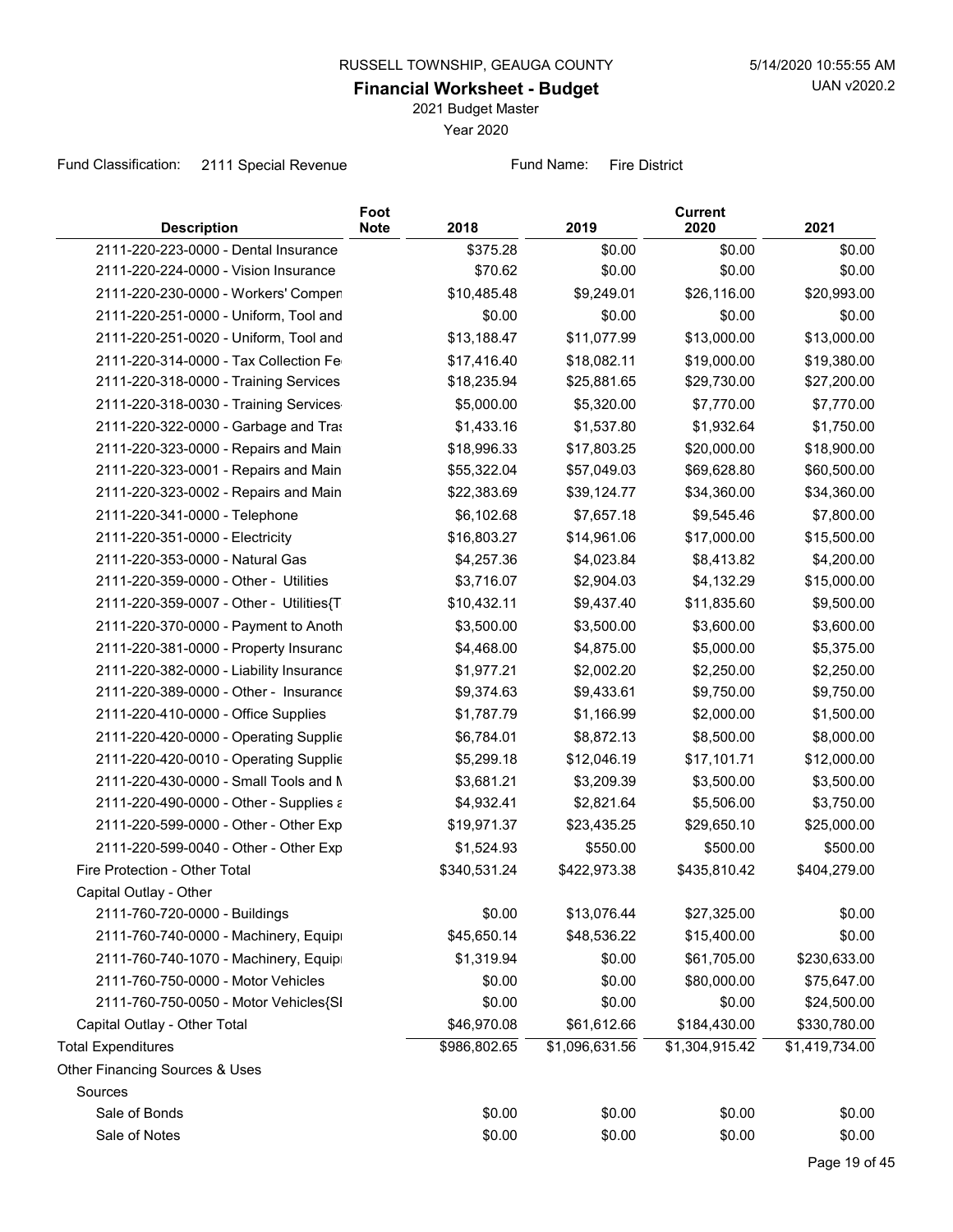2021 Budget Master

Year 2020

Fund Classification: 2111 Special Revenue Fund Name: Fire District

|                                       | Foot        |              |              | <b>Current</b> |              |
|---------------------------------------|-------------|--------------|--------------|----------------|--------------|
| <b>Description</b>                    | <b>Note</b> | 2018         | 2019         | 2020           | 2021         |
| <b>Other Debt Proceeds</b>            |             | \$0.00       | \$0.00       | \$0.00         | \$0.00       |
| Sale of Fixed Assets                  |             | \$0.00       | \$0.00       | \$0.00         | \$0.00       |
| Transfers - In                        |             | \$0.00       | \$0.00       | \$0.00         | \$0.00       |
| Advances - In                         |             | \$0.00       | \$0.00       | \$0.00         | \$0.00       |
| Special Items                         |             | \$0.00       | \$0.00       | \$0.00         | \$0.00       |
| <b>Extraordinary Items</b>            |             | \$0.00       | \$0.00       | \$0.00         | \$0.00       |
| Other - Other Financing Sources       |             |              |              |                |              |
| 2111-999-0000 - Other - Other Finar   |             | \$2,213.48   | \$0.00       | \$0.00         | \$0.00       |
| 2111-999-0300 - Other - Other Finar   |             | \$4,100.00   | \$2,955.00   | \$0.00         | \$0.00       |
| Other - Other Financing Sources Total |             | \$6,313.48   | \$2,955.00   | \$0.00         | \$0.00       |
| <b>Uses</b>                           |             |              |              |                |              |
| Transfers - Out                       |             | \$0.00       | \$0.00       | \$0.00         | \$0.00       |
| Advances - Out                        |             | \$0.00       | \$0.00       | \$0.00         | \$0.00       |
| Contingencies                         |             | \$0.00       | \$0.00       | \$0.00         | \$0.00       |
| Other - Other Financing Uses          |             | \$0.00       | \$0.00       | \$0.00         | \$0.00       |
| Total Other Financing Sources & Uses  |             | \$6,313.48   | \$2,955.00   | \$0.00         | \$0.00       |
| Fund Balance 12/31                    |             | \$776,355.87 | \$981,452.25 | \$954,581.75   | \$780,524.42 |
| Less: Encumbrances 12/31              |             | \$35,480.68  | \$46,848.14  | \$0.00         | \$0.00       |
| Less: Reserve Balance 12/31           |             | \$0.00       | \$0.00       | \$0.00         | \$0.00       |
| Unencumbered Undesignated 12/31       |             | \$740,875.19 | \$934,604.11 | \$954,581.75   | \$780,524.42 |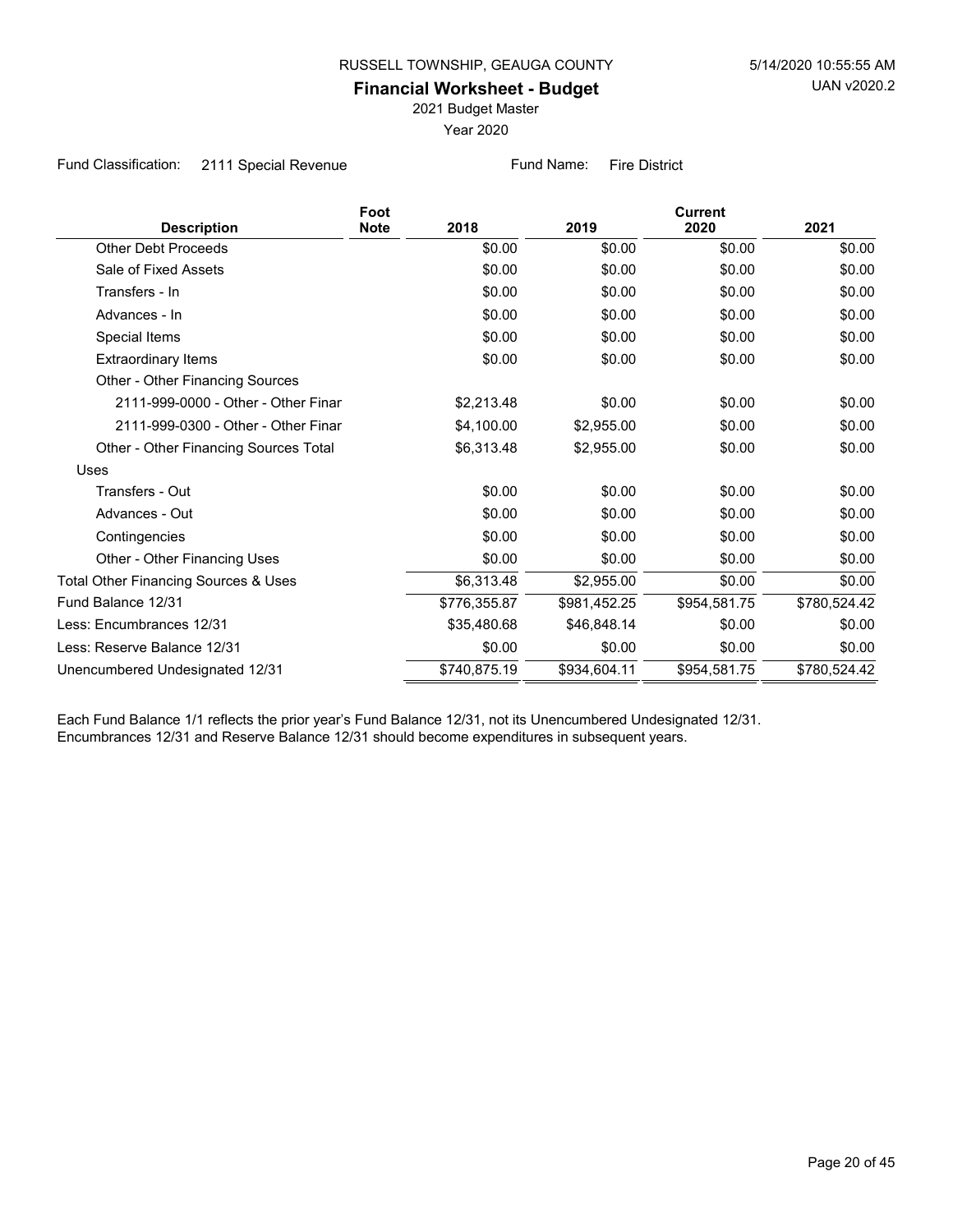2021 Budget Master

Year 2020

Fund Classification: 2141 Special Revenue Fund Name: Road District

| <b>Description</b>                     | Foot<br><b>Note</b> | 2018         | 2019           | <b>Current</b><br>2020 | 2021          |
|----------------------------------------|---------------------|--------------|----------------|------------------------|---------------|
| Fund Balance 1/1                       |                     | \$594,260.92 | \$745,251.67   | \$1,119,133.14         | \$523,330.61  |
| Fund Balance Adjustments               |                     | \$0.00       | \$0.00         | \$0.00                 | \$0.00        |
| Revenues                               |                     |              |                |                        |               |
| Property and Other Local Taxes         |                     |              |                |                        |               |
| <b>Real Estate Tax</b>                 | 1                   |              |                |                        |               |
| 2141-101-0000 - General Property T     |                     | \$676,801.41 | \$1,050,399.57 | \$687,847.92           | \$0.00        |
| Real Estate Tax Total                  |                     | \$676,801.41 | \$1,050,399.57 | \$687,847.92           | \$0.00        |
| Personal Property Tax                  |                     | \$0.00       | \$0.00         | \$0.00                 | \$0.00        |
| Other - Local Taxes                    |                     | \$0.00       | \$0.00         | \$0.00                 | \$0.00        |
| <b>Charges for Services</b>            |                     | \$0.00       | \$0.00         | \$0.00                 | \$0.00        |
| Licenses, Permits and Fees             |                     | \$0.00       | \$0.00         | \$0.00                 | \$0.00        |
| <b>Fines and Forfeitures</b>           |                     | \$0.00       | \$0.00         | \$0.00                 | \$0.00        |
| Intergovernmental                      |                     |              |                |                        |               |
| <b>Local Government Distribution</b>   |                     | \$0.00       | \$0.00         | \$0.00                 | \$0.00        |
| <b>Estate Tax</b>                      |                     | \$0.00       | \$0.00         | \$0.00                 | \$0.00        |
| Property Tax Allocation                |                     |              |                |                        |               |
| 2141-535-0000 - Property Tax Alloca    |                     | \$107,539.39 | \$110,612.78   | \$98,694.00            | \$0.00        |
| Property Tax Allocation Total          |                     | \$107,539.39 | \$110,612.78   | \$98,694.00            | \$0.00        |
| Other                                  |                     |              |                |                        |               |
| 2141-539-0000 - Other - State Recei    |                     | \$0.00       | \$0.00         | \$0.00                 | \$0.00        |
| <b>Other Total</b>                     |                     | \$0.00       | \$0.00         | \$0.00                 | \$0.00        |
| <b>Special Assessments</b>             |                     | \$0.00       | \$0.00         | \$0.00                 | \$0.00        |
| Earnings on Investments                |                     | \$0.00       | \$0.00         | \$0.00                 | \$0.00        |
| Miscellaneous                          |                     |              |                |                        |               |
| 2141-807-0000 - Payments in Lieu of Ti |                     | \$4,192.43   | \$4,192.43     | \$4,192.43             | \$0.00        |
| 2141-892-0000 - Other - Miscellaneous  |                     | \$1,662.98   | \$0.00         | \$0.00                 | \$0.00        |
| 2141-892-0500 - Other - Miscellaneous  |                     | \$0.00       | \$0.00         | \$0.00                 | \$0.00        |
| Miscellaneous Total                    |                     | \$5,855.41   | \$4,192.43     | \$4,192.43             | \$0.00        |
| <b>Total Revenue</b>                   |                     | \$790,196.21 | \$1,165,204.78 | \$790,734.35           | \$0.00        |
| Expenditures                           |                     |              |                |                        |               |
| Highways - Salaries                    |                     |              |                |                        |               |
| 2141-330-190-0000 - Other - Salaries   |                     | \$269,587.84 | \$274,050.00   | \$279,531.00           | \$0.00        |
| Highways - Salaries Total              |                     | \$269,587.84 | \$274,050.00   | \$279,531.00           | \$0.00        |
| Highways - Other                       |                     |              |                |                        |               |
| 2141-330-211-0000 - Ohio Public Emplo  |                     | \$17,183.24  | \$16,151.85    | \$45,004.49            | \$0.00        |
| 2141-330-213-0000 - Medicare           |                     | \$1,308.28   | \$1,820.11     | \$4,661.18             | \$0.00        |
| 2141-330-221-0000 - Medical/Hospitaliz |                     | \$0.00       | \$220,379.79   | \$14,953.00            | \$0.00        |
| 2141-330-222-0000 - Life Insurance     |                     | \$0.00       | \$0.00         | \$0.00                 | \$0.00        |
| 2141-330-223-0000 - Dental Insurance   |                     | \$0.00       | \$0.00         | \$0.00                 | \$0.00        |
| 2141-330-224-0000 - Vision Insurance   |                     | \$0.00       | \$0.00         | \$0.00                 | \$0.00        |
| 2141-330-230-0000 - Workers' Compen    |                     | \$0.00       | \$706.34       | \$7,338.65             | \$0.00        |
|                                        |                     |              |                |                        | Page 21 of 45 |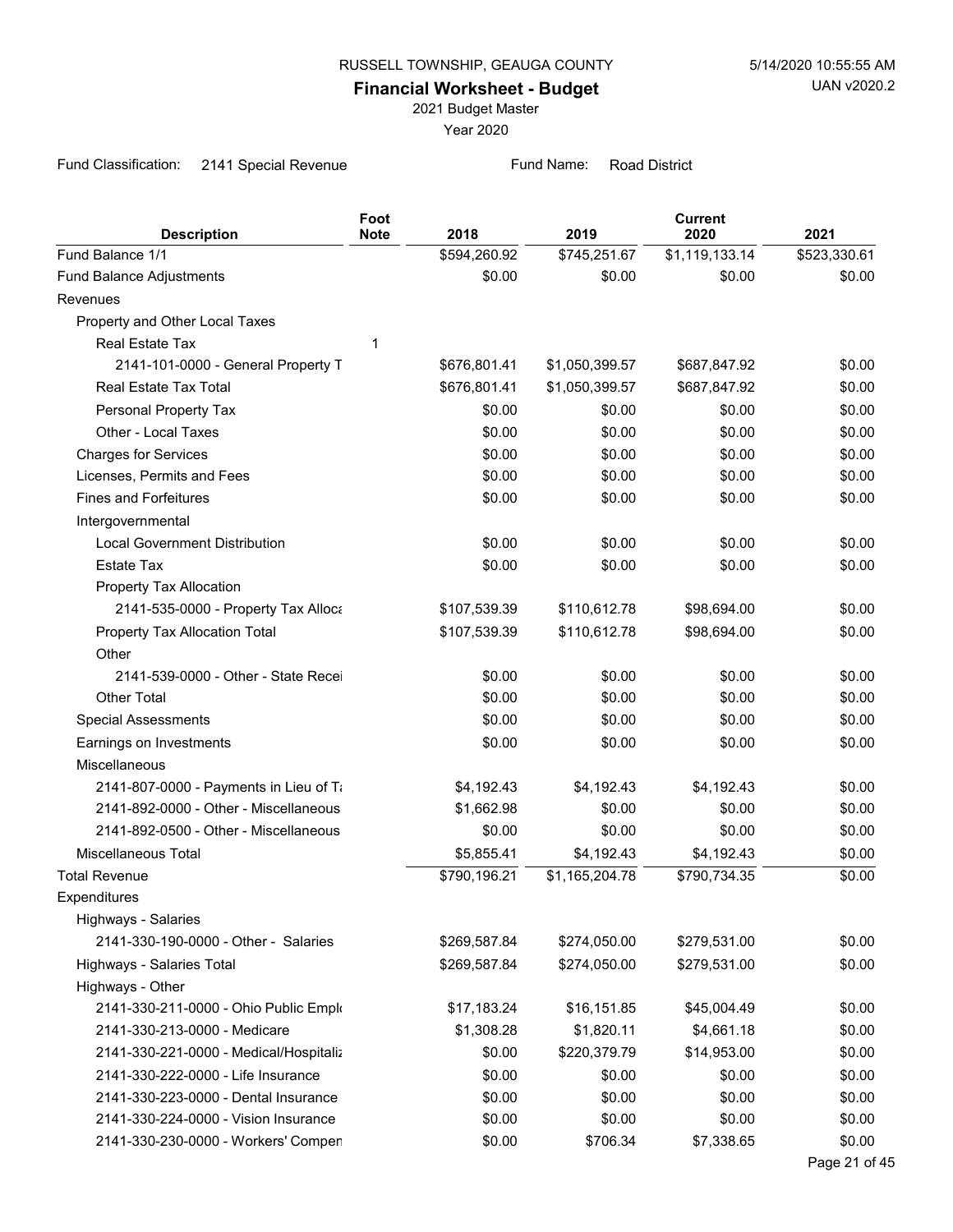2021 Budget Master

Year 2020

Fund Classification: 2141 Special Revenue Fund Name: Road District

| <b>Description</b>                      | Foot<br><b>Note</b> | 2018         | 2019         | <b>Current</b><br>2020 | 2021         |
|-----------------------------------------|---------------------|--------------|--------------|------------------------|--------------|
| 2141-330-251-0000 - Uniform, Tool and   |                     | \$103.95     | \$6,400.00   | \$7,500.00             | \$0.00       |
| 2141-330-314-0000 - Tax Collection Fe   |                     | \$11,505.15  | \$14,380.43  | \$15,000.00            | \$0.00       |
| 2141-330-323-0000 - Repairs and Main    |                     | \$0.00       | \$0.00       | \$500.00               | \$0.00       |
| 2141-330-323-0001 - Repairs and Main    |                     | \$8,341.74   | \$13,228.17  | \$20,864.63            | \$0.00       |
| 2141-330-323-0002 - Repairs and Main    |                     | \$0.00       | \$0.00       | \$6,700.00             | \$0.00       |
| 2141-330-360-0000 - Contracted Servic   |                     | \$7,441.20   | \$3,810.00   | \$5,000.00             | \$0.00       |
| 2141-330-360-0060 - Contracted Servic   |                     | \$7,025.00   | \$700.00     | \$1,500.00             | \$0.00       |
| 2141-330-381-0000 - Property Insuranc   |                     | \$2,372.00   | \$2,828.00   | \$3,500.00             | \$0.00       |
| 2141-330-382-0000 - Liability Insurance |                     | \$2,192.21   | \$2,222.21   | \$2,750.00             | \$0.00       |
| 2141-330-420-0000 - Operating Supplie   |                     | \$554.06     | \$1,038.06   | \$2,038.44             | \$0.00       |
| 2141-330-420-0013 - Operating Supplie   |                     | \$45,138.03  | \$41,079.36  | \$60,000.00            | \$0.00       |
| 2141-330-430-0000 - Small Tools and M   |                     | \$851.11     | \$1,039.12   | \$2,000.00             | \$0.00       |
| 2141-330-490-0000 - Other - Supplies a  |                     | \$5,034.37   | \$4,155.56   | \$8,159.79             | \$0.00       |
| 2141-330-599-0000 - Other - Other Exp   |                     | \$4,000.00   | \$3,218.57   | \$5,000.00             | \$23,330.61  |
| Highways - Other Total                  |                     | \$113,050.34 | \$333,157.57 | \$212,470.18           | \$23,330.61  |
| Capital Outlay - Other                  | $\overline{2}$      |              |              |                        |              |
| 2141-760-730-0000 - Improvement of S    |                     | \$0.00       | \$0.00       | \$0.00                 | \$40,000.00  |
| 2141-760-740-0000 - Machinery, Equipi   |                     | \$0.00       | \$158,338.24 | \$50,000.00            | \$0.00       |
| 2141-760-750-0000 - Motor Vehicles      |                     | \$0.00       | \$0.00       | \$0.00                 | \$32,000.00  |
| 2141-760-750-0050 - Motor Vehicles{SI   |                     | \$10,608.00  | \$0.00       | \$0.00                 | \$0.00       |
| 2141-760-790-0000 - Other - Capital Ou  |                     | \$257,904.28 | \$33,200.00  | \$852,535.70           | \$428,000.00 |
| Capital Outlay - Other Total            |                     | \$268,512.28 | \$191,538.24 | \$902,535.70           | \$500,000.00 |
| <b>Total Expenditures</b>               |                     | \$651,150.46 | \$798,745.81 | \$1,394,536.88         | \$523,330.61 |
| Other Financing Sources & Uses          |                     |              |              |                        |              |
| Sources                                 |                     |              |              |                        |              |
| Sale of Bonds                           |                     | \$0.00       | \$0.00       | \$0.00                 | \$0.00       |
| Sale of Notes                           |                     | \$0.00       | \$0.00       | \$0.00                 | \$0.00       |
| <b>Other Debt Proceeds</b>              |                     | \$0.00       | \$0.00       | \$0.00                 | \$0.00       |
| Sale of Fixed Assets                    |                     |              |              |                        |              |
| 2141-951-0000 - Sale of Fixed Asset     |                     | \$11,945.00  | \$7,422.50   | \$8,000.00             | \$0.00       |
| Sale of Fixed Assets Total              |                     | \$11,945.00  | \$7,422.50   | \$8,000.00             | \$0.00       |
| Transfers - In                          |                     |              |              |                        |              |
| 2141-931-0000 - Transfers - In          |                     | \$0.00       | \$0.00       | \$0.00                 | \$0.00       |
| Transfers - In Total                    |                     | \$0.00       | \$0.00       | \$0.00                 | \$0.00       |
| Advances - In                           |                     | \$0.00       | \$0.00       | \$0.00                 | \$0.00       |
| Special Items                           |                     | \$0.00       | \$0.00       | \$0.00                 | \$0.00       |
| <b>Extraordinary Items</b>              |                     | \$0.00       | \$0.00       | \$0.00                 | \$0.00       |
| Other - Other Financing Sources         |                     |              |              |                        |              |
| 2141-999-0000 - Other - Other Finar     |                     | \$0.00       | \$0.00       | \$0.00                 | \$0.00       |
| Other - Other Financing Sources Total   |                     | \$0.00       | \$0.00       | \$0.00                 | \$0.00       |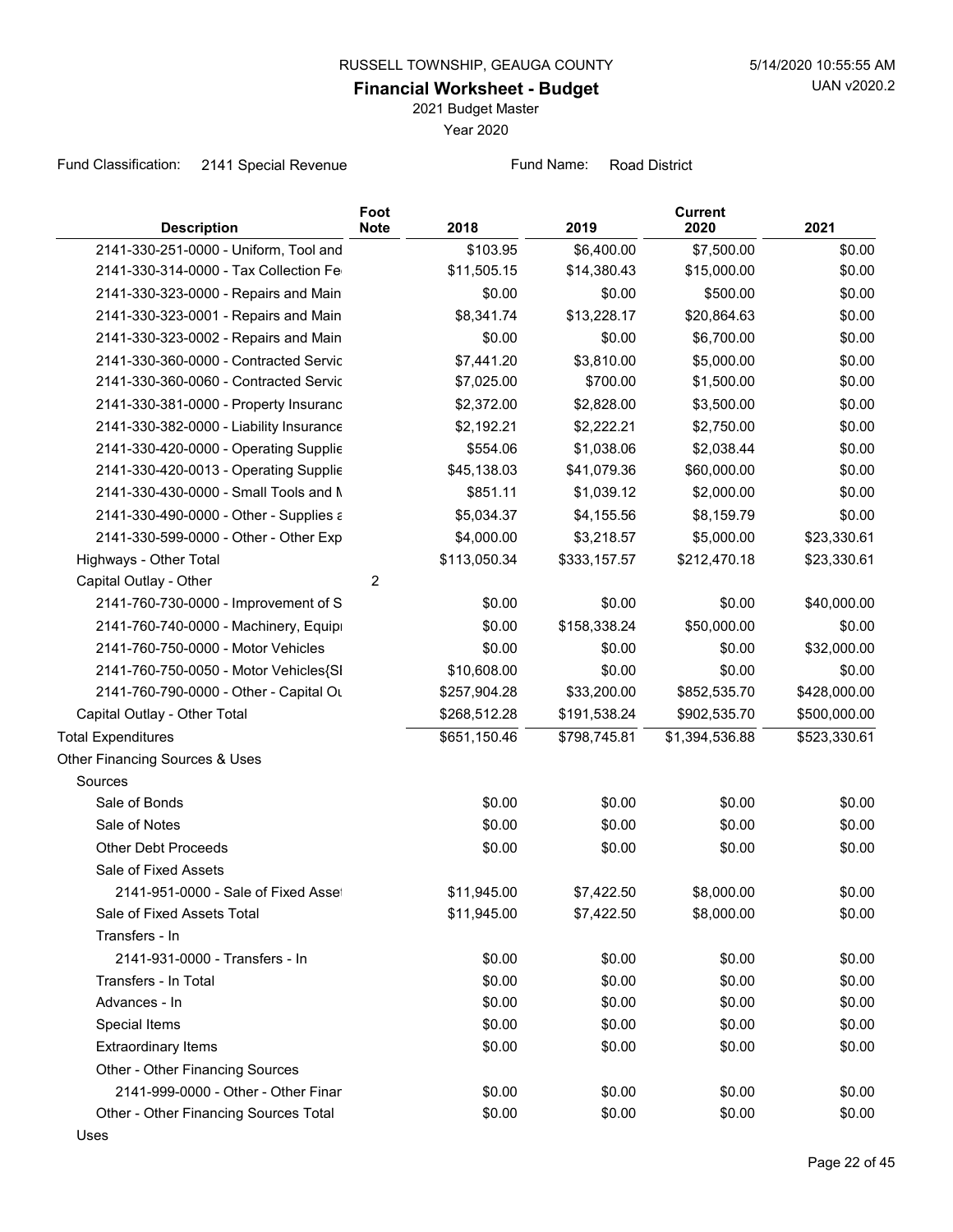2021 Budget Master

Year 2020

Fund Classification: 2141 Special Revenue Fund Name: Road District

| Foot<br><b>Description</b><br><b>Note</b> | 2018         | 2019           | <b>Current</b><br>2020 | 2021   |
|-------------------------------------------|--------------|----------------|------------------------|--------|
| Transfers - Out                           | \$0.00       | \$0.00         | \$0.00                 | \$0.00 |
| Advances - Out                            | \$0.00       | \$0.00         | \$0.00                 | \$0.00 |
| Contingencies                             | \$0.00       | \$0.00         | \$0.00                 | \$0.00 |
| Other - Other Financing Uses              | \$0.00       | \$0.00         | \$0.00                 | \$0.00 |
| Total Other Financing Sources & Uses      | \$11,945.00  | \$7,422.50     | \$8,000.00             | \$0.00 |
| Fund Balance 12/31                        | \$745,251.67 | \$1,119,133.14 | \$523,330.61           | \$0.00 |
| Less: Encumbrances 12/31                  | \$136.36     | \$368,151.56   | \$0.00                 | \$0.00 |
| Less: Reserve Balance 12/31               | \$0.00       | \$0.00         | \$0.00                 | \$0.00 |
| Unencumbered Undesignated 12/31           | \$745,115.31 | \$750.981.58   | \$523.330.61           | \$0.00 |

#### **Footnote Description**

1 All tax levies directed to R&B

2 Paving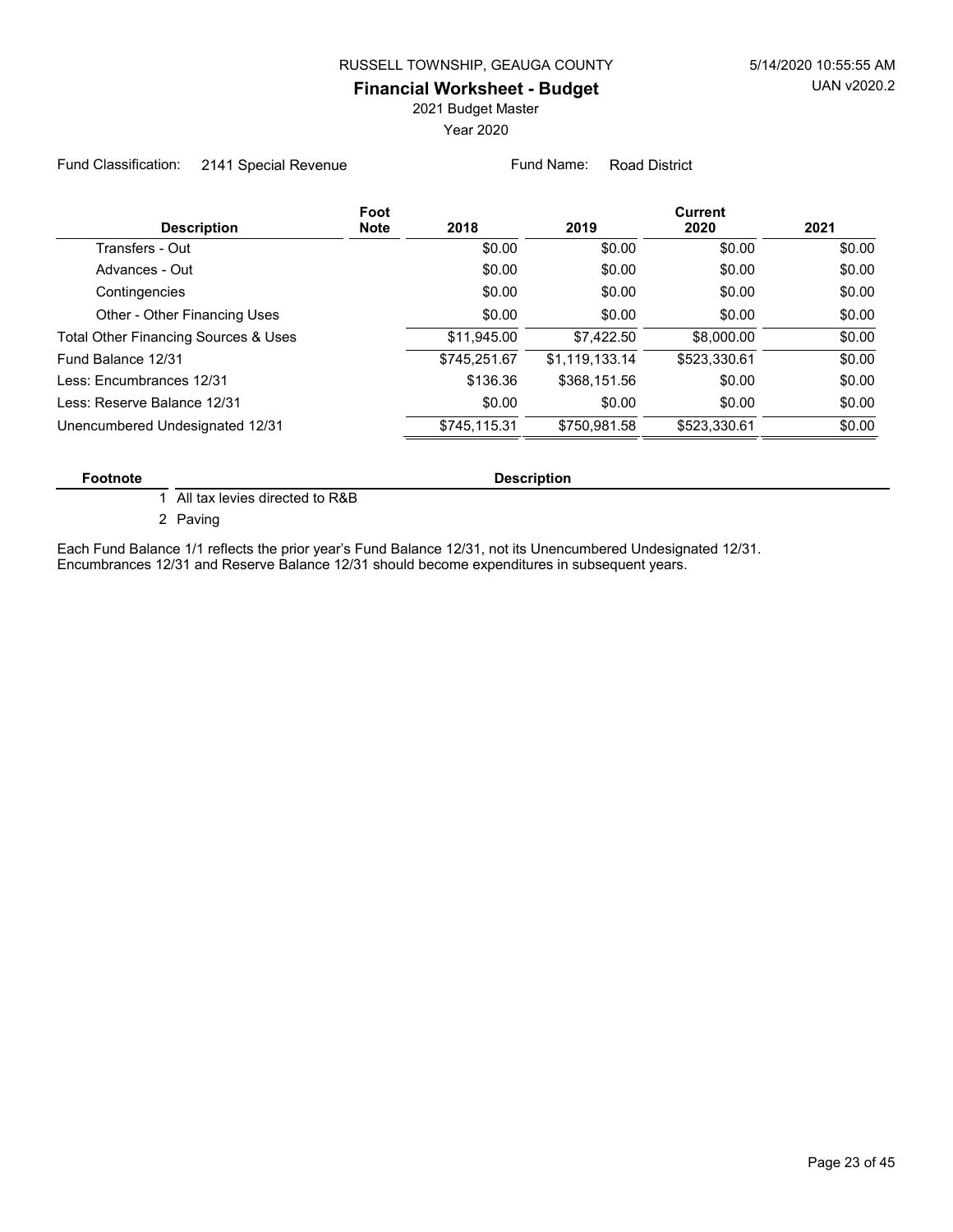2021 Budget Master

Year 2020

Fund Classification: 2181 Special Revenue Fund Name: Zoning

|                                        | Foot        |             |             | <b>Current</b> |               |
|----------------------------------------|-------------|-------------|-------------|----------------|---------------|
| <b>Description</b>                     | <b>Note</b> | 2018        | 2019        | 2020           | 2021          |
| Fund Balance 1/1                       |             | \$23,742.10 | \$29,645.22 | \$38,662.49    | \$19,823.49   |
| Fund Balance Adjustments               |             | \$0.00      | \$0.00      | \$0.00         | \$0.00        |
| Revenues                               |             |             |             |                |               |
| Property and Other Local Taxes         |             |             |             |                |               |
| Real Estate Tax                        |             | \$0.00      | \$0.00      | \$0.00         | \$0.00        |
| Personal Property Tax                  |             | \$0.00      | \$0.00      | \$0.00         | \$0.00        |
| Other - Local Taxes                    |             | \$0.00      | \$0.00      | \$0.00         | \$0.00        |
| <b>Charges for Services</b>            |             | \$0.00      | \$0.00      | \$0.00         | \$0.00        |
| Licenses, Permits and Fees             |             |             |             |                |               |
| 2181-302-0000 - Fees                   |             | \$10,110.00 | \$11,050.00 | \$8,212.00     | \$10,000.00   |
| Licenses, Permits and Fees Total       |             | \$10,110.00 | \$11,050.00 | \$8,212.00     | \$10,000.00   |
| <b>Fines and Forfeitures</b>           |             | \$0.00      | \$0.00      | \$0.00         | \$0.00        |
| Intergovernmental                      |             |             |             |                |               |
| <b>Local Government Distribution</b>   |             | \$0.00      | \$0.00      | \$0.00         | \$0.00        |
| <b>Estate Tax</b>                      |             | \$0.00      | \$0.00      | \$0.00         | \$0.00        |
| Property Tax Allocation                |             | \$0.00      | \$0.00      | \$0.00         | \$0.00        |
| Other                                  |             | \$0.00      | \$0.00      | \$0.00         | \$0.00        |
| <b>Special Assessments</b>             |             | \$0.00      | \$0.00      | \$0.00         | \$0.00        |
| Earnings on Investments                |             | \$0.00      | \$0.00      | \$0.00         | \$0.00        |
| Miscellaneous                          |             |             |             |                |               |
| 2181-891-0000 - Other - Miscellaneous  |             | \$0.00      | \$0.00      | \$0.00         | \$0.00        |
| 2181-892-0000 - Other - Miscellaneous  |             | \$2.20      | \$0.00      | \$0.00         | \$0.00        |
| <b>Miscellaneous Total</b>             |             | \$2.20      | \$0.00      | \$0.00         | \$0.00        |
| <b>Total Revenue</b>                   |             | \$10,112.20 | \$11,050.00 | \$8,212.00     | \$10,000.00   |
| Expenditures                           |             |             |             |                |               |
| Zoning - Salaries                      | 1           |             |             |                |               |
| 2181-130-190-0000 - Other - Salaries   |             | \$0.00      | \$0.00      | \$18,970.00    | \$5,000.00    |
| Zoning - Salaries Total                |             | \$0.00      | \$0.00      | \$18,970.00    | \$5,000.00    |
| Zoning - Other                         | 2           |             |             |                |               |
| 2181-130-341-0000 - Telephone          |             | \$585.73    | \$771.17    | \$1,000.00     | \$800.00      |
| 2181-130-490-0000 - Other - Supplies a |             | \$1,571.76  | \$649.97    | \$2,081.00     | \$1,500.00    |
| 2181-130-599-0000 - Other - Other Exp  |             | \$2,051.59  | \$611.59    | \$5,000.00     | \$1,000.00    |
| Zoning - Other Total                   |             | \$4,209.08  | \$2,032.73  | \$8,081.00     | \$3,300.00    |
| Capital Outlay - Other                 |             |             |             |                |               |
| 2181-760-740-0000 - Machinery, Equipi  |             | \$0.00      | \$0.00      | \$0.00         | \$500.00      |
| Capital Outlay - Other Total           |             | \$0.00      | \$0.00      | \$0.00         | \$500.00      |
| <b>Total Expenditures</b>              |             | \$4,209.08  | \$2,032.73  | \$27,051.00    | \$8,800.00    |
| Other Financing Sources & Uses         |             |             |             |                |               |
| Sources                                |             |             |             |                |               |
| Sale of Bonds                          |             | \$0.00      | \$0.00      | \$0.00         | \$0.00        |
| Sale of Notes                          |             | \$0.00      | \$0.00      | \$0.00         | \$0.00        |
|                                        |             |             |             |                | Page 24 of 45 |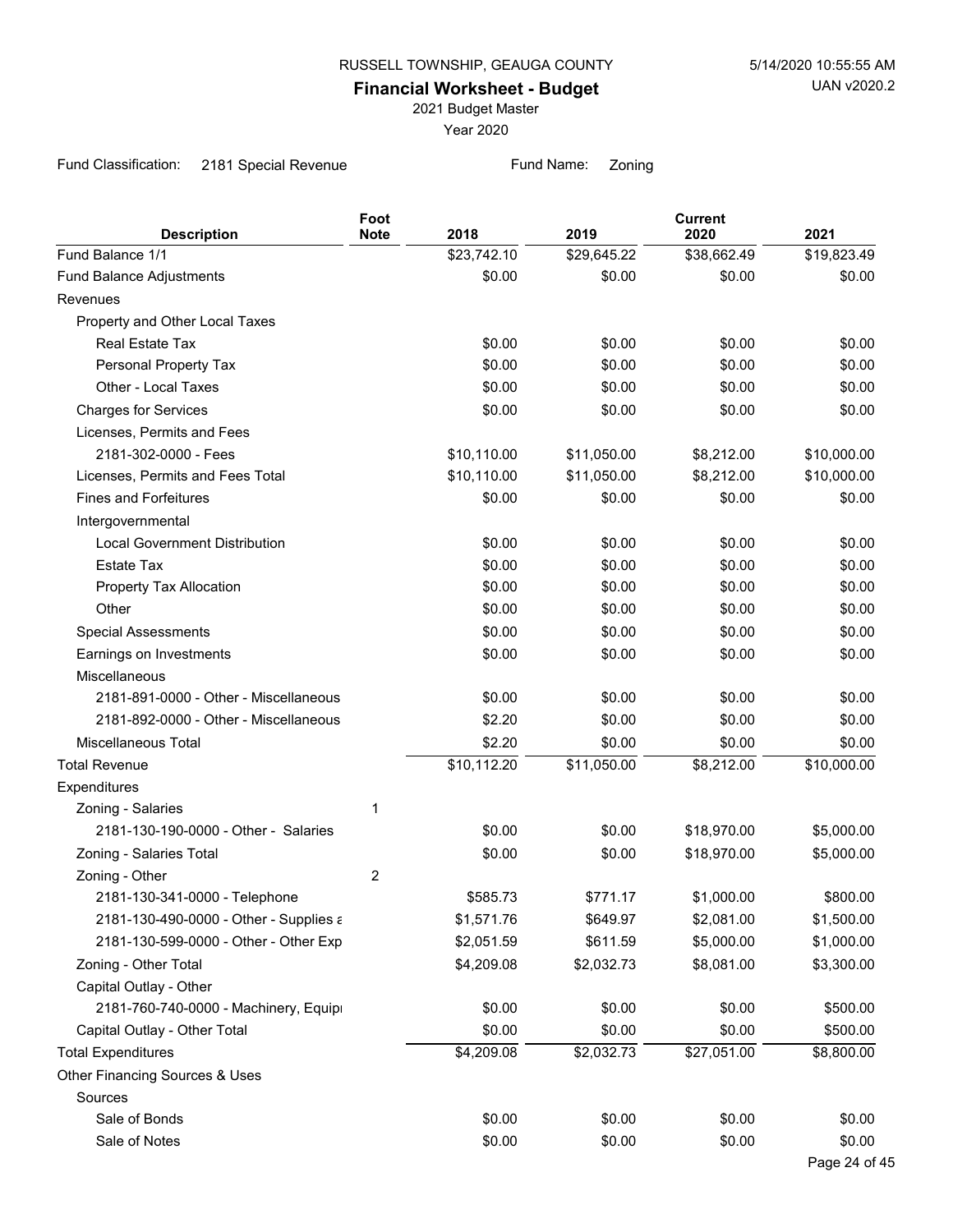2021 Budget Master

Year 2020

Fund Classification: 2181 Special Revenue Fund Name: Zoning

|                                                 | Foot        |             |             | <b>Current</b> |             |
|-------------------------------------------------|-------------|-------------|-------------|----------------|-------------|
| <b>Description</b>                              | <b>Note</b> | 2018        | 2019        | 2020           | 2021        |
| <b>Other Debt Proceeds</b>                      |             | \$0.00      | \$0.00      | \$0.00         | \$0.00      |
| Sale of Fixed Assets                            |             | \$0.00      | \$0.00      | \$0.00         | \$0.00      |
| Transfers - In                                  |             | \$0.00      | \$0.00      | \$0.00         | \$0.00      |
| Advances - In                                   |             | \$0.00      | \$0.00      | \$0.00         | \$0.00      |
| Special Items                                   |             | \$0.00      | \$0.00      | \$0.00         | \$0.00      |
| <b>Extraordinary Items</b>                      |             | \$0.00      | \$0.00      | \$0.00         | \$0.00      |
| Other - Other Financing Sources                 |             | \$0.00      | \$0.00      | \$0.00         | \$0.00      |
| Uses                                            |             |             |             |                |             |
| Transfers - Out                                 |             | \$0.00      | \$0.00      | \$0.00         | \$0.00      |
| Advances - Out                                  |             | \$0.00      | \$0.00      | \$0.00         | \$0.00      |
| Contingencies                                   |             | \$0.00      | \$0.00      | \$0.00         | \$0.00      |
| Other - Other Financing Uses                    |             | \$0.00      | \$0.00      | \$0.00         | \$0.00      |
| <b>Total Other Financing Sources &amp; Uses</b> |             | \$0.00      | \$0.00      | \$0.00         | \$0.00      |
| Fund Balance 12/31                              |             | \$29,645.22 | \$38,662.49 | \$19,823.49    | \$21,023.49 |
| Less: Encumbrances 12/31                        |             | \$0.00      | \$81.00     | \$0.00         | \$0.00      |
| Less: Reserve Balance 12/31                     |             | \$0.00      | \$0.00      | \$0.00         | \$0.00      |
| Unencumbered Undesignated 12/31                 |             | \$29,645.22 | \$38,581.49 | \$19,823.49    | \$21,023.49 |
|                                                 |             |             |             |                |             |

**Footnote Description** 

1 130-190: Zoning Secy

2 130-490-0000: MS Office 360 lease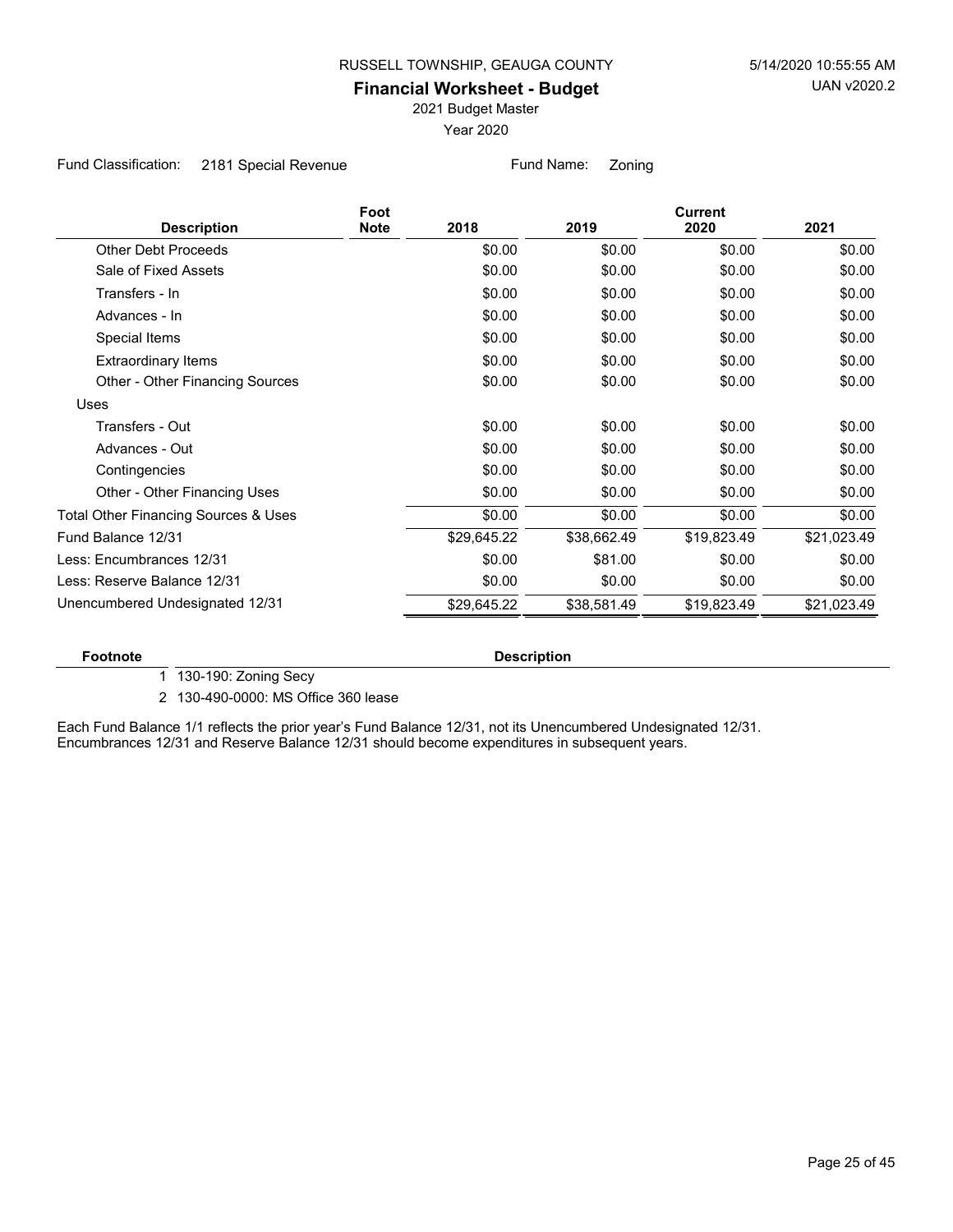2021 Budget Master

Year 2020

Fund Classification: 2231 Special Revenue Fund Name: Permissive Motor Vehicle License Tax

| <b>Description</b>                    | Foot<br><b>Note</b> | 2018     | 2019        | <b>Current</b><br>2020 | 2021          |
|---------------------------------------|---------------------|----------|-------------|------------------------|---------------|
| Fund Balance 1/1                      |                     | \$0.00   | \$952.23    | \$18,222.51            | \$20,356.51   |
| Fund Balance Adjustments              |                     | \$0.00   | \$0.00      | \$0.00                 | \$0.00        |
| Revenues                              |                     |          |             |                        |               |
| Property and Other Local Taxes        |                     |          |             |                        |               |
| <b>Real Estate Tax</b>                |                     | \$0.00   | \$0.00      | \$0.00                 | \$0.00        |
| Personal Property Tax                 |                     | \$0.00   | \$0.00      | \$0.00                 | \$0.00        |
| Other - Local Taxes                   |                     |          |             |                        |               |
| 2231-104-0000 - Permissive MVL Ta     |                     | \$952.23 | \$18,172.28 | \$22,134.00            | \$22,134.00   |
| Other - Local Taxes Total             |                     | \$952.23 | \$18,172.28 | \$22,134.00            | \$22,134.00   |
| <b>Charges for Services</b>           |                     | \$0.00   | \$0.00      | \$0.00                 | \$0.00        |
| Licenses, Permits and Fees            |                     | \$0.00   | \$0.00      | \$0.00                 | \$0.00        |
| <b>Fines and Forfeitures</b>          |                     | \$0.00   | \$0.00      | \$0.00                 | \$0.00        |
| Intergovernmental                     |                     |          |             |                        |               |
| <b>Local Government Distribution</b>  |                     | \$0.00   | \$0.00      | \$0.00                 | \$0.00        |
| <b>Estate Tax</b>                     |                     | \$0.00   | \$0.00      | \$0.00                 | \$0.00        |
| Property Tax Allocation               |                     | \$0.00   | \$0.00      | \$0.00                 | \$0.00        |
| Other                                 |                     | \$0.00   | \$0.00      | \$0.00                 | \$0.00        |
| <b>Special Assessments</b>            |                     | \$0.00   | \$0.00      | \$0.00                 | \$0.00        |
| Earnings on Investments               |                     | \$0.00   | \$0.00      | \$0.00                 | \$0.00        |
| Miscellaneous                         |                     | \$0.00   | \$0.00      | \$0.00                 | \$0.00        |
| <b>Total Revenue</b>                  |                     | \$952.23 | \$18,172.28 | \$22,134.00            | \$22,134.00   |
| Expenditures                          |                     |          |             |                        |               |
| Highways - Other                      | 1                   |          |             |                        |               |
| 2231-330-420-0000 - Operating Supplie |                     | \$0.00   | \$902.00    | \$20,000.00            | \$20,000.00   |
| Highways - Other Total                |                     | \$0.00   | \$902.00    | \$20,000.00            | \$20,000.00   |
| <b>Total Expenditures</b>             |                     | \$0.00   | \$902.00    | \$20,000.00            | \$20,000.00   |
| Other Financing Sources & Uses        |                     |          |             |                        |               |
| Sources                               |                     |          |             |                        |               |
| Sale of Bonds                         |                     | \$0.00   | \$0.00      | \$0.00                 | \$0.00        |
| Sale of Notes                         |                     | \$0.00   | \$0.00      | \$0.00                 | \$0.00        |
| <b>Other Debt Proceeds</b>            |                     | \$0.00   | \$0.00      | \$0.00                 | \$0.00        |
| Sale of Fixed Assets                  |                     | \$0.00   | \$0.00      | \$0.00                 | \$0.00        |
| Transfers - In                        |                     | \$0.00   | \$0.00      | \$0.00                 | \$0.00        |
| Advances - In                         |                     | \$0.00   | \$0.00      | \$0.00                 | \$0.00        |
| Special Items                         |                     | \$0.00   | \$0.00      | \$0.00                 | \$0.00        |
| <b>Extraordinary Items</b>            |                     | \$0.00   | \$0.00      | \$0.00                 | \$0.00        |
| Other - Other Financing Sources       |                     | \$0.00   | \$0.00      | \$0.00                 | \$0.00        |
| Uses                                  |                     |          |             |                        |               |
| Transfers - Out                       |                     | \$0.00   | \$0.00      | \$0.00                 | \$0.00        |
| Advances - Out                        |                     | \$0.00   | \$0.00      | \$0.00                 | \$0.00        |
| Contingencies                         |                     | \$0.00   | \$0.00      | \$0.00                 | \$0.00        |
|                                       |                     |          |             |                        | Page 26 of 45 |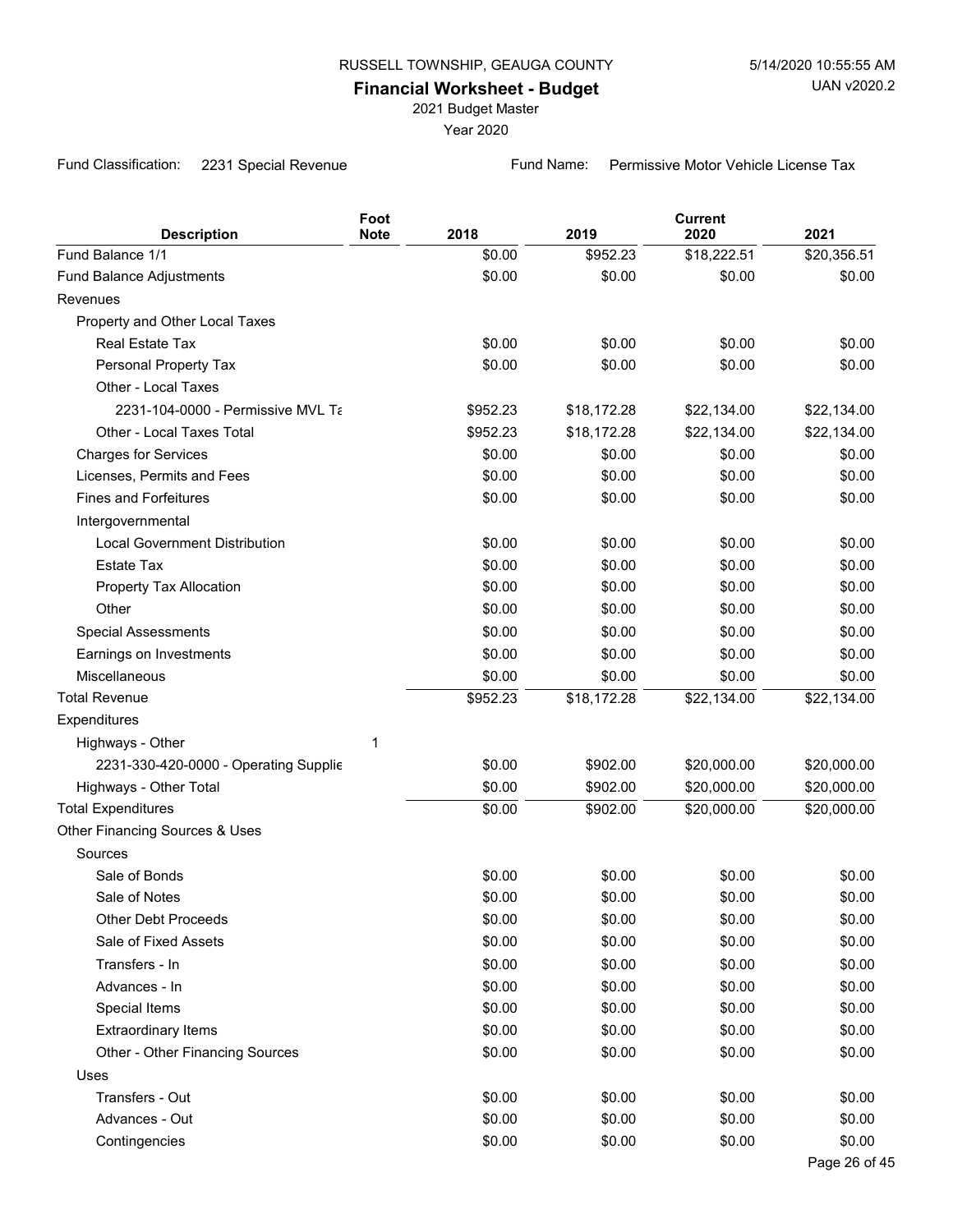2021 Budget Master

Year 2020

Fund Classification: 2231 Special Revenue Fund Name: Permissive Motor Vehicle License Tax

|                                      | Foot        |          |             | Current     |             |
|--------------------------------------|-------------|----------|-------------|-------------|-------------|
| <b>Description</b>                   | <b>Note</b> | 2018     | 2019        | 2020        | 2021        |
| Other - Other Financing Uses         |             | \$0.00   | \$0.00      | \$0.00      | \$0.00      |
| Total Other Financing Sources & Uses |             | \$0.00   | \$0.00      | \$0.00      | \$0.00      |
| Fund Balance 12/31                   |             | \$952.23 | \$18.222.51 | \$20.356.51 | \$22.490.51 |
| Less: Encumbrances 12/31             |             | \$0.00   | \$0.00      | \$0.00      | \$0.00      |
| Less: Reserve Balance 12/31          |             | \$0.00   | \$0.00      | \$0.00      | \$0.00      |
| Unencumbered Undesignated 12/31      |             | \$952.23 | \$18.222.51 | \$20.356.51 | \$22.490.51 |
|                                      |             |          |             |             |             |

**Footnote Description** 

1 330-420: Salt Contract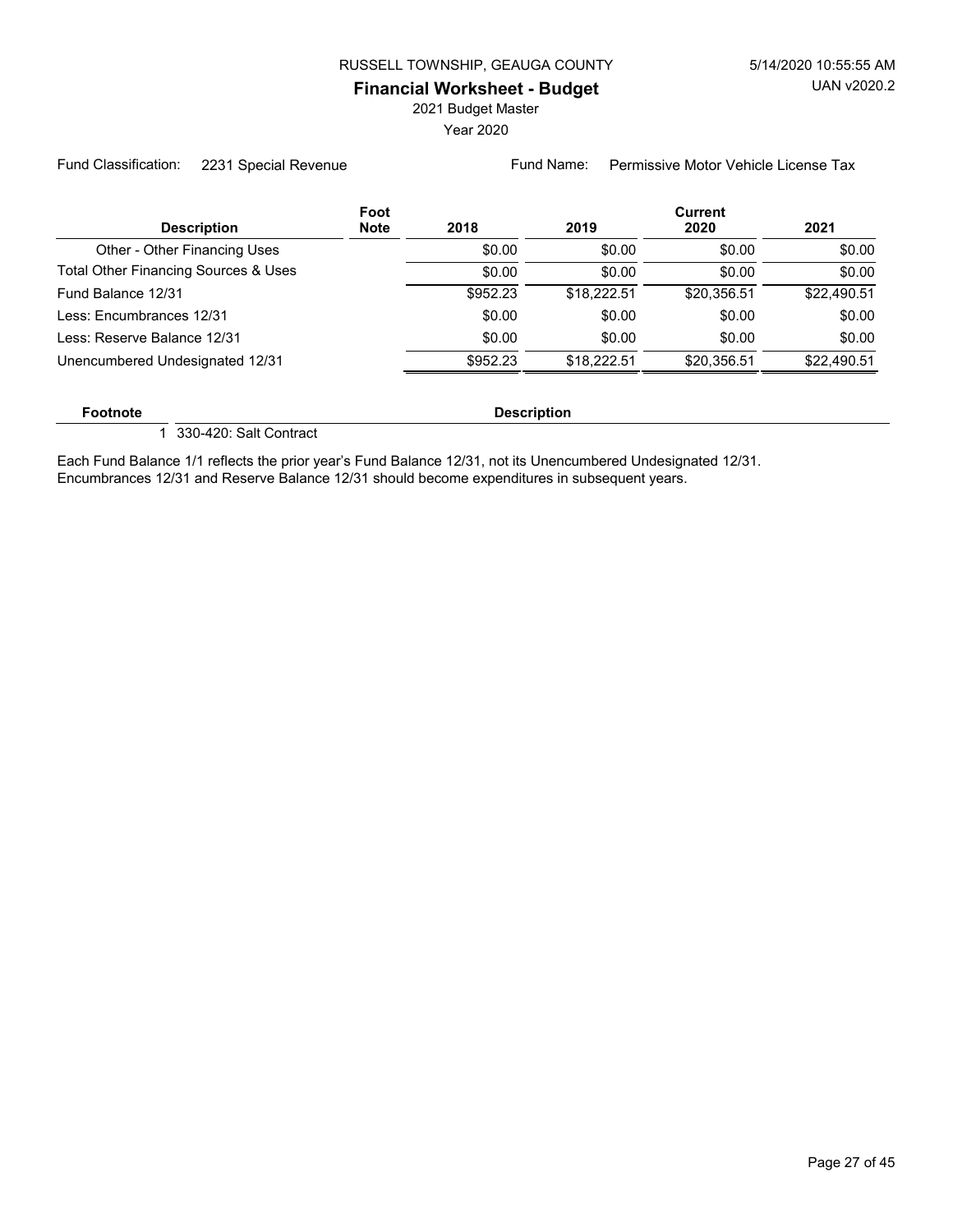2021 Budget Master

Year 2020

Fund Classification: 2271 Special Revenue Fund Name: Enforcement and Education

| <b>Description</b>                    | Foot<br><b>Note</b> | 2018       | 2019       | <b>Current</b><br>2020 | 2021          |
|---------------------------------------|---------------------|------------|------------|------------------------|---------------|
| Fund Balance 1/1                      |                     | \$1,435.00 | \$1,435.00 | \$5,664.25             | \$64.25       |
| Fund Balance Adjustments              |                     | \$0.00     | \$0.00     | \$0.00                 | \$0.00        |
| Revenues                              |                     |            |            |                        |               |
| Property and Other Local Taxes        |                     |            |            |                        |               |
| Real Estate Tax                       |                     | \$0.00     | \$0.00     | \$0.00                 | \$0.00        |
| Personal Property Tax                 |                     | \$0.00     | \$0.00     | \$0.00                 | \$0.00        |
| Other - Local Taxes                   |                     | \$0.00     | \$0.00     | \$0.00                 | \$0.00        |
| <b>Charges for Services</b>           |                     | \$0.00     | \$0.00     | \$0.00                 | \$0.00        |
| Licenses, Permits and Fees            |                     | \$0.00     | \$0.00     | \$0.00                 | \$0.00        |
| <b>Fines and Forfeitures</b>          |                     |            |            |                        |               |
| 2271-401-0000 - Fines                 |                     | \$0.00     | \$5,639.00 | \$0.00                 | \$0.00        |
| <b>Fines and Forfeitures Total</b>    |                     | \$0.00     | \$5,639.00 | \$0.00                 | \$0.00        |
| Intergovernmental                     |                     |            |            |                        |               |
| <b>Local Government Distribution</b>  |                     | \$0.00     | \$0.00     | \$0.00                 | \$0.00        |
| <b>Estate Tax</b>                     |                     | \$0.00     | \$0.00     | \$0.00                 | \$0.00        |
| Property Tax Allocation               |                     | \$0.00     | \$0.00     | \$0.00                 | \$0.00        |
| Other                                 |                     | \$0.00     | \$0.00     | \$0.00                 | \$0.00        |
| <b>Special Assessments</b>            |                     | \$0.00     | \$0.00     | \$0.00                 | \$0.00        |
| Earnings on Investments               |                     | \$0.00     | \$0.00     | \$0.00                 | \$0.00        |
| Miscellaneous                         |                     | \$0.00     | \$0.00     | \$0.00                 | \$0.00        |
| <b>Total Revenue</b>                  |                     | \$0.00     | \$5,639.00 | \$0.00                 | \$0.00        |
| Expenditures                          |                     |            |            |                        |               |
| Police Protection - Other             |                     |            |            |                        |               |
| 2271-210-599-0000 - Other - Other Exp |                     | \$0.00     | \$1,409.75 | \$5,600.00             | \$0.00        |
| Police Protection - Other Total       |                     | \$0.00     | \$1,409.75 | \$5,600.00             | \$0.00        |
| <b>Total Expenditures</b>             |                     | \$0.00     | \$1,409.75 | \$5,600.00             | \$0.00        |
| Other Financing Sources & Uses        |                     |            |            |                        |               |
| Sources                               |                     |            |            |                        |               |
| Sale of Bonds                         |                     | \$0.00     | \$0.00     | \$0.00                 | \$0.00        |
| Sale of Notes                         |                     | \$0.00     | \$0.00     | \$0.00                 | \$0.00        |
| <b>Other Debt Proceeds</b>            |                     | \$0.00     | \$0.00     | \$0.00                 | \$0.00        |
| Sale of Fixed Assets                  |                     | \$0.00     | \$0.00     | \$0.00                 | \$0.00        |
| Transfers - In                        |                     | \$0.00     | \$0.00     | \$0.00                 | \$0.00        |
| Advances - In                         |                     | \$0.00     | \$0.00     | \$0.00                 | \$0.00        |
| Special Items                         |                     | \$0.00     | \$0.00     | \$0.00                 | \$0.00        |
| <b>Extraordinary Items</b>            |                     | \$0.00     | \$0.00     | \$0.00                 | \$0.00        |
| Other - Other Financing Sources       |                     | \$0.00     | \$0.00     | \$0.00                 | \$0.00        |
| Uses                                  |                     |            |            |                        |               |
| Transfers - Out                       |                     | \$0.00     | \$0.00     | \$0.00                 | \$0.00        |
| Advances - Out                        |                     | \$0.00     | \$0.00     | \$0.00                 | \$0.00        |
| Contingencies                         |                     | \$0.00     | \$0.00     | \$0.00                 | \$0.00        |
|                                       |                     |            |            |                        | Page 28 of 45 |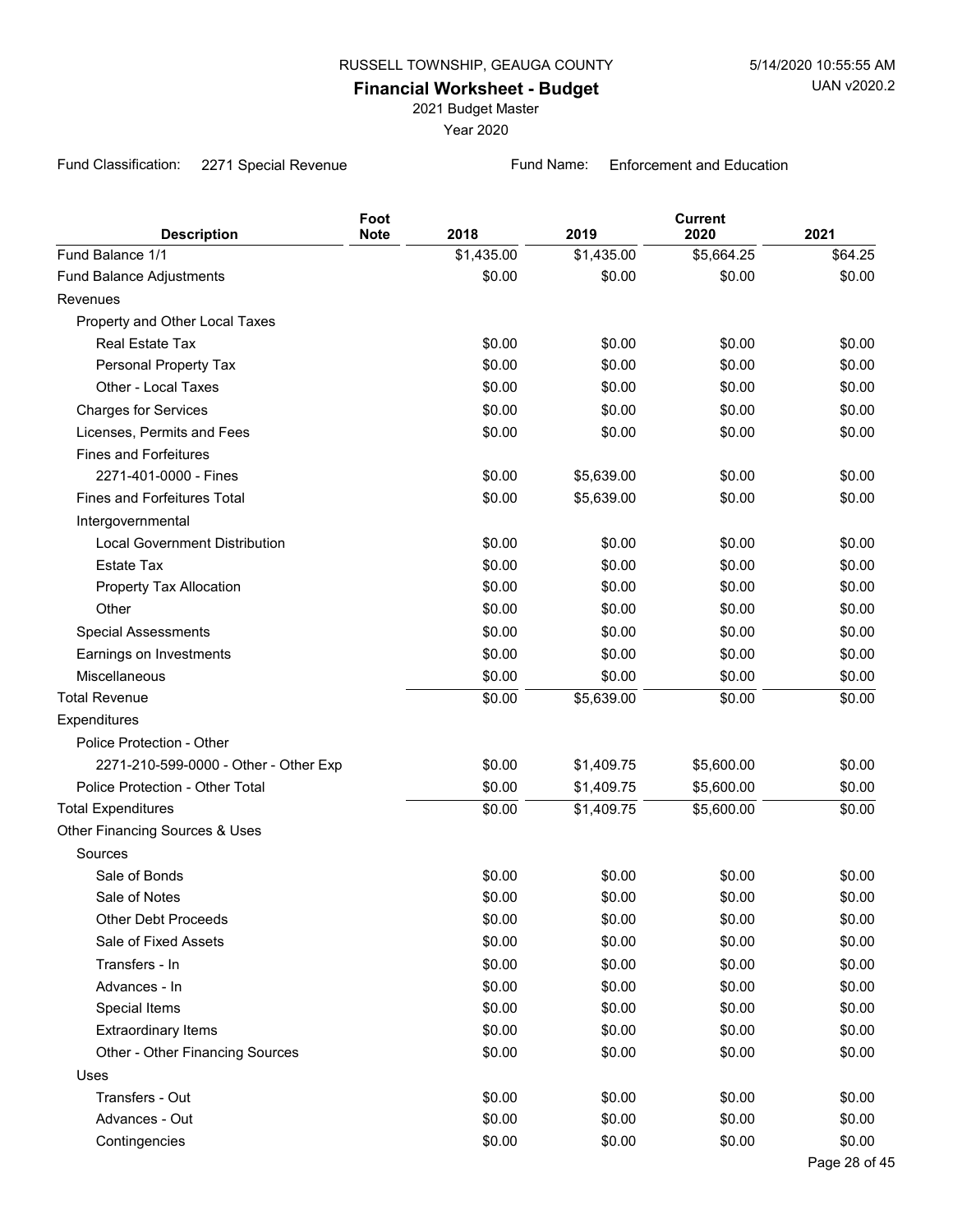2021 Budget Master

Year 2020

Fund Classification: 2271 Special Revenue Fund Name: Enforcement and Education

|                                      | Foot        |            |            | Current |         |  |
|--------------------------------------|-------------|------------|------------|---------|---------|--|
| <b>Description</b>                   | <b>Note</b> | 2018       | 2019       | 2020    | 2021    |  |
| Other - Other Financing Uses         |             | \$0.00     | \$0.00     | \$0.00  | \$0.00  |  |
| Total Other Financing Sources & Uses |             | \$0.00     | \$0.00     | \$0.00  | \$0.00  |  |
| Fund Balance 12/31                   |             | \$1,435.00 | \$5,664.25 | \$64.25 | \$64.25 |  |
| Less: Encumbrances 12/31             |             | \$0.00     | \$0.00     | \$0.00  | \$0.00  |  |
| Less: Reserve Balance 12/31          |             | \$0.00     | \$0.00     | \$0.00  | \$0.00  |  |
| Unencumbered Undesignated 12/31      |             | \$1,435.00 | \$5.664.25 | \$64.25 | \$64.25 |  |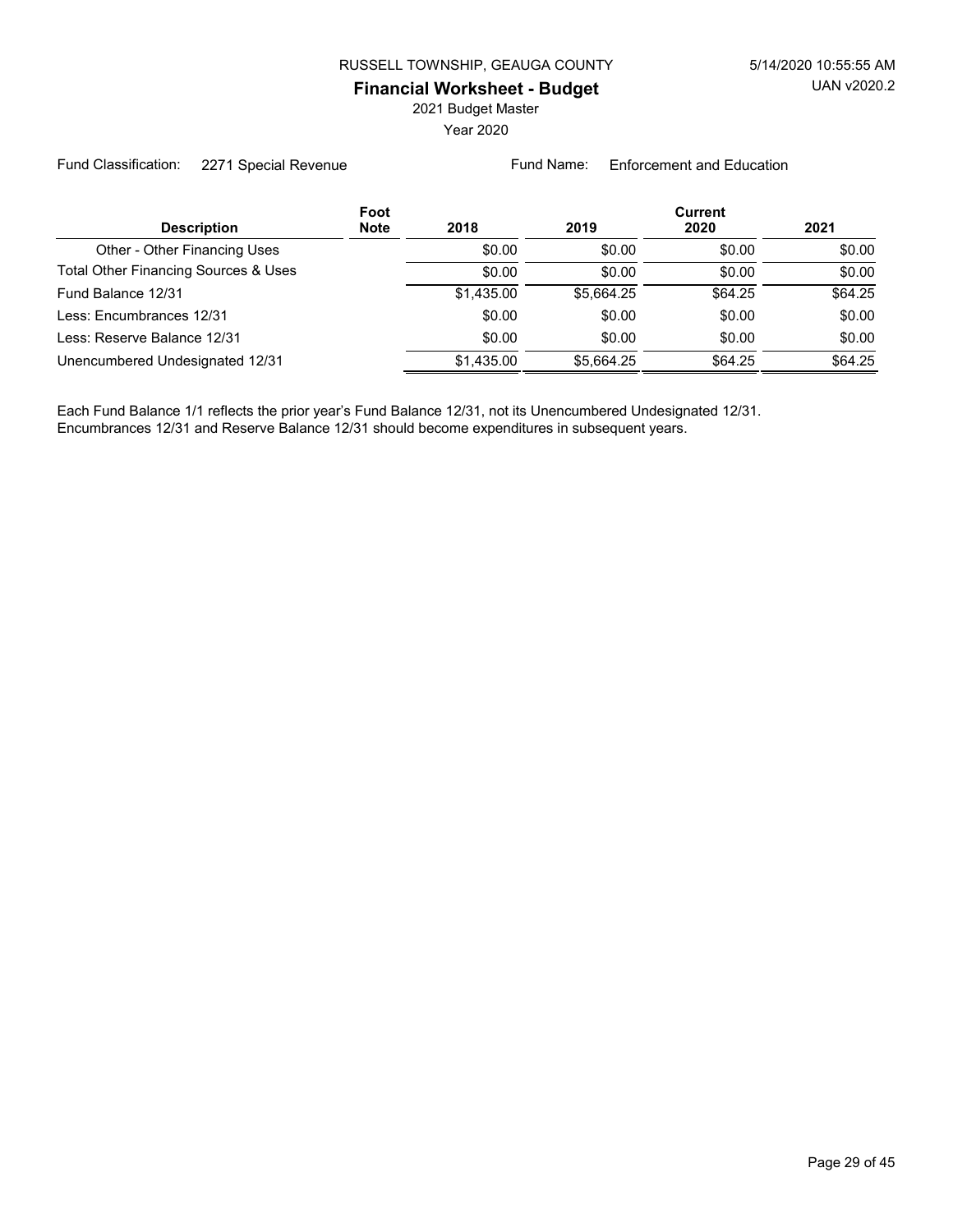2021 Budget Master

Year 2020

Fund Classification: 2281 Special Revenue Fund Name: Fire and Rescue, Ambulance and EMS

Serv.

| <b>Description</b>                           | Foot<br><b>Note</b> | 2018         | 2019         | <b>Current</b><br>2020 | 2021         |
|----------------------------------------------|---------------------|--------------|--------------|------------------------|--------------|
| Fund Balance 1/1                             |                     | \$120,618.59 | \$161,663.29 | \$204,192.42           | \$198,728.42 |
| Fund Balance Adjustments                     |                     | \$0.00       | \$0.00       | \$0.00                 | \$0.00       |
| Revenues                                     |                     |              |              |                        |              |
| Property and Other Local Taxes               |                     |              |              |                        |              |
| Real Estate Tax                              |                     | \$0.00       | \$0.00       | \$0.00                 | \$0.00       |
| Personal Property Tax                        |                     | \$0.00       | \$0.00       | \$0.00                 | \$0.00       |
| Other - Local Taxes                          |                     | \$0.00       | \$0.00       | \$0.00                 | \$0.00       |
| <b>Charges for Services</b>                  |                     | \$0.00       | \$0.00       | \$0.00                 | \$0.00       |
| Licenses, Permits and Fees                   |                     |              |              |                        |              |
| 2281-302-0000 - Fees                         |                     | \$107,728.84 | \$115,250.91 | \$102,000.00           | \$104,040.00 |
| Licenses, Permits and Fees Total             |                     | \$107,728.84 | \$115,250.91 | \$102,000.00           | \$104,040.00 |
| <b>Fines and Forfeitures</b>                 |                     | \$0.00       | \$0.00       | \$0.00                 | \$0.00       |
| Intergovernmental                            |                     |              |              |                        |              |
| <b>Local Government Distribution</b>         |                     | \$0.00       | \$0.00       | \$0.00                 | \$0.00       |
| <b>Estate Tax</b>                            |                     | \$0.00       | \$0.00       | \$0.00                 | \$0.00       |
| Property Tax Allocation                      |                     | \$0.00       | \$0.00       | \$0.00                 | \$0.00       |
| Other                                        |                     | \$0.00       | \$0.00       | \$0.00                 | \$0.00       |
| <b>Special Assessments</b>                   |                     | \$0.00       | \$0.00       | \$0.00                 | \$0.00       |
| Earnings on Investments                      |                     | \$0.00       | \$0.00       | \$0.00                 | \$0.00       |
| Miscellaneous                                |                     | \$0.00       | \$0.00       | \$0.00                 | \$0.00       |
| <b>Total Revenue</b>                         |                     | \$107,728.84 | \$115,250.91 | \$102,000.00           | \$104,040.00 |
| Expenditures                                 |                     |              |              |                        |              |
| <b>Emergency Medical Services - Salaries</b> |                     |              |              |                        |              |
| 2281-230-190-0000 - Other - Salaries         |                     | \$66,684.14  | \$0.00       | \$70,800.00            | \$35,000.00  |
| Emergency Medical Services - Salaries To     |                     | \$66,684.14  | \$0.00       | \$70,800.00            | \$35,000.00  |
| Emergency Medical Services - Other           | 1                   |              |              |                        |              |
| 2281-230-599-0000 - Other - Other Exp        |                     | \$0.00       | \$19,830.00  | \$26,000.00            | \$26,000.00  |
| Emergency Medical Services - Other Total     |                     | \$0.00       | \$19,830.00  | \$26,000.00            | \$26,000.00  |
| Capital Outlay - Other                       |                     |              |              |                        |              |
| 2281-760-740-0000 - Machinery, Equipi        |                     | \$0.00       | \$0.00       | \$0.00                 | \$0.00       |
| 2281-760-750-0000 - Motor Vehicles           |                     | \$0.00       | \$52,891.78  | \$10,664.00            | \$0.00       |
| Capital Outlay - Other Total                 |                     | \$0.00       | \$52,891.78  | \$10,664.00            | \$0.00       |
| <b>Total Expenditures</b>                    |                     | \$66,684.14  | \$72,721.78  | \$107,464.00           | \$61,000.00  |
| Other Financing Sources & Uses               |                     |              |              |                        |              |
| Sources                                      |                     |              |              |                        |              |
| Sale of Bonds                                |                     | \$0.00       | \$0.00       | \$0.00                 | \$0.00       |
| Sale of Notes                                |                     | \$0.00       | \$0.00       | \$0.00                 | \$0.00       |
| <b>Other Debt Proceeds</b>                   |                     | \$0.00       | \$0.00       | \$0.00                 | \$0.00       |
| Sale of Fixed Assets                         |                     | \$0.00       | \$0.00       | \$0.00                 | \$0.00       |
| Transfers - In                               |                     | \$0.00       | \$0.00       | \$0.00                 | \$0.00       |
|                                              |                     |              |              |                        |              |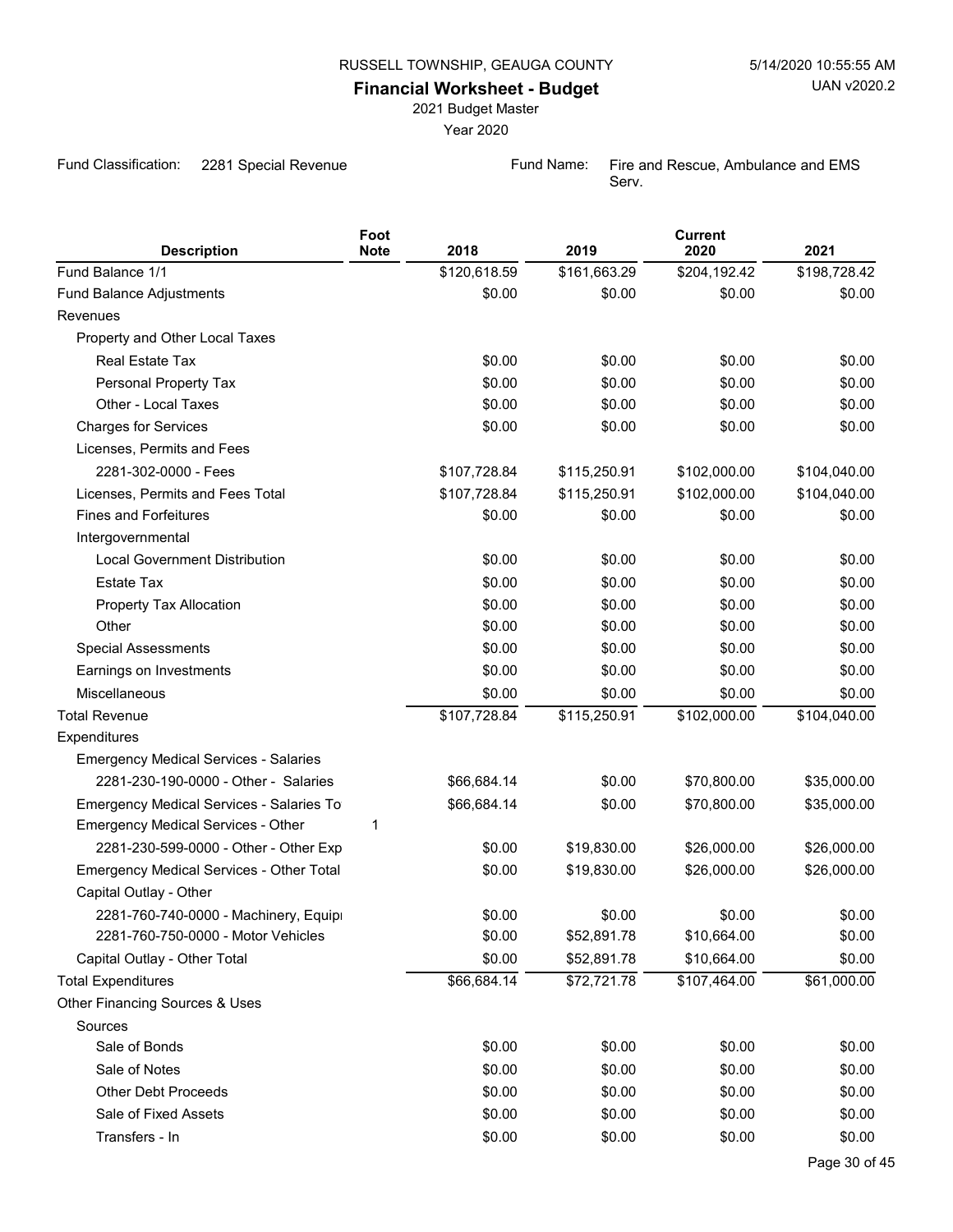2021 Budget Master

Year 2020

Fund Classification: 2281 Special Revenue Fund Name: Fire and Rescue, Ambulance and EMS

Serv.

|                                      | Foot        |              |              | <b>Current</b> |              |
|--------------------------------------|-------------|--------------|--------------|----------------|--------------|
| <b>Description</b>                   | <b>Note</b> | 2018         | 2019         | 2020           | 2021         |
| Advances - In                        |             | \$0.00       | \$0.00       | \$0.00         | \$0.00       |
| Special Items                        |             | \$0.00       | \$0.00       | \$0.00         | \$0.00       |
| <b>Extraordinary Items</b>           |             | \$0.00       | \$0.00       | \$0.00         | \$0.00       |
| Other - Other Financing Sources      |             | \$0.00       | \$0.00       | \$0.00         | \$0.00       |
| Uses                                 |             |              |              |                |              |
| Transfers - Out                      |             | \$0.00       | \$0.00       | \$0.00         | \$0.00       |
| Advances - Out                       |             | \$0.00       | \$0.00       | \$0.00         | \$0.00       |
| Contingencies                        |             | \$0.00       | \$0.00       | \$0.00         | \$0.00       |
| Other - Other Financing Uses         |             | \$0.00       | \$0.00       | \$0.00         | \$0.00       |
| Total Other Financing Sources & Uses |             | \$0.00       | \$0.00       | \$0.00         | \$0.00       |
| Fund Balance 12/31                   |             | \$161,663.29 | \$204,192.42 | \$198,728.42   | \$241,768.42 |
| Less: Encumbrances 12/31             |             | \$53,171.78  | \$0.00       | \$0.00         | \$0.00       |
| Less: Reserve Balance 12/31          |             | \$0.00       | \$0.00       | \$0.00         | \$0.00       |
| Unencumbered Undesignated 12/31      |             | \$108,491.51 | \$204,192.42 | \$198.728.42   | \$241,768.42 |
|                                      |             |              |              |                |              |

#### **Footnote Description**

1 230-599: Annual Physicals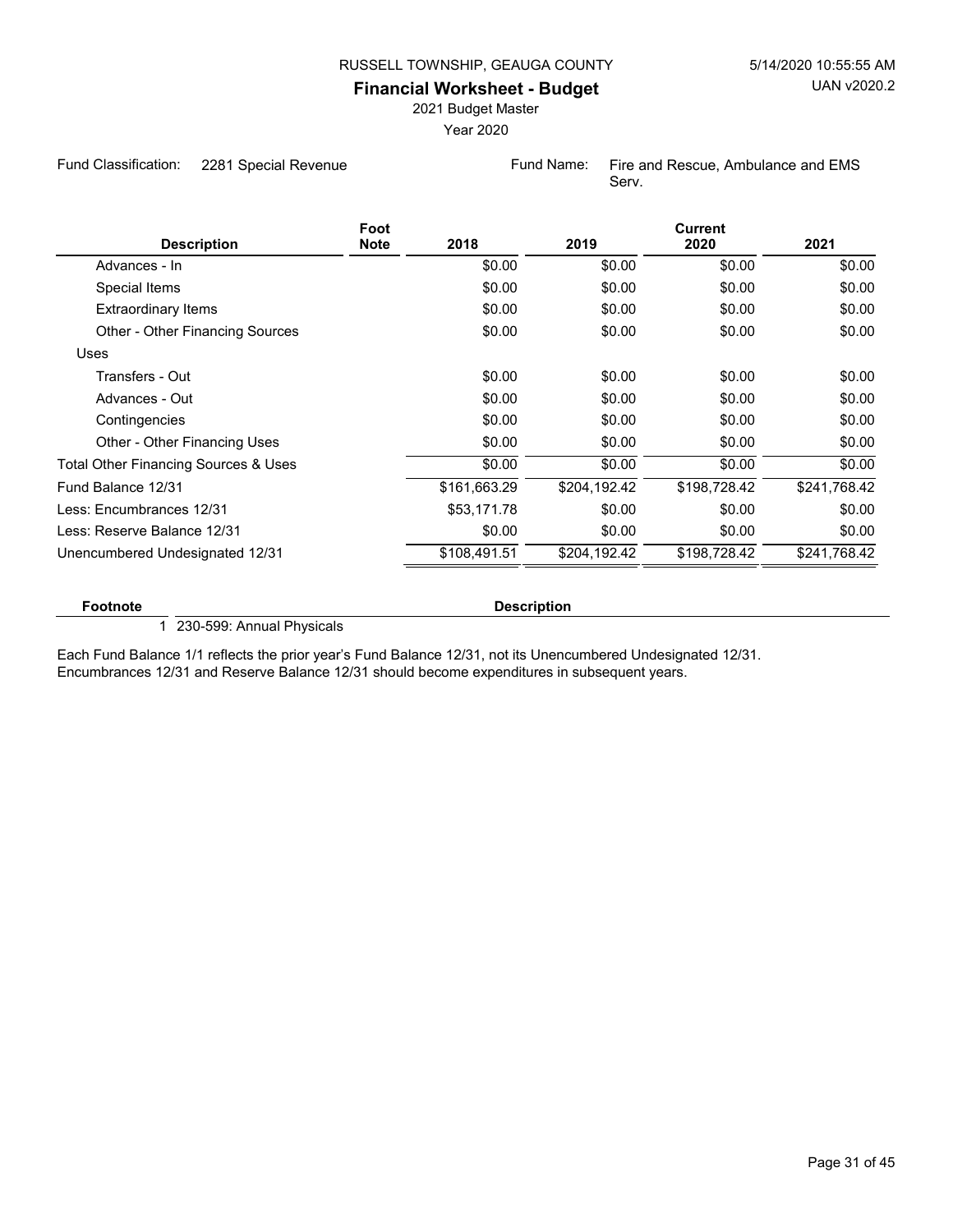2021 Budget Master

Year 2020

Fund Classification: 2901 Special Revenue Fund Name: Ohio Peace Officer Training Grant Money

| <b>Description</b>                    | Foot<br><b>Note</b> | 2018       | 2019       | <b>Current</b><br>2020 | 2021          |
|---------------------------------------|---------------------|------------|------------|------------------------|---------------|
| Fund Balance 1/1                      |                     | \$1,760.00 | \$6,240.00 | \$6,240.00             | \$6,240.00    |
| Fund Balance Adjustments              |                     | \$0.00     | \$0.00     | \$0.00                 | \$0.00        |
| Revenues                              |                     |            |            |                        |               |
| Property and Other Local Taxes        |                     |            |            |                        |               |
| Real Estate Tax                       |                     | \$0.00     | \$0.00     | \$0.00                 | \$0.00        |
| Personal Property Tax                 |                     | \$0.00     | \$0.00     | \$0.00                 | \$0.00        |
| Other - Local Taxes                   |                     | \$0.00     | \$0.00     | \$0.00                 | \$0.00        |
| <b>Charges for Services</b>           |                     | \$0.00     | \$0.00     | \$0.00                 | \$0.00        |
| Licenses, Permits and Fees            |                     | \$0.00     | \$0.00     | \$0.00                 | \$0.00        |
| <b>Fines and Forfeitures</b>          |                     | \$0.00     | \$0.00     | \$0.00                 | \$0.00        |
| Intergovernmental                     |                     |            |            |                        |               |
| <b>Local Government Distribution</b>  |                     | \$0.00     | \$0.00     | \$0.00                 | \$0.00        |
| <b>Estate Tax</b>                     |                     | \$0.00     | \$0.00     | \$0.00                 | \$0.00        |
| Property Tax Allocation               |                     | \$0.00     | \$0.00     | \$0.00                 | \$0.00        |
| Other                                 |                     |            |            |                        |               |
| 2901-539-0000 - Other - State Recei   |                     | \$4,480.00 | \$0.00     | \$0.00                 | \$0.00        |
| Other Total                           |                     | \$4,480.00 | \$0.00     | \$0.00                 | \$0.00        |
| <b>Special Assessments</b>            |                     | \$0.00     | \$0.00     | \$0.00                 | \$0.00        |
| Earnings on Investments               |                     | \$0.00     | \$0.00     | \$0.00                 | \$0.00        |
| Miscellaneous                         |                     | \$0.00     | \$0.00     | \$0.00                 | \$0.00        |
| <b>Total Revenue</b>                  |                     | \$4,480.00 | \$0.00     | \$0.00                 | \$0.00        |
| Expenditures                          |                     |            |            |                        |               |
| Police Protection - Other             |                     |            |            |                        |               |
| 2901-210-318-0000 - Training Services |                     | \$0.00     | \$0.00     | \$0.00                 | \$0.00        |
| Police Protection - Other Total       |                     | \$0.00     | \$0.00     | \$0.00                 | \$0.00        |
| <b>Total Expenditures</b>             |                     | \$0.00     | \$0.00     | \$0.00                 | \$0.00        |
| Other Financing Sources & Uses        |                     |            |            |                        |               |
| Sources                               |                     |            |            |                        |               |
| Sale of Bonds                         |                     | \$0.00     | \$0.00     | \$0.00                 | \$0.00        |
| Sale of Notes                         |                     | \$0.00     | \$0.00     | \$0.00                 | \$0.00        |
| <b>Other Debt Proceeds</b>            |                     | \$0.00     | \$0.00     | \$0.00                 | \$0.00        |
| Sale of Fixed Assets                  |                     | \$0.00     | \$0.00     | \$0.00                 | \$0.00        |
| Transfers - In                        |                     | \$0.00     | \$0.00     | \$0.00                 | \$0.00        |
| Advances - In                         |                     | \$0.00     | \$0.00     | \$0.00                 | \$0.00        |
| Special Items                         |                     | \$0.00     | \$0.00     | \$0.00                 | \$0.00        |
| <b>Extraordinary Items</b>            |                     | \$0.00     | \$0.00     | \$0.00                 | \$0.00        |
| Other - Other Financing Sources       |                     | \$0.00     | \$0.00     | \$0.00                 | \$0.00        |
| Uses                                  |                     |            |            |                        |               |
| Transfers - Out                       |                     | \$0.00     | \$0.00     | \$0.00                 | \$0.00        |
| Advances - Out                        |                     | \$0.00     | \$0.00     | \$0.00                 | \$0.00        |
| Contingencies                         |                     | \$0.00     | \$0.00     | \$0.00                 | \$0.00        |
|                                       |                     |            |            |                        | Page 32 of 45 |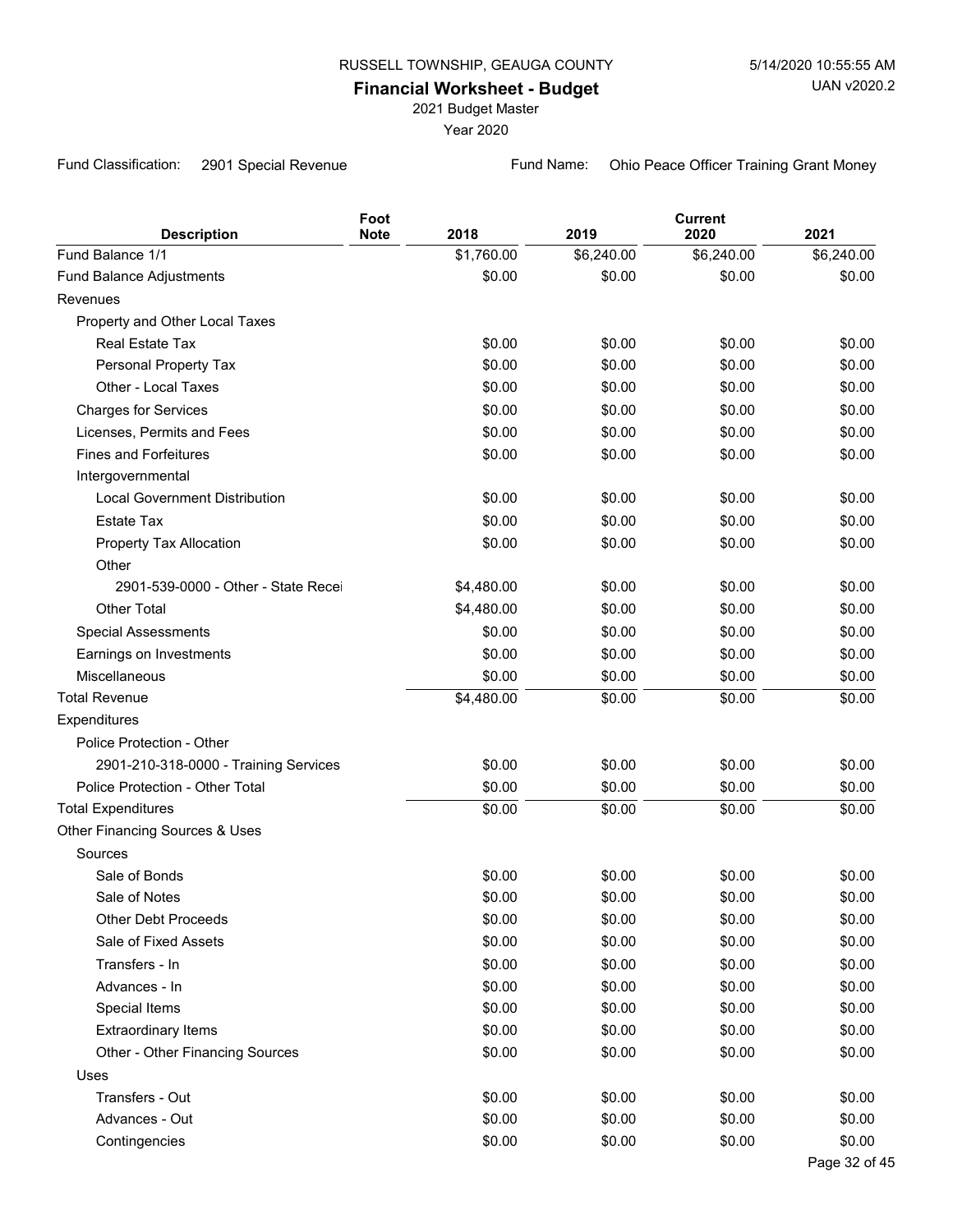2021 Budget Master

Year 2020

Fund Classification: 2901 Special Revenue Fund Name: Ohio Peace Officer Training Grant Money

|                                      | Foot        |            |            | <b>Current</b> |            |  |  |
|--------------------------------------|-------------|------------|------------|----------------|------------|--|--|
| <b>Description</b>                   | <b>Note</b> | 2018       | 2019       | 2020           | 2021       |  |  |
| Other - Other Financing Uses         |             | \$0.00     | \$0.00     | \$0.00         | \$0.00     |  |  |
| Total Other Financing Sources & Uses |             | \$0.00     | \$0.00     | \$0.00         | \$0.00     |  |  |
| Fund Balance 12/31                   |             | \$6,240,00 | \$6,240,00 | \$6,240.00     | \$6,240.00 |  |  |
| Less: Encumbrances 12/31             |             | \$0.00     | \$0.00     | \$0.00         | \$0.00     |  |  |
| Less: Reserve Balance 12/31          |             | \$0.00     | \$0.00     | \$0.00         | \$0.00     |  |  |
| Unencumbered Undesignated 12/31      |             | \$6,240,00 | \$6,240,00 | \$6,240.00     | \$6,240.00 |  |  |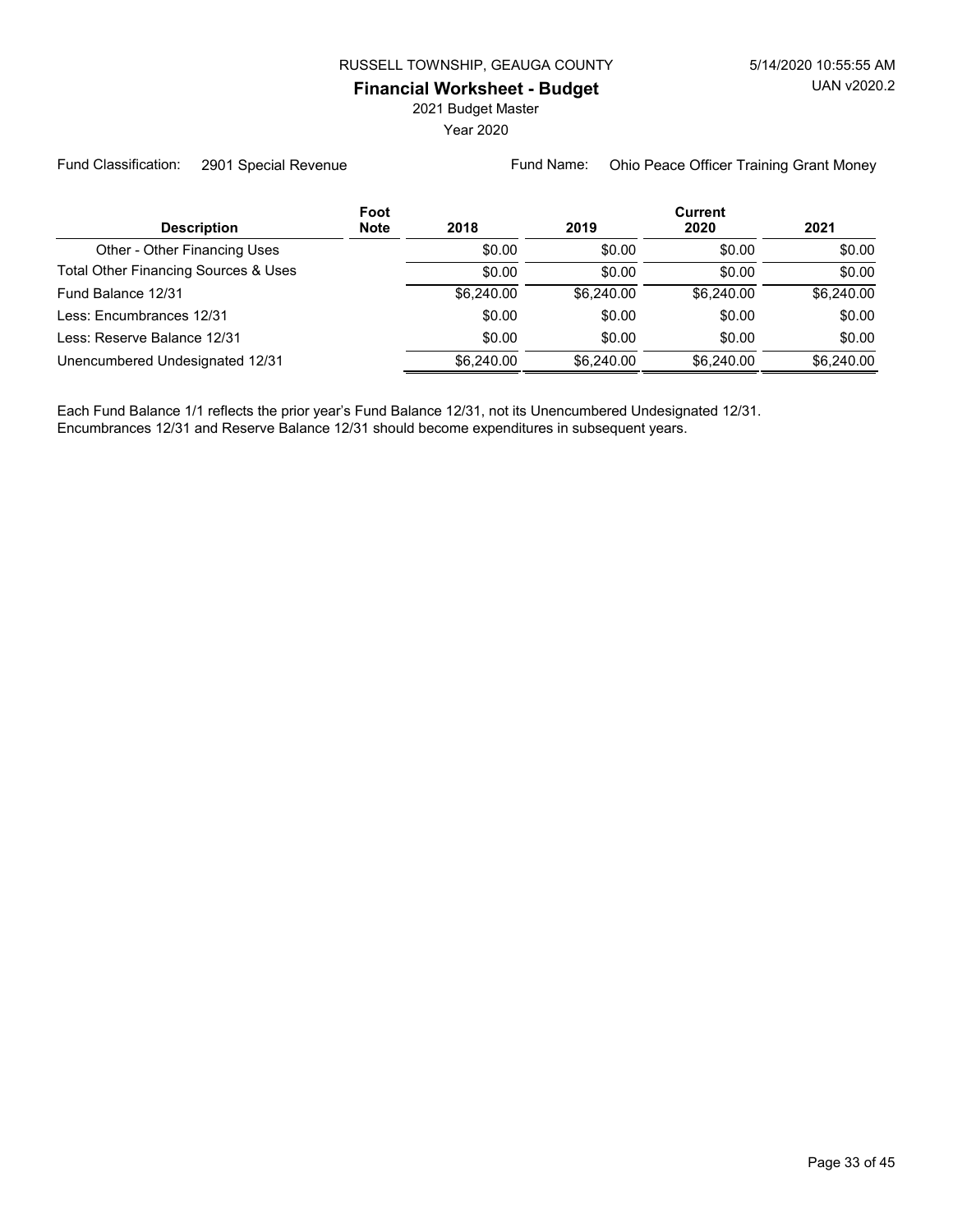2021 Budget Master

Year 2020

Fund Classification: 2902 Special Revenue Fund Name: Fire FEMA Grant - EMS equipment

| <b>Description</b>                        | Foot<br><b>Note</b> | 2018        | 2019   | <b>Current</b><br>2020 | 2021          |
|-------------------------------------------|---------------------|-------------|--------|------------------------|---------------|
| Fund Balance 1/1                          |                     | \$0.00      | \$0.00 | \$0.00                 | \$0.00        |
| Fund Balance Adjustments                  |                     | \$0.00      | \$0.00 | \$0.00                 | \$0.00        |
| Revenues                                  |                     |             |        |                        |               |
| Property and Other Local Taxes            |                     |             |        |                        |               |
| Real Estate Tax                           |                     | \$0.00      | \$0.00 | \$0.00                 | \$0.00        |
| Personal Property Tax                     |                     | \$0.00      | \$0.00 | \$0.00                 | \$0.00        |
| Other - Local Taxes                       |                     | \$0.00      | \$0.00 | \$0.00                 | \$0.00        |
| <b>Charges for Services</b>               |                     | \$0.00      | \$0.00 | \$0.00                 | \$0.00        |
| Licenses, Permits and Fees                |                     | \$0.00      | \$0.00 | \$0.00                 | \$0.00        |
| <b>Fines and Forfeitures</b>              |                     | \$0.00      | \$0.00 | \$0.00                 | \$0.00        |
| Intergovernmental                         |                     |             |        |                        |               |
| <b>Local Government Distribution</b>      |                     | \$0.00      | \$0.00 | \$0.00                 | \$0.00        |
| <b>Estate Tax</b>                         |                     | \$0.00      | \$0.00 | \$0.00                 | \$0.00        |
| Property Tax Allocation                   |                     | \$0.00      | \$0.00 | \$0.00                 | \$0.00        |
| Other                                     |                     |             |        |                        |               |
| 2902-511-0000 - Federal Funds             |                     | \$32,740.00 | \$0.00 | \$0.00                 | \$152,000.00  |
| <b>Other Total</b>                        |                     | \$32,740.00 | \$0.00 | \$0.00                 | \$152,000.00  |
| <b>Special Assessments</b>                |                     | \$0.00      | \$0.00 | \$0.00                 | \$0.00        |
| Earnings on Investments                   |                     | \$0.00      | \$0.00 | \$0.00                 | \$0.00        |
| Miscellaneous                             |                     | \$0.00      | \$0.00 | \$0.00                 | \$0.00        |
| <b>Total Revenue</b>                      |                     | \$32,740.00 | \$0.00 | \$0.00                 | \$152,000.00  |
| Expenditures                              |                     |             |        |                        |               |
| <b>Emergency Medical Services - Other</b> | 1                   |             |        |                        |               |
| 2902-230-740-0000 - Machinery, Equipi     |                     | \$32,740.00 | \$0.00 | \$0.00                 | \$152,000.00  |
| Emergency Medical Services - Other Total  |                     | \$32,740.00 | \$0.00 | \$0.00                 | \$152,000.00  |
| <b>Total Expenditures</b>                 |                     | \$32,740.00 | \$0.00 | \$0.00                 | \$152,000.00  |
| Other Financing Sources & Uses            |                     |             |        |                        |               |
| Sources                                   |                     |             |        |                        |               |
| Sale of Bonds                             |                     | \$0.00      | \$0.00 | \$0.00                 | \$0.00        |
| Sale of Notes                             |                     | \$0.00      | \$0.00 | \$0.00                 | \$0.00        |
| <b>Other Debt Proceeds</b>                |                     | \$0.00      | \$0.00 | \$0.00                 | \$0.00        |
| Sale of Fixed Assets                      |                     | \$0.00      | \$0.00 | \$0.00                 | \$0.00        |
| Transfers - In                            |                     | \$0.00      | \$0.00 | \$0.00                 | \$0.00        |
| Advances - In                             |                     | \$0.00      | \$0.00 | \$0.00                 | \$0.00        |
| Special Items                             |                     | \$0.00      | \$0.00 | \$0.00                 | \$0.00        |
| <b>Extraordinary Items</b>                |                     | \$0.00      | \$0.00 | \$0.00                 | \$0.00        |
| Other - Other Financing Sources           |                     | \$0.00      | \$0.00 | \$0.00                 | \$0.00        |
| Uses                                      |                     |             |        |                        |               |
| Transfers - Out                           |                     | \$0.00      | \$0.00 | \$0.00                 | \$0.00        |
| Advances - Out                            |                     | \$0.00      | \$0.00 | \$0.00                 | \$0.00        |
| Contingencies                             |                     | \$0.00      | \$0.00 | \$0.00                 | \$0.00        |
|                                           |                     |             |        |                        | Page 34 of 45 |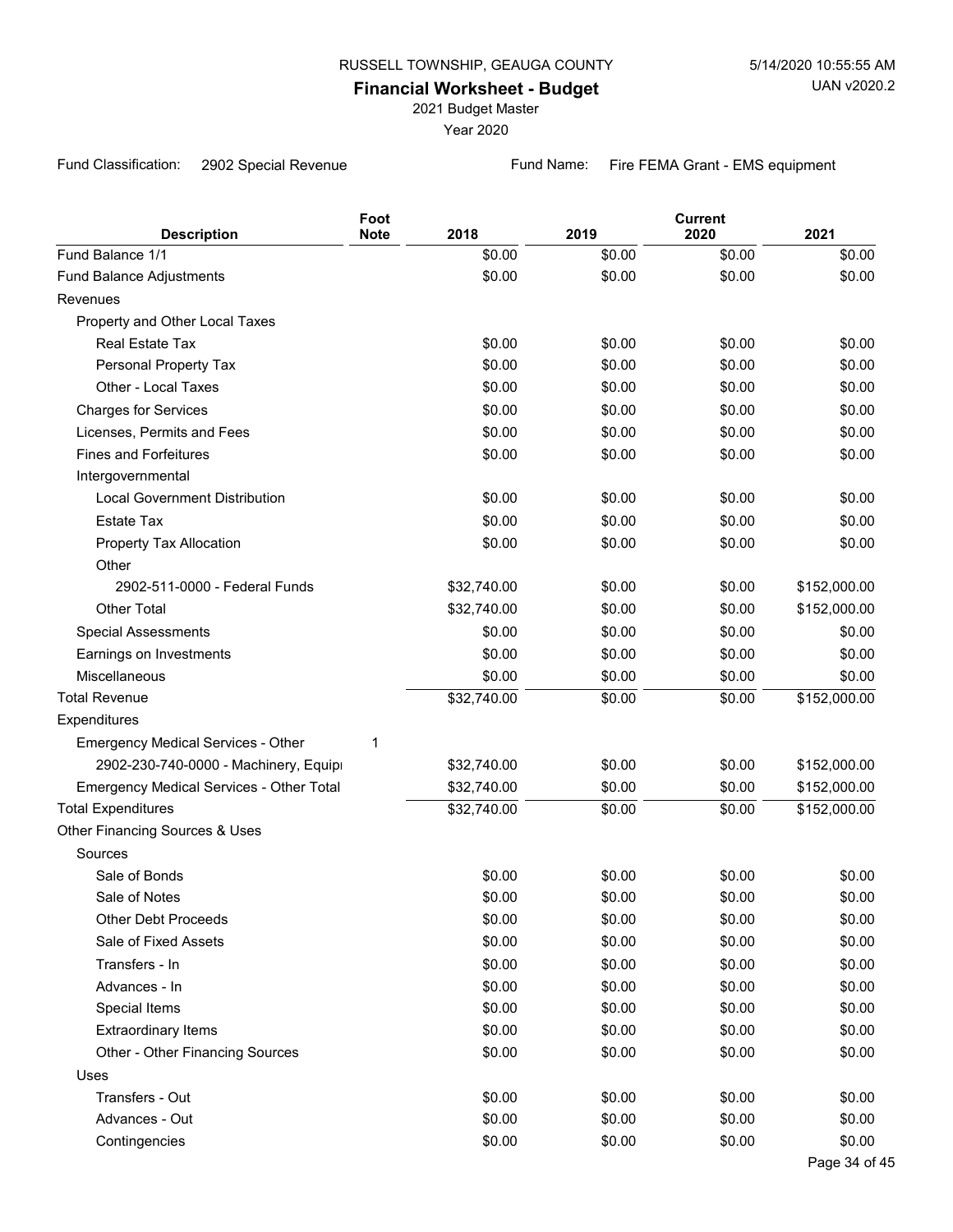2021 Budget Master

Year 2020

Fund Classification: 2902 Special Revenue Fund Name: Fire FEMA Grant - EMS equipment

| Foot                                 |        |        | <b>Current</b> |        |
|--------------------------------------|--------|--------|----------------|--------|
| <b>Note</b><br><b>Description</b>    | 2018   | 2019   | 2020           | 2021   |
| Other - Other Financing Uses         | \$0.00 | \$0.00 | \$0.00         | \$0.00 |
| Total Other Financing Sources & Uses | \$0.00 | \$0.00 | \$0.00         | \$0.00 |
| Fund Balance 12/31                   | \$0.00 | \$0.00 | \$0.00         | \$0.00 |
| Less: Encumbrances 12/31             | \$0.00 | \$0.00 | \$0.00         | \$0.00 |
| Less: Reserve Balance 12/31          | \$0.00 | \$0.00 | \$0.00         | \$0.00 |
| Unencumbered Undesignated 12/31      | \$0.00 | \$0.00 | \$0.00         | \$0.00 |

**Footnote Description** 

1 Grant would cover 85% of \$179,442 estimated cost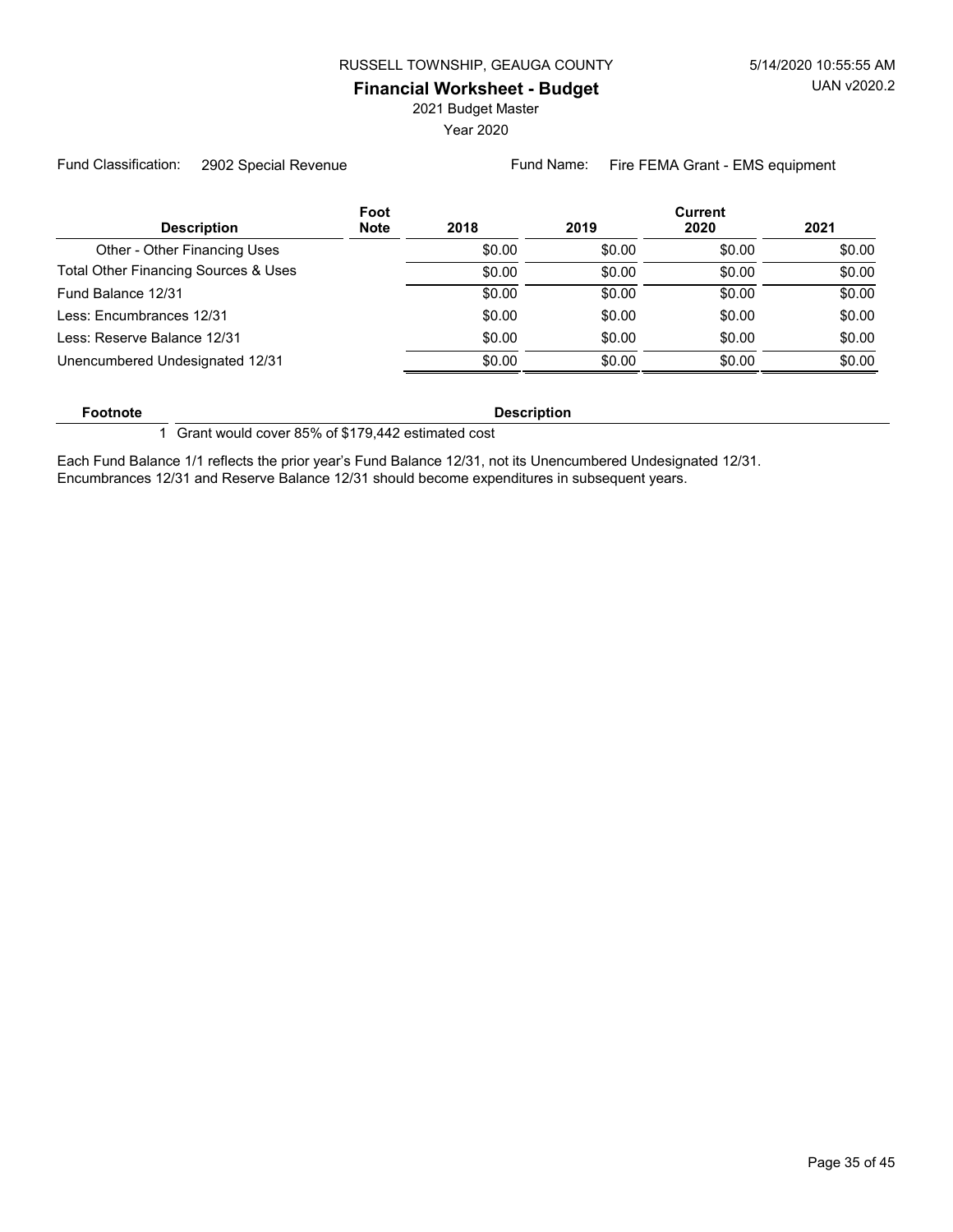2021 Budget Master

Year 2020

Fund Classification: 3101 Debt Service Fund Name: General (bond) (note) Retirement

|                                             | Foot<br><b>Note</b> | 2018         | 2019         | <b>Current</b><br>2020 | 2021         |
|---------------------------------------------|---------------------|--------------|--------------|------------------------|--------------|
| <b>Description</b><br>Fund Balance 1/1      |                     | \$428,602.25 | \$453,215.11 | \$480,828.26           | \$336,378.01 |
|                                             |                     | \$0.00       | \$0.00       | \$0.00                 | \$0.00       |
| <b>Fund Balance Adjustments</b><br>Revenues |                     |              |              |                        |              |
|                                             |                     |              |              |                        |              |
| Property and Other Local Taxes              |                     |              |              |                        |              |
| Real Estate Tax                             |                     |              |              |                        |              |
| 3101-101-0000 - General Property T          |                     | \$183,850.16 | \$186,700.82 | \$37,359.00            | \$35,762.16  |
| Real Estate Tax Total                       |                     | \$183,850.16 | \$186,700.82 | \$37,359.00            | \$35,762.16  |
| Personal Property Tax                       |                     | \$0.00       | \$0.00       | \$0.00                 | \$0.00       |
| Other - Local Taxes                         |                     | \$0.00       | \$0.00       | \$0.00                 | \$0.00       |
| <b>Charges for Services</b>                 |                     | \$0.00       | \$0.00       | \$0.00                 | \$0.00       |
| Licenses, Permits and Fees                  |                     | \$0.00       | \$0.00       | \$0.00                 | \$0.00       |
| <b>Fines and Forfeitures</b>                |                     | \$0.00       | \$0.00       | \$0.00                 | \$0.00       |
| Intergovernmental                           |                     |              |              |                        |              |
| <b>Local Government Distribution</b>        |                     | \$0.00       | \$0.00       | \$0.00                 | \$0.00       |
| <b>Estate Tax</b>                           |                     | \$0.00       | \$0.00       | \$0.00                 | \$0.00       |
| Property Tax Allocation                     |                     |              |              |                        |              |
| 3101-535-0000 - Property Tax Alloca         |                     | \$27,726.49  | \$27,668.49  | \$4,998.00             | \$5,299.84   |
| Property Tax Allocation Total               |                     | \$27,726.49  | \$27,668.49  | \$4,998.00             | \$5,299.84   |
| Other                                       |                     |              |              |                        |              |
| 3101-539-0000 - Other - State Recei         |                     | \$0.00       | \$0.00       | \$0.00                 | \$0.00       |
| <b>Other Total</b>                          |                     | \$0.00       | \$0.00       | \$0.00                 | \$0.00       |
| <b>Special Assessments</b>                  |                     | \$0.00       | \$0.00       | \$0.00                 | \$0.00       |
| Earnings on Investments                     |                     | \$0.00       | \$0.00       | \$0.00                 | \$0.00       |
| Miscellaneous                               |                     |              |              |                        |              |
| 3101-807-0000 - Payments in Lieu of Ti      |                     | \$1,432.75   | \$1,432.75   | \$1,432.75             | \$0.00       |
| 3101-892-0000 - Other - Miscellaneous       |                     | \$418.95     | \$0.00       | \$0.00                 | \$0.00       |
| <b>Miscellaneous Total</b>                  |                     | \$1,851.70   | \$1,432.75   | \$1,432.75             | \$0.00       |
| <b>Total Revenue</b>                        |                     | \$213,428.35 | \$215,802.06 | \$43,789.75            | \$41,062.00  |
| Expenditures                                |                     |              |              |                        |              |
| Fire Protection - Other                     |                     |              |              |                        |              |
| 3101-220-314-0000 - Tax Collection Fe       |                     | \$2,920.49   | \$3,028.91   | \$4,000.00             | \$2,645.01   |
| Fire Protection - Other Total               |                     | \$2,920.49   | \$3,028.91   | \$4,000.00             | \$2,645.01   |
| Bond Principal Payment - Other              | 1                   |              |              |                        |              |
| 3101-810-810-0000 - Principal Paymen        |                     | \$155,000.00 | \$160,000.00 | \$165,000.00           | \$175,000.00 |
| Bond Principal Payment - Other Total        |                     | \$155,000.00 | \$160,000.00 | \$165,000.00           | \$175,000.00 |
| Interest - Other                            |                     |              |              |                        |              |
| 3101-830-830-0000 - Interest Payments       |                     | \$30,895.00  | \$25,160.00  | \$19,240.00            | \$13,135.00  |
| Interest - Other Total                      |                     | \$30,895.00  | \$25,160.00  | \$19,240.00            | \$13,135.00  |
| <b>Total Expenditures</b>                   |                     | \$188,815.49 | \$188,188.91 | \$188,240.00           | \$190,780.01 |
| Other Financing Sources & Uses              |                     |              |              |                        |              |
| Sources                                     |                     |              |              |                        |              |
|                                             |                     |              |              |                        |              |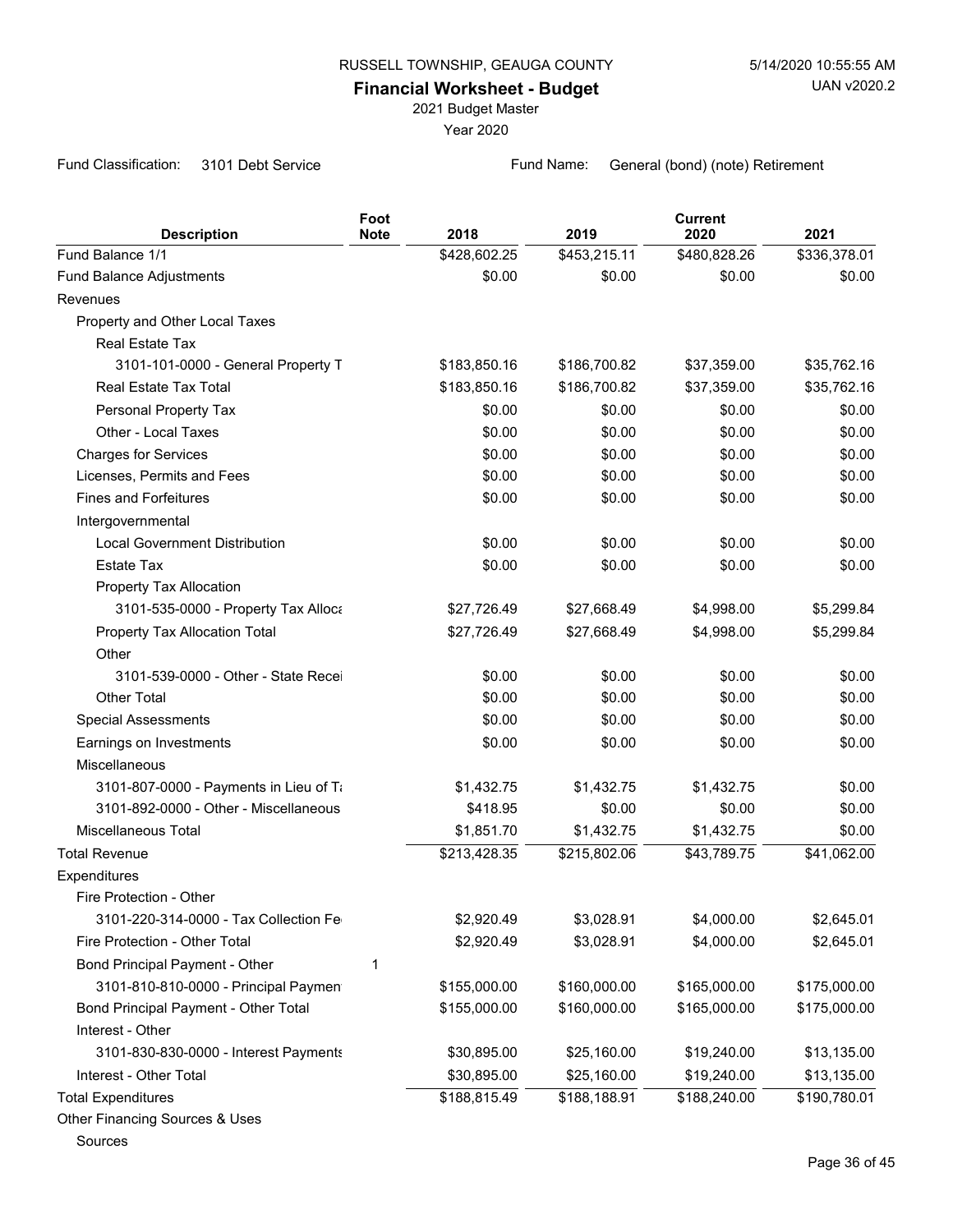2021 Budget Master

Year 2020

Fund Classification: 3101 Debt Service Fund Name: General (bond) (note) Retirement

| <b>Description</b>                    | Foot<br><b>Note</b> | 2018         | 2019         | <b>Current</b><br>2020 | 2021         |
|---------------------------------------|---------------------|--------------|--------------|------------------------|--------------|
| Sale of Bonds                         |                     |              |              |                        |              |
| 3101-911-0000 - Sale of Bonds         |                     | \$0.00       | \$0.00       | \$0.00                 | \$0.00       |
| Sale of Bonds Total                   |                     | \$0.00       | \$0.00       | \$0.00                 | \$0.00       |
| Sale of Notes                         |                     | \$0.00       | \$0.00       | \$0.00                 | \$0.00       |
| <b>Other Debt Proceeds</b>            |                     | \$0.00       | \$0.00       | \$0.00                 | \$0.00       |
| Sale of Fixed Assets                  |                     | \$0.00       | \$0.00       | \$0.00                 | \$0.00       |
| Transfers - In                        |                     | \$0.00       | \$0.00       | \$0.00                 | \$0.00       |
| Advances - In                         |                     | \$0.00       | \$0.00       | \$0.00                 | \$0.00       |
| Special Items                         |                     | \$0.00       | \$0.00       | \$0.00                 | \$0.00       |
| <b>Extraordinary Items</b>            |                     | \$0.00       | \$0.00       | \$0.00                 | \$0.00       |
| Other - Other Financing Sources       |                     |              |              |                        |              |
| 3101-999-0000 - Other - Other Finar   |                     | \$0.00       | \$0.00       | \$0.00                 | \$0.00       |
| Other - Other Financing Sources Total |                     | \$0.00       | \$0.00       | \$0.00                 | \$0.00       |
| Uses                                  |                     |              |              |                        |              |
| Transfers - Out                       |                     | \$0.00       | \$0.00       | \$0.00                 | \$0.00       |
| Advances - Out                        |                     | \$0.00       | \$0.00       | \$0.00                 | \$0.00       |
| Contingencies                         |                     | \$0.00       | \$0.00       | \$0.00                 | \$0.00       |
| Other - Other Financing Uses          |                     | \$0.00       | \$0.00       | \$0.00                 | \$0.00       |
| Total Other Financing Sources & Uses  |                     | \$0.00       | \$0.00       | \$0.00                 | \$0.00       |
| Fund Balance 12/31                    |                     | \$453,215.11 | \$480,828.26 | \$336,378.01           | \$186,660.00 |
| Less: Encumbrances 12/31              |                     | \$0.00       | \$0.00       | \$0.00                 | \$0.00       |
| Less: Reserve Balance 12/31           |                     | \$0.00       | \$0.00       | \$0.00                 | \$0.00       |
| Unencumbered Undesignated 12/31       |                     | \$453,215.11 | \$480,828.26 | \$336,378.01           | \$186,660.00 |
|                                       |                     |              |              |                        |              |

#### **Footnote Description**

1 Bond Paid off in 2022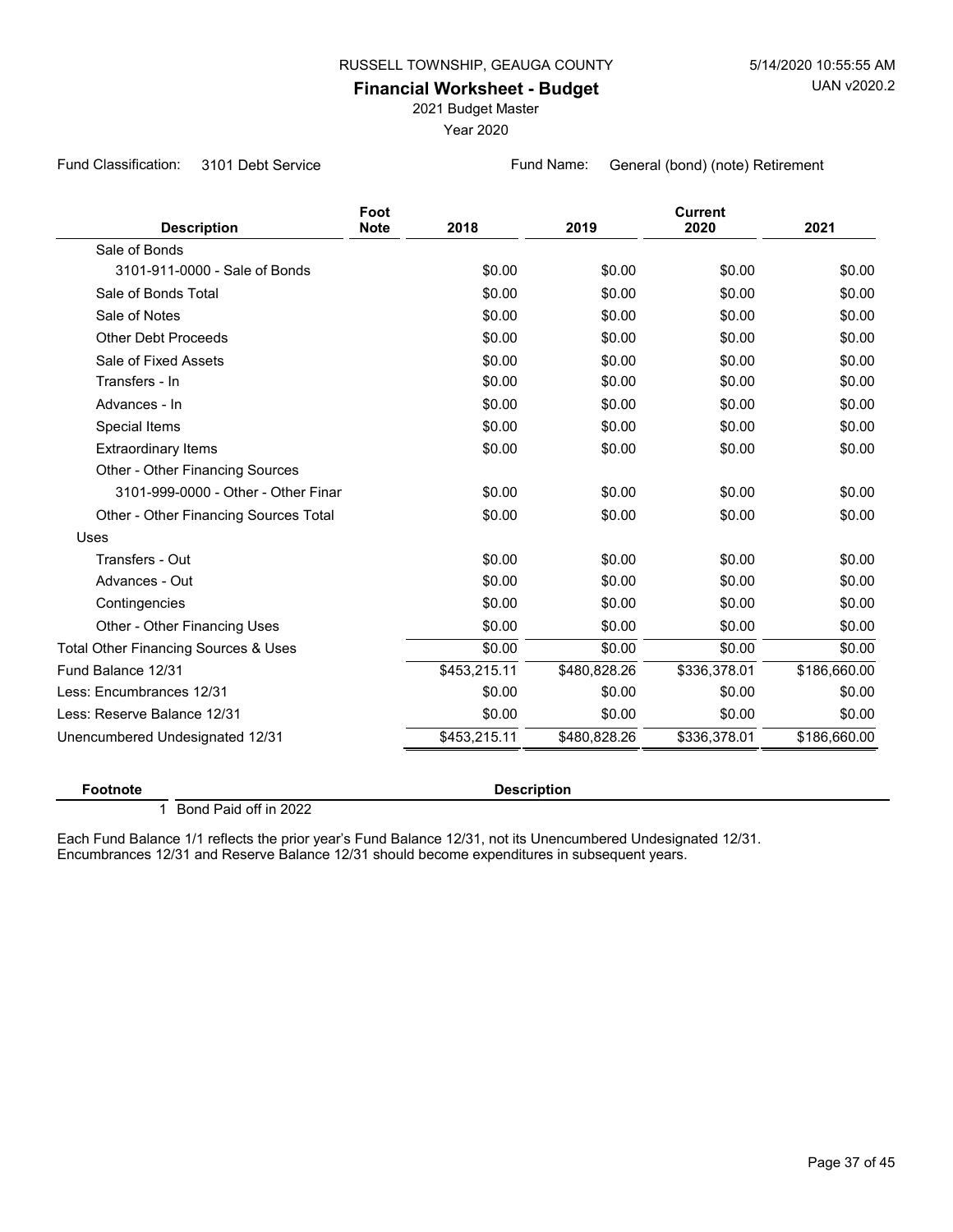## **Financial Worksheet - Budget**

2021 Budget Master

Year 2020

Fund Classification: 3903 Debt Service **Fund Name:** Miscellaneous Debt Service-OPW LOAN

|                                       | Foot        |             |             | <b>Current</b> |        |
|---------------------------------------|-------------|-------------|-------------|----------------|--------|
| <b>Description</b>                    | <b>Note</b> | 2018        | 2019        | 2020           | 2021   |
| Fund Balance 1/1                      |             | \$0.00      | \$0.00      | \$0.00         | \$0.00 |
| Fund Balance Adjustments              |             | \$0.00      | \$0.00      | \$0.00         | \$0.00 |
| Revenues                              |             |             |             |                |        |
| Property and Other Local Taxes        |             |             |             |                |        |
| Real Estate Tax                       | 1           |             |             |                |        |
| 3903-101-0000 - General Property T    |             | \$49,847.08 | \$49,847.08 | \$49,847.08    | \$0.00 |
| Real Estate Tax Total                 |             | \$49,847.08 | \$49,847.08 | \$49,847.08    | \$0.00 |
| Personal Property Tax                 |             | \$0.00      | \$0.00      | \$0.00         | \$0.00 |
| Other - Local Taxes                   |             | \$0.00      | \$0.00      | \$0.00         | \$0.00 |
| <b>Charges for Services</b>           |             | \$0.00      | \$0.00      | \$0.00         | \$0.00 |
| Licenses, Permits and Fees            |             | \$0.00      | \$0.00      | \$0.00         | \$0.00 |
| <b>Fines and Forfeitures</b>          |             | \$0.00      | \$0.00      | \$0.00         | \$0.00 |
| Intergovernmental                     |             |             |             |                |        |
| <b>Local Government Distribution</b>  |             | \$0.00      | \$0.00      | \$0.00         | \$0.00 |
| <b>Estate Tax</b>                     |             | \$0.00      | \$0.00      | \$0.00         | \$0.00 |
| Property Tax Allocation               |             | \$0.00      | \$0.00      | \$0.00         | \$0.00 |
| Other                                 |             | \$0.00      | \$0.00      | \$0.00         | \$0.00 |
| <b>Special Assessments</b>            |             | \$0.00      | \$0.00      | \$0.00         | \$0.00 |
| Earnings on Investments               |             | \$0.00      | \$0.00      | \$0.00         | \$0.00 |
| Miscellaneous                         |             | \$0.00      | \$0.00      | \$0.00         | \$0.00 |
| <b>Total Revenue</b>                  |             | \$49,847.08 | \$49,847.08 | \$49,847.08    | \$0.00 |
| Expenditures                          |             |             |             |                |        |
| Note Principal Payment - Other        |             |             |             |                |        |
| 3903-820-820-2010 - Principal Paymen  |             | \$49,847.08 | \$49,847.08 | \$49,847.08    | \$0.00 |
| Note Principal Payment - Other Total  |             | \$49,847.08 | \$49,847.08 | \$49,847.08    | \$0.00 |
| Interest - Other                      |             |             |             |                |        |
| 3903-830-830-0000 - Interest Payments |             | \$0.00      | \$0.00      | \$0.00         | \$0.00 |
| Interest - Other Total                |             | \$0.00      | \$0.00      | \$0.00         | \$0.00 |
| <b>Total Expenditures</b>             |             | \$49,847.08 | \$49,847.08 | \$49,847.08    | \$0.00 |
| Other Financing Sources & Uses        |             |             |             |                |        |
| Sources                               |             |             |             |                |        |
| Sale of Bonds                         |             | \$0.00      | \$0.00      | \$0.00         | \$0.00 |
| Sale of Notes                         |             | \$0.00      | \$0.00      | \$0.00         | \$0.00 |
| <b>Other Debt Proceeds</b>            |             | \$0.00      | \$0.00      | \$0.00         | \$0.00 |
| Sale of Fixed Assets                  |             | \$0.00      | \$0.00      | \$0.00         | \$0.00 |
| Transfers - In                        |             | \$0.00      | \$0.00      | \$0.00         | \$0.00 |
| Advances - In                         |             | \$0.00      | \$0.00      | \$0.00         | \$0.00 |
| Special Items                         |             | \$0.00      | \$0.00      | \$0.00         | \$0.00 |
| <b>Extraordinary Items</b>            |             | \$0.00      | \$0.00      | \$0.00         | \$0.00 |
| Other - Other Financing Sources       |             | \$0.00      | \$0.00      | \$0.00         | \$0.00 |
| <b>Uses</b>                           |             |             |             |                |        |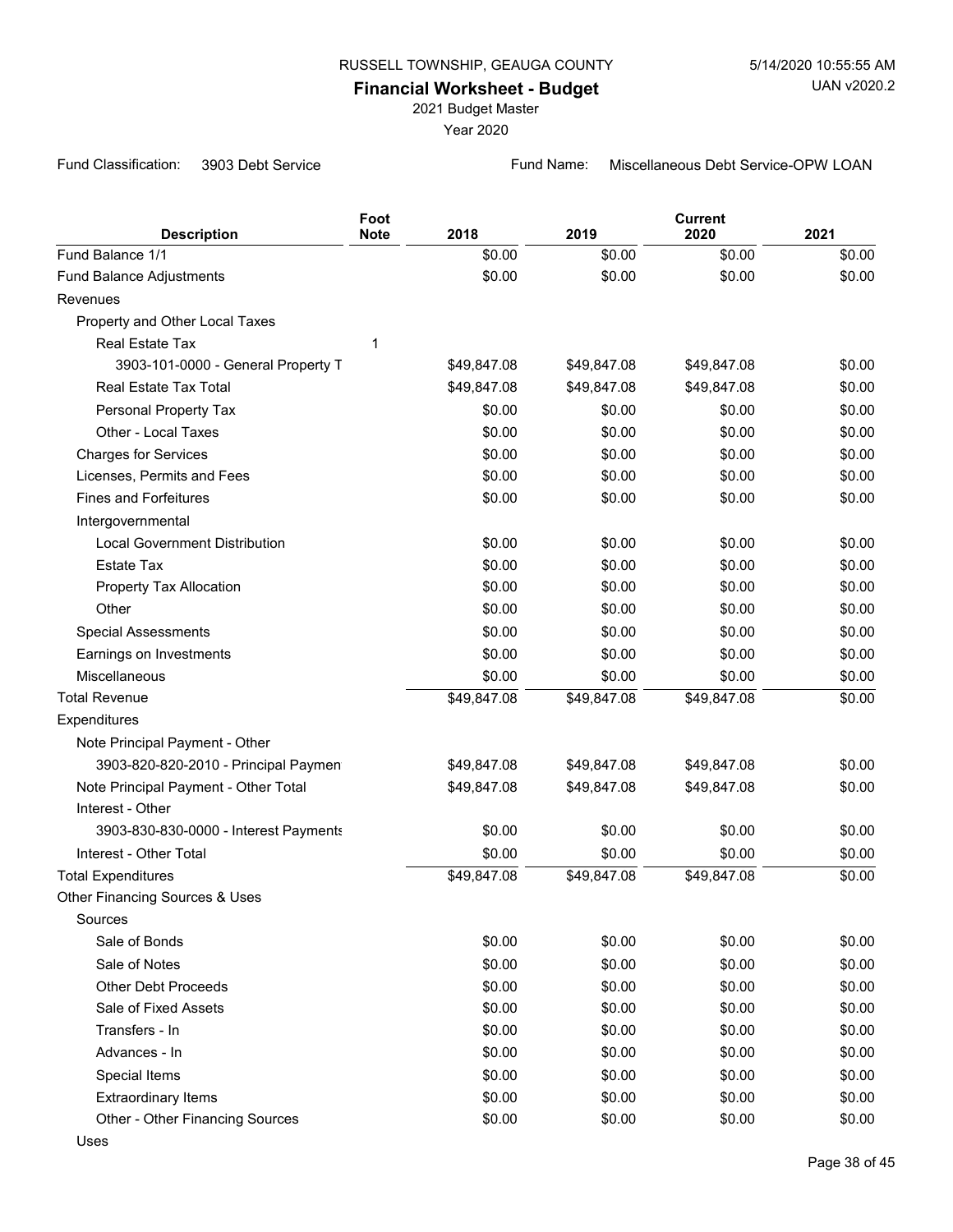2021 Budget Master

Year 2020

Fund Classification: 3903 Debt Service Fund Name: Miscellaneous Debt Service-OPW LOAN

| <b>Description</b>                   | Foot<br><b>Note</b> | 2018               | 2019   | <b>Current</b><br>2020 | 2021   |
|--------------------------------------|---------------------|--------------------|--------|------------------------|--------|
| Transfers - Out                      |                     | \$0.00             | \$0.00 | \$0.00                 | \$0.00 |
| Advances - Out                       |                     | \$0.00             | \$0.00 | \$0.00                 | \$0.00 |
| Contingencies                        |                     | \$0.00             | \$0.00 | \$0.00                 | \$0.00 |
| Other - Other Financing Uses         |                     | \$0.00             | \$0.00 | \$0.00                 | \$0.00 |
| Total Other Financing Sources & Uses |                     | \$0.00             | \$0.00 | \$0.00                 | \$0.00 |
| Fund Balance 12/31                   |                     | \$0.00             | \$0.00 | \$0.00                 | \$0.00 |
| Less: Encumbrances 12/31             |                     | \$0.00             | \$0.00 | \$0.00                 | \$0.00 |
| Less: Reserve Balance 12/31          |                     | \$0.00             | \$0.00 | \$0.00                 | \$0.00 |
| Unencumbered Undesignated 12/31      |                     | \$0.00             | \$0.00 | \$0.00                 | \$0.00 |
| <b>Footnote</b>                      |                     | <b>Description</b> |        |                        |        |

 $\overline{1}$  Paid off in 2021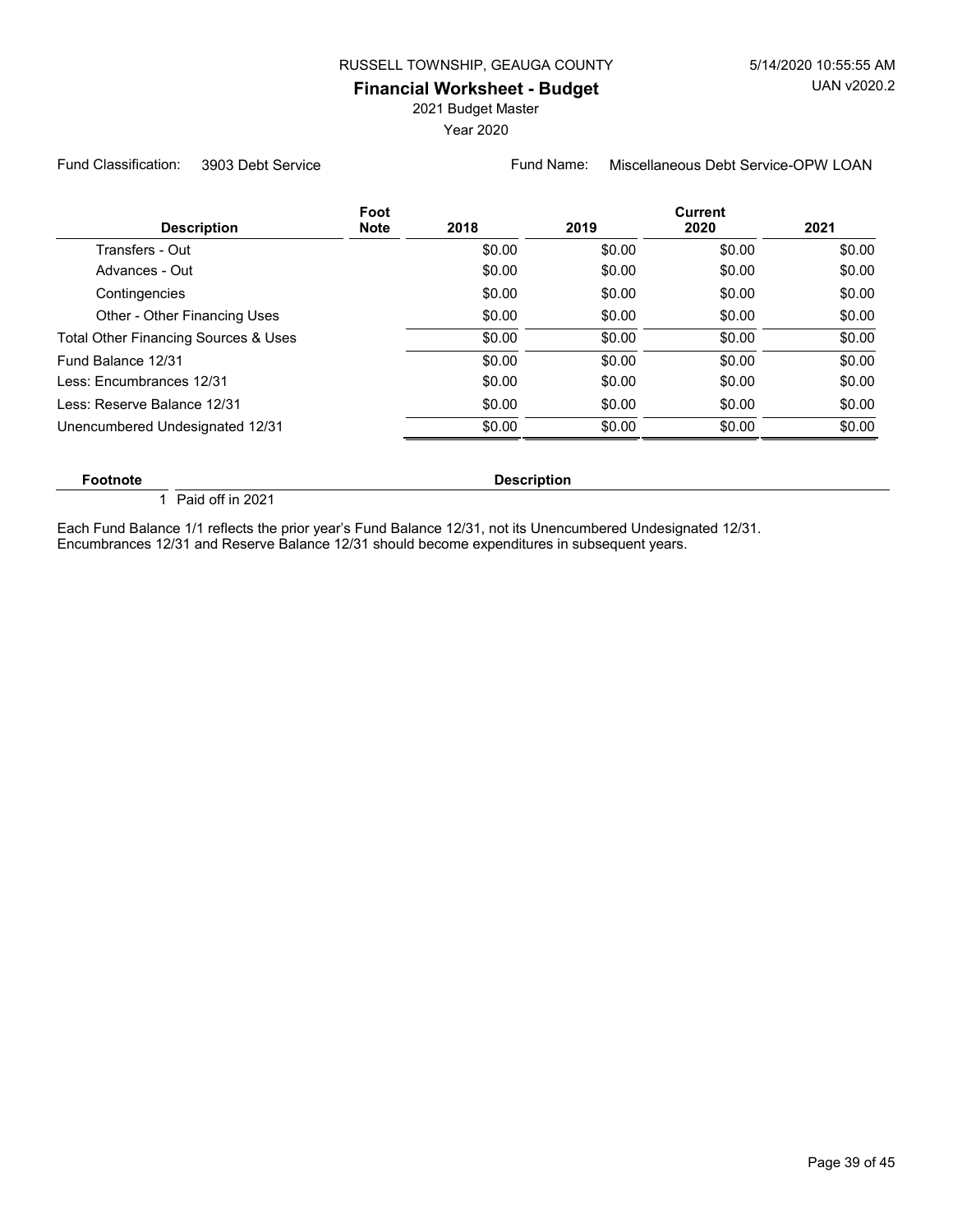2021 Budget Master

Year 2020

Fund Classification: 4401 Capital Projects Fund Name: Public Works Commission Project

| <b>Description</b>                     | Foot<br><b>Note</b> | 2018   | 2019        | <b>Current</b><br>2020 | 2021          |
|----------------------------------------|---------------------|--------|-------------|------------------------|---------------|
| Fund Balance 1/1                       |                     | \$0.00 | \$0.00      | \$0.00                 | \$0.00        |
| Fund Balance Adjustments               |                     | \$0.00 | \$0.00      | \$0.00                 | \$0.00        |
| Revenues                               |                     |        |             |                        |               |
| Property and Other Local Taxes         |                     |        |             |                        |               |
| <b>Real Estate Tax</b>                 |                     | \$0.00 | \$0.00      | \$0.00                 | \$0.00        |
| Personal Property Tax                  |                     | \$0.00 | \$0.00      | \$0.00                 | \$0.00        |
| Other - Local Taxes                    |                     | \$0.00 | \$0.00      | \$0.00                 | \$0.00        |
| <b>Charges for Services</b>            |                     | \$0.00 | \$0.00      | \$0.00                 | \$0.00        |
| Licenses, Permits and Fees             |                     | \$0.00 | \$0.00      | \$0.00                 | \$0.00        |
| <b>Fines and Forfeitures</b>           |                     | \$0.00 | \$0.00      | \$0.00                 | \$0.00        |
| Intergovernmental                      |                     |        |             |                        |               |
| <b>Local Government Distribution</b>   |                     | \$0.00 | \$0.00      | \$0.00                 | \$0.00        |
| <b>Estate Tax</b>                      |                     | \$0.00 | \$0.00      | \$0.00                 | \$0.00        |
| Property Tax Allocation                |                     | \$0.00 | \$0.00      | \$0.00                 | \$0.00        |
| Other                                  | 1                   |        |             |                        |               |
| 4401-538-0000 - Local Public Works     |                     | \$0.00 | \$46,107.40 | \$303,892.60           | \$0.00        |
| Other Total                            |                     | \$0.00 | \$46,107.40 | \$303,892.60           | \$0.00        |
| <b>Special Assessments</b>             |                     | \$0.00 | \$0.00      | \$0.00                 | \$0.00        |
| Earnings on Investments                |                     | \$0.00 | \$0.00      | \$0.00                 | \$0.00        |
| Miscellaneous                          |                     | \$0.00 | \$0.00      | \$0.00                 | \$0.00        |
| <b>Total Revenue</b>                   |                     | \$0.00 | \$46,107.40 | \$303,892.60           | \$0.00        |
| Expenditures                           |                     |        |             |                        |               |
| Capital Outlay - Other                 |                     |        |             |                        |               |
| 4401-760-790-0000 - Other - Capital Ou |                     | \$0.00 | \$46,107.40 | \$303,892.60           | \$0.00        |
| Capital Outlay - Other Total           |                     | \$0.00 | \$46,107.40 | \$303,892.60           | \$0.00        |
| <b>Total Expenditures</b>              |                     | \$0.00 | \$46,107.40 | \$303,892.60           | \$0.00        |
| Other Financing Sources & Uses         |                     |        |             |                        |               |
| Sources                                |                     |        |             |                        |               |
| Sale of Bonds                          |                     | \$0.00 | \$0.00      | \$0.00                 | \$0.00        |
| Sale of Notes                          |                     | \$0.00 | \$0.00      | \$0.00                 | \$0.00        |
| <b>Other Debt Proceeds</b>             |                     | \$0.00 | \$0.00      | \$0.00                 | \$0.00        |
| Sale of Fixed Assets                   |                     | \$0.00 | \$0.00      | \$0.00                 | \$0.00        |
| Transfers - In                         |                     | \$0.00 | \$0.00      | \$0.00                 | \$0.00        |
| Advances - In                          |                     | \$0.00 | \$0.00      | \$0.00                 | \$0.00        |
| Special Items                          |                     | \$0.00 | \$0.00      | \$0.00                 | \$0.00        |
| <b>Extraordinary Items</b>             |                     | \$0.00 | \$0.00      | \$0.00                 | \$0.00        |
| Other - Other Financing Sources        |                     | \$0.00 | \$0.00      | \$0.00                 | \$0.00        |
| Uses                                   |                     |        |             |                        |               |
| Transfers - Out                        |                     | \$0.00 | \$0.00      | \$0.00                 | \$0.00        |
| Advances - Out                         |                     | \$0.00 | \$0.00      | \$0.00                 | \$0.00        |
| Contingencies                          |                     | \$0.00 | \$0.00      | \$0.00                 | \$0.00        |
|                                        |                     |        |             |                        | Page 40 of 45 |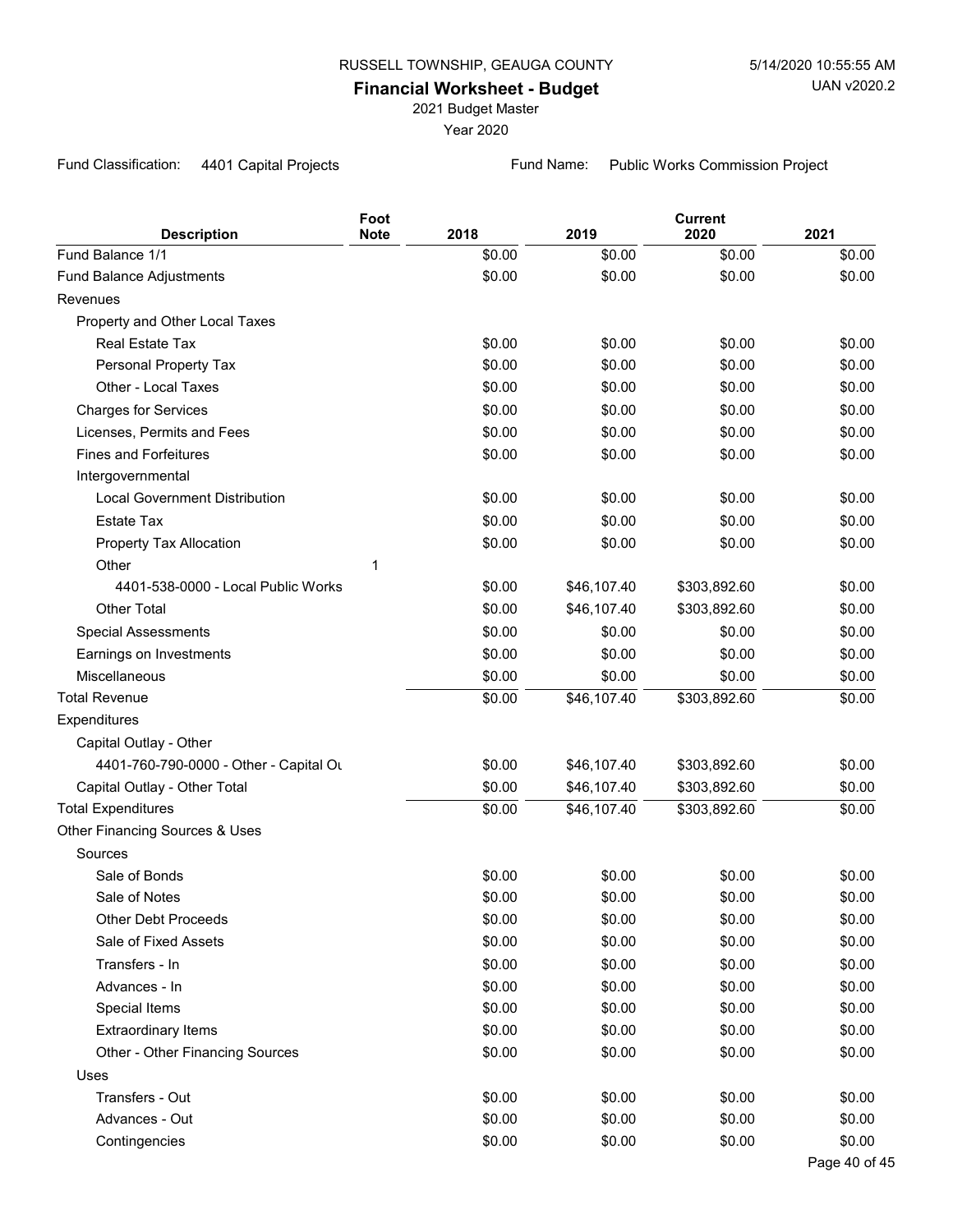2021 Budget Master

Year 2020

Fund Classification: 4401 Capital Projects Fund Name: Public Works Commission Project

|                                      | Foot        |        |        | <b>Current</b> |        |
|--------------------------------------|-------------|--------|--------|----------------|--------|
| <b>Description</b>                   | <b>Note</b> | 2018   | 2019   | 2020           | 2021   |
| Other - Other Financing Uses         |             | \$0.00 | \$0.00 | \$0.00         | \$0.00 |
| Total Other Financing Sources & Uses |             | \$0.00 | \$0.00 | \$0.00         | \$0.00 |
| Fund Balance 12/31                   |             | \$0.00 | \$0.00 | \$0.00         | \$0.00 |
| Less: Encumbrances 12/31             |             | \$0.00 | \$0.00 | \$0.00         | \$0.00 |
| Less: Reserve Balance 12/31          |             | \$0.00 | \$0.00 | \$0.00         | \$0.00 |
| Unencumbered Undesignated 12/31      |             | \$0.00 | \$0.00 | \$0.00         | \$0.00 |
|                                      |             |        |        |                |        |

**Footnote Description** 

1 SB completed in 2020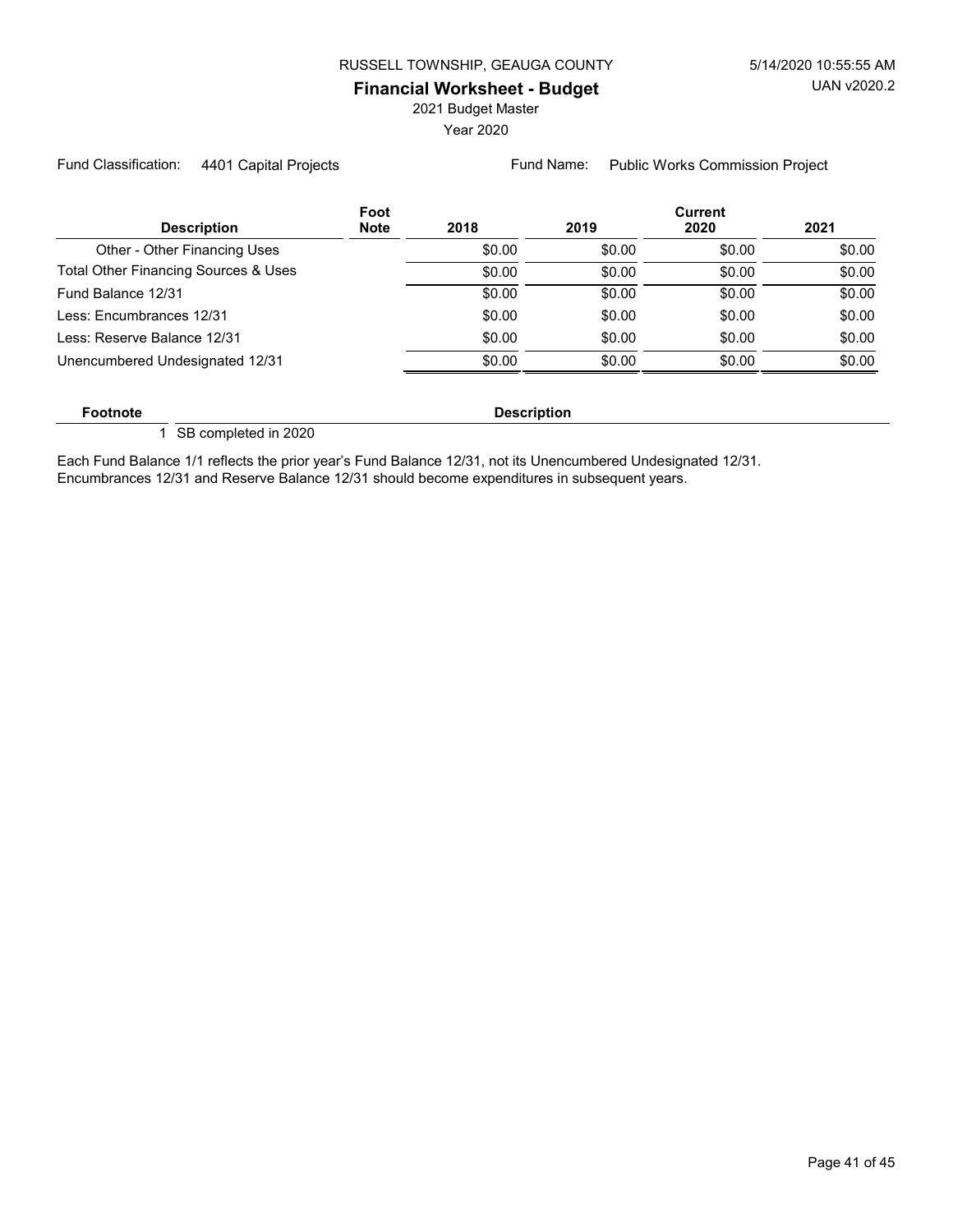2021 Budget Master

Year 2020

Fund Classification: 4901 Capital Projects Fund Name: Capital Projects - County Line Road

| <b>Description</b>                     | Foot<br><b>Note</b> | 2018   | 2019           | <b>Current</b><br>2020 | 2021          |
|----------------------------------------|---------------------|--------|----------------|------------------------|---------------|
| Fund Balance 1/1                       |                     | \$0.00 | \$0.00         | \$1,729,168.17         | \$0.00        |
| Fund Balance Adjustments               |                     | \$0.00 | \$0.00         | \$0.00                 | \$0.00        |
| Revenues                               |                     |        |                |                        |               |
| Property and Other Local Taxes         |                     |        |                |                        |               |
| Real Estate Tax                        |                     | \$0.00 | \$0.00         | \$0.00                 | \$0.00        |
| Personal Property Tax                  |                     | \$0.00 | \$0.00         | \$0.00                 | \$0.00        |
| Other - Local Taxes                    |                     | \$0.00 | \$0.00         | \$0.00                 | \$0.00        |
| <b>Charges for Services</b>            |                     | \$0.00 | \$0.00         | \$0.00                 | \$0.00        |
| Licenses, Permits and Fees             |                     | \$0.00 | \$0.00         | \$0.00                 | \$0.00        |
| <b>Fines and Forfeitures</b>           |                     | \$0.00 | \$0.00         | \$0.00                 | \$0.00        |
| Intergovernmental                      |                     |        |                |                        |               |
| <b>Local Government Distribution</b>   |                     | \$0.00 | \$0.00         | \$0.00                 | \$0.00        |
| <b>Estate Tax</b>                      |                     | \$0.00 | \$0.00         | \$0.00                 | \$0.00        |
| Property Tax Allocation                |                     | \$0.00 | \$0.00         | \$0.00                 | \$0.00        |
| Other                                  |                     |        |                |                        |               |
| 4901-591-2019 - Intergovernmental      |                     | \$0.00 | \$2,589,010.43 | \$0.00                 | \$0.00        |
| <b>Other Total</b>                     |                     | \$0.00 | \$2,589,010.43 | \$0.00                 | \$0.00        |
| <b>Special Assessments</b>             |                     | \$0.00 | \$0.00         | \$0.00                 | \$0.00        |
| Earnings on Investments                |                     | \$0.00 | \$0.00         | \$0.00                 | \$0.00        |
| Miscellaneous                          |                     | \$0.00 | \$0.00         | \$0.00                 | \$0.00        |
| <b>Total Revenue</b>                   |                     | \$0.00 | \$2,589,010.43 | \$0.00                 | \$0.00        |
| Expenditures                           |                     |        |                |                        |               |
| Capital Outlay - Other                 |                     |        |                |                        |               |
| 4901-760-790-2019 - Other - Capital Ou |                     | \$0.00 | \$859,842.26   | \$1,729,168.17         | \$0.00        |
| Capital Outlay - Other Total           |                     | \$0.00 | \$859,842.26   | \$1,729,168.17         | \$0.00        |
| <b>Total Expenditures</b>              |                     | \$0.00 | \$859,842.26   | \$1,729,168.17         | \$0.00        |
| Other Financing Sources & Uses         |                     |        |                |                        |               |
| Sources                                |                     |        |                |                        |               |
| Sale of Bonds                          |                     | \$0.00 | \$0.00         | \$0.00                 | \$0.00        |
| Sale of Notes                          |                     | \$0.00 | \$0.00         | \$0.00                 | \$0.00        |
| <b>Other Debt Proceeds</b>             |                     | \$0.00 | \$0.00         | \$0.00                 | \$0.00        |
| Sale of Fixed Assets                   |                     | \$0.00 | \$0.00         | \$0.00                 | \$0.00        |
| Transfers - In                         |                     | \$0.00 | \$0.00         | \$0.00                 | \$0.00        |
| Advances - In                          |                     | \$0.00 | \$0.00         | \$0.00                 | \$0.00        |
| Special Items                          |                     | \$0.00 | \$0.00         | \$0.00                 | \$0.00        |
| <b>Extraordinary Items</b>             |                     | \$0.00 | \$0.00         | \$0.00                 | \$0.00        |
| Other - Other Financing Sources        |                     | \$0.00 | \$0.00         | \$0.00                 | \$0.00        |
| Uses                                   |                     |        |                |                        |               |
| Transfers - Out                        |                     | \$0.00 | \$0.00         | \$0.00                 | \$0.00        |
| Advances - Out                         |                     | \$0.00 | \$0.00         | \$0.00                 | \$0.00        |
| Contingencies                          |                     | \$0.00 | \$0.00         | \$0.00                 | \$0.00        |
|                                        |                     |        |                |                        | Page 42 of 45 |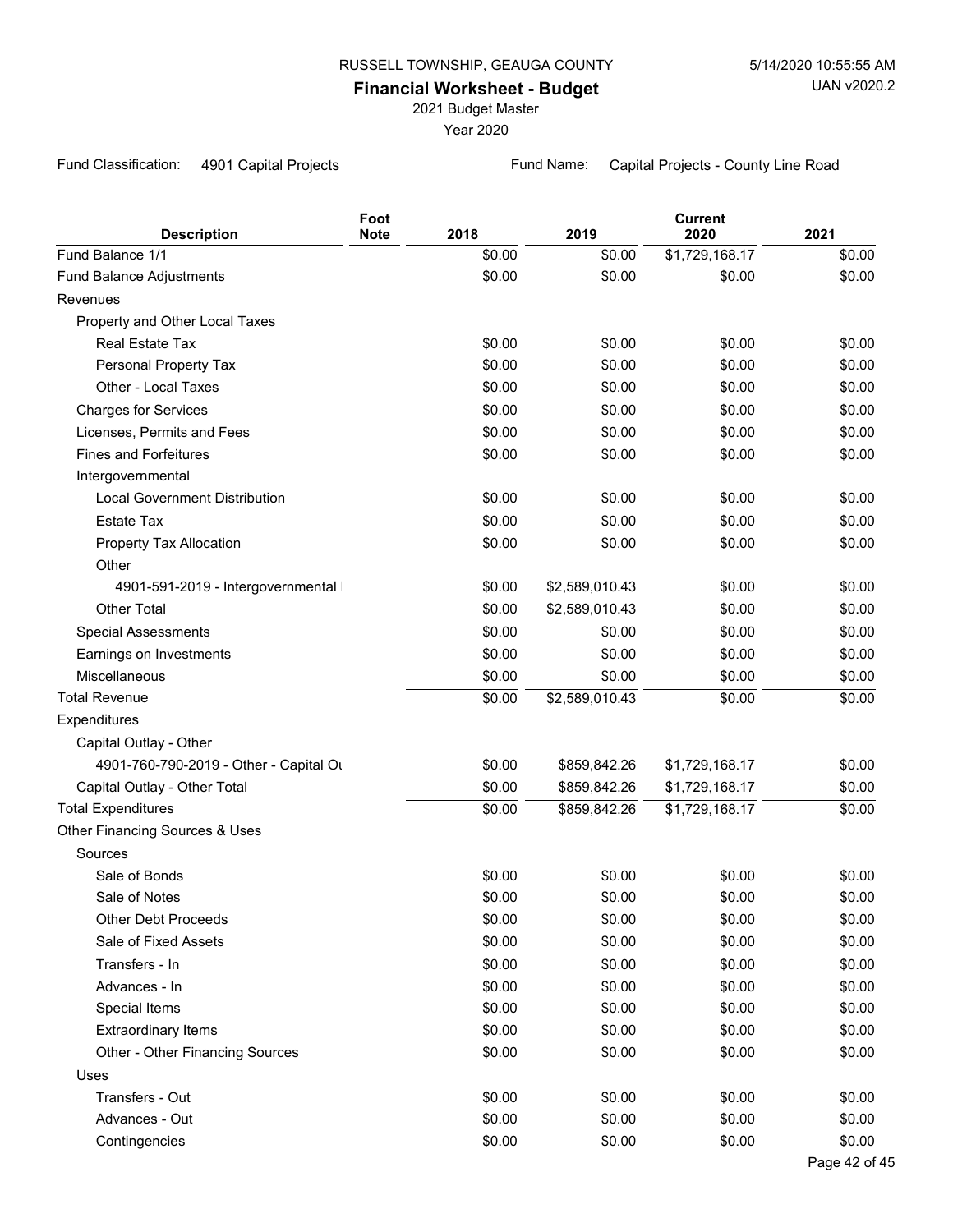2021 Budget Master

Year 2020

Fund Classification: 4901 Capital Projects Fund Name: Capital Projects - County Line Road

|                                      | Foot        |        | <b>Current</b> |        |        |  |
|--------------------------------------|-------------|--------|----------------|--------|--------|--|
| <b>Description</b>                   | <b>Note</b> | 2018   | 2019           | 2020   | 2021   |  |
| Other - Other Financing Uses         |             | \$0.00 | \$0.00         | \$0.00 | \$0.00 |  |
| Total Other Financing Sources & Uses |             | \$0.00 | \$0.00         | \$0.00 | \$0.00 |  |
| Fund Balance 12/31                   |             | \$0.00 | \$1,729,168.17 | \$0.00 | \$0.00 |  |
| Less: Encumbrances 12/31             |             | \$0.00 | \$1.482.512.03 | \$0.00 | \$0.00 |  |
| Less: Reserve Balance 12/31          |             | \$0.00 | \$0.00         | \$0.00 | \$0.00 |  |
| Unencumbered Undesignated 12/31      |             | \$0.00 | \$246.656.14   | \$0.00 | \$0.00 |  |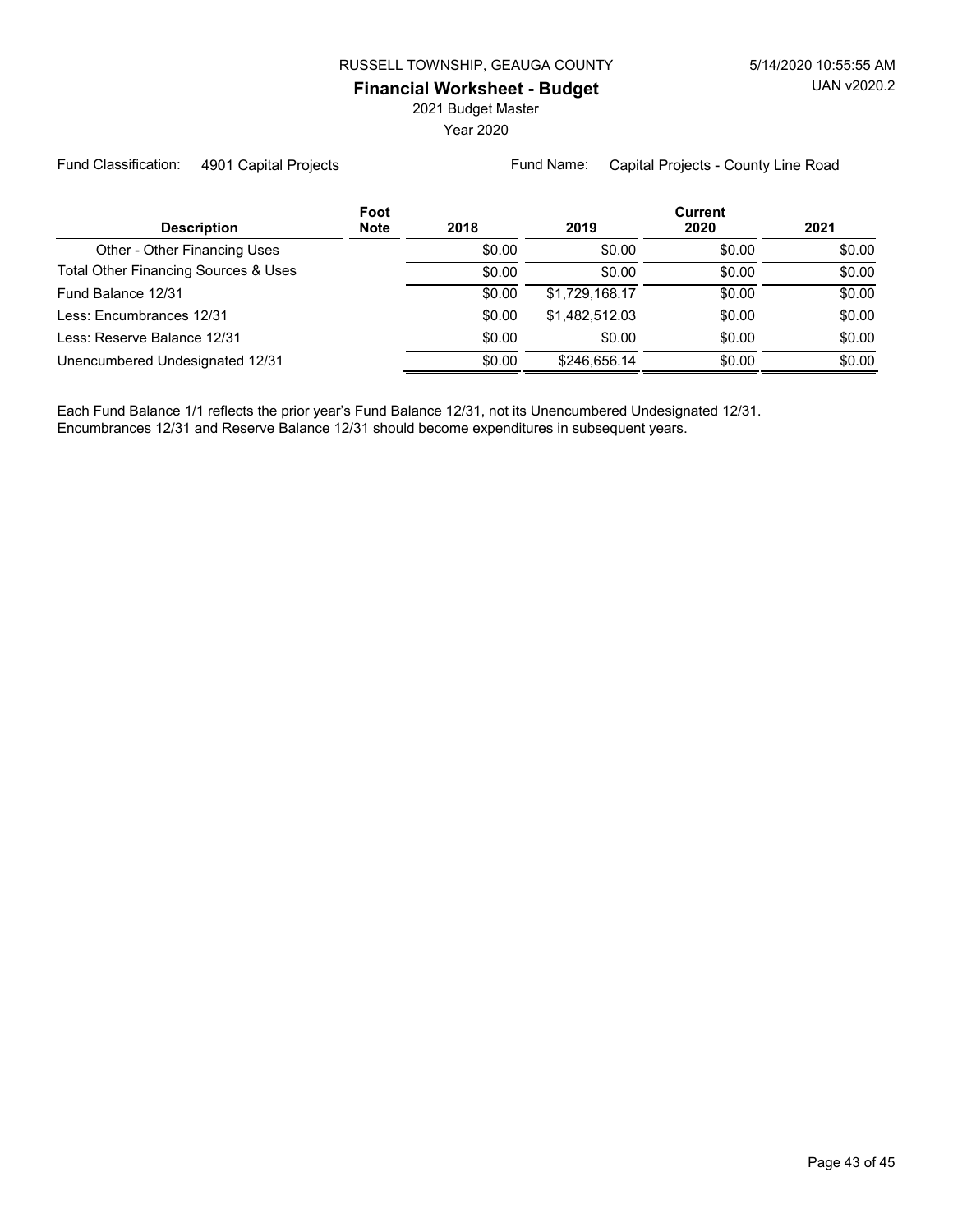2021 Budget Master

Year 2020

Fund Classification: 4903 Capital Projects Fund Name: Miscellaneous Capital Projects

| <b>Description</b>                     | Foot<br><b>Note</b> | 2018        | 2019        | <b>Current</b><br>2020 | 2021          |
|----------------------------------------|---------------------|-------------|-------------|------------------------|---------------|
| Fund Balance 1/1                       |                     | \$0.00      | \$19,129.94 | \$17,900.54            | \$12,961.98   |
| Fund Balance Adjustments               |                     | \$0.00      | \$0.00      | \$0.00                 | \$0.00        |
| Revenues                               |                     |             |             |                        |               |
| Property and Other Local Taxes         |                     |             |             |                        |               |
| Real Estate Tax                        |                     | \$0.00      | \$0.00      | \$0.00                 | \$0.00        |
| Personal Property Tax                  |                     | \$0.00      | \$0.00      | \$0.00                 | \$0.00        |
| Other - Local Taxes                    |                     | \$0.00      | \$0.00      | \$0.00                 | \$0.00        |
| <b>Charges for Services</b>            |                     | \$0.00      | \$0.00      | \$0.00                 | \$0.00        |
| Licenses, Permits and Fees             |                     | \$0.00      | \$0.00      | \$0.00                 | \$0.00        |
| <b>Fines and Forfeitures</b>           |                     | \$0.00      | \$0.00      | \$0.00                 | \$0.00        |
| Intergovernmental                      |                     |             |             |                        |               |
| <b>Local Government Distribution</b>   |                     | \$0.00      | \$0.00      | \$0.00                 | \$0.00        |
| <b>Estate Tax</b>                      |                     | \$0.00      | \$0.00      | \$0.00                 | \$0.00        |
| Property Tax Allocation                |                     | \$0.00      | \$0.00      | \$0.00                 | \$0.00        |
| Other                                  |                     | \$0.00      | \$0.00      | \$0.00                 | \$0.00        |
| <b>Special Assessments</b>             |                     | \$0.00      | \$0.00      | \$0.00                 | \$0.00        |
| Earnings on Investments                |                     | \$0.00      | \$0.00      | \$0.00                 | \$0.00        |
| Miscellaneous                          |                     |             |             |                        |               |
| 4903-805-0300 - Other Local Grants (no |                     | \$19,129.94 | \$13,340.04 | \$18,682.00            | \$19,000.00   |
| <b>Miscellaneous Total</b>             |                     | \$19,129.94 | \$13,340.04 | \$18,682.00            | \$19,000.00   |
| <b>Total Revenue</b>                   |                     | \$19,129.94 | \$13,340.04 | \$18,682.00            | \$19,000.00   |
| Expenditures                           |                     |             |             |                        |               |
| Capital Outlay - Other                 |                     |             |             |                        |               |
| 4903-760-730-0300 - Improvement of S   |                     | \$0.00      | \$14,569.44 | \$23,620.56            | \$19,000.00   |
| Capital Outlay - Other Total           |                     | \$0.00      | \$14,569.44 | \$23,620.56            | \$19,000.00   |
| <b>Total Expenditures</b>              |                     | \$0.00      | \$14,569.44 | \$23,620.56            | \$19,000.00   |
| Other Financing Sources & Uses         |                     |             |             |                        |               |
| Sources                                |                     |             |             |                        |               |
| Sale of Bonds                          |                     | \$0.00      | \$0.00      | \$0.00                 | \$0.00        |
| Sale of Notes                          |                     | \$0.00      | \$0.00      | \$0.00                 | \$0.00        |
| <b>Other Debt Proceeds</b>             |                     | \$0.00      | \$0.00      | \$0.00                 | \$0.00        |
| Sale of Fixed Assets                   |                     | \$0.00      | \$0.00      | \$0.00                 | \$0.00        |
| Transfers - In                         |                     | \$0.00      | \$0.00      | \$0.00                 | \$0.00        |
| Advances - In                          |                     | \$0.00      | \$0.00      | \$0.00                 | \$0.00        |
| Special Items                          |                     | \$0.00      | \$0.00      | \$0.00                 | \$0.00        |
| <b>Extraordinary Items</b>             |                     | \$0.00      | \$0.00      | \$0.00                 | \$0.00        |
| Other - Other Financing Sources        |                     | \$0.00      | \$0.00      | \$0.00                 | \$0.00        |
| Uses                                   |                     |             |             |                        |               |
| Transfers - Out                        |                     | \$0.00      | \$0.00      | \$0.00                 | \$0.00        |
| Advances - Out                         |                     | \$0.00      | \$0.00      | \$0.00                 | \$0.00        |
| Contingencies                          |                     | \$0.00      | \$0.00      | \$0.00                 | \$0.00        |
|                                        |                     |             |             |                        | Page 44 of 45 |